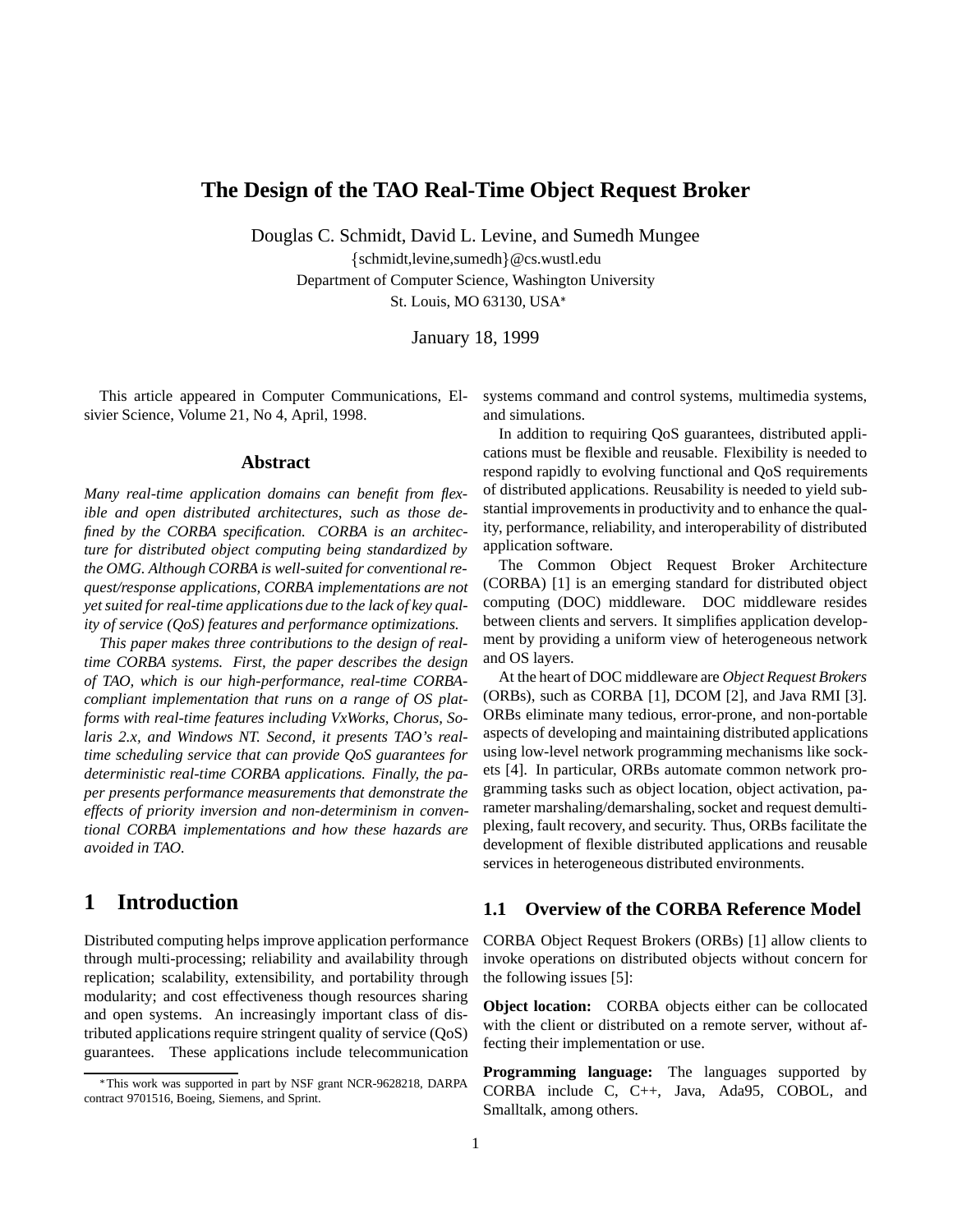**OS platform:** CORBA runs on many OS platforms, including Win32, UNIX, MVS, and real-time embedded systems like VxWorks, Chorus, and LynxOS.

**Communication protocols and interconnects:** The communication protocols and interconnects that CORBA can run on include TCP/IP, IPX/SPX, FDDI, ATM, Ethernet, Fast Ethernet, embedded system backplanes, and shared memory.

**Hardware:** CORBA shields applications from side-effects stemming from differences in hardware, such as storage layout and data type sizes/ranges.

Figure 1 illustrates the components in the CORBA 2.x reference model, all of which collaborate to provide the portability, interoperability, and transparency outlined above. Each com-



Figure 1: Components in the CORBA 2.x Reference Model

ponent in the CORBA reference model is outlined below:

**Client:** This program entity performs application tasks by obtaining object references to objects and invoking operations on them. Objects can be remote or collocated relative to the client. Ideally, accessing a remote object should be as simple as calling an operation on a local object, *i.e.*,  $object \rightarrow operation(args)$ . Figure 1 shows the underlying components described below that ORBs use to transmit remote operation requests transparently from client to object.

**Object:** In CORBA, an object is an instance of an Interface Definition Language (IDL) interface. The object is identified by an *object reference*, which uniquely names that instance across servers. An *ObjectId* associates an object with its servant implementation, and is unique within the scope of an Object Adapter. Over its lifetime, an object has one or more servants associated with it that implement its interface.

**Servant:** This component implements the operations defined by an OMG Interface Definition Language (IDL) interface. In languages like C++ and Java that support objectoriented (OO) programming, servants are implemented using one or more class instances. In non-OO languages, like C, servants are typically implemented using functions and structs. A client never interacts with a servant directly, but always through an object identified by an object reference.

**ORB Core:** When a client invokes an operation on an object, the ORB Core is responsible for delivering the request to the object and returning a response, if any, to the client. For objects executing remotely, a CORBA-compliant ORB Core communicates via a version of the General Inter-ORB Protocol (GIOP), most commonly the Internet Inter-ORB Protocol (IIOP) that runs atop the TCP transport protocol. An ORB Core is typically implemented as a run-time library linked into both client and server applications.

**ORB Interface:** An ORB is an abstraction that can be implemented various ways, *e.g.*, one or more processes or a set of libraries. To decouple applications from implementation details, the CORBA specification defines an interface to an ORB. This ORB interface provides standard operations to initialize and shutdown the ORB, convert object references to strings and back, and create argument lists for requests made through the *dynamic invocation interface* (DII).

**OMG IDL Stubs and Skeletons:** IDL stubs and skeletons serve as a "glue" between the client and servants, respectively, and the ORB. Stubs provide a strongly-typed, *static invocation interface* (SII) that marshals application parameters into a common data-level representation. Conversely, skeletons demarshal the data-level representation back into typed parameters that are meaningful to an application.

**IDL Compiler:** An IDL compiler transforms OMG IDL definitions into stubs and skeletons that are generated automatically in an application programming language like C++ or Java. In addition to providing programming language transparency, IDL compilers eliminate common sources of network programming errors and provide opportunities for automated compiler optimizations [6].

**Dynamic Invocation Interface (DII):** The DII allows clients to generate requests at run-time, which is useful when an application has no compile-time knowledge of the interface it accesses. The DII also allows clients to make *deferred synchronous* calls, which decouple the request and response portions of two-way operations to avoid blocking the client until the servant responds. In contrast, in CORBA 2.x, SII stubs only support *two-way*, *i.e.*, request/response, and *one-way*, *i.e.*, request-only operations.<sup>1</sup>

<sup>1</sup>The OMG has standardized a static asynchronous method invocation interface in the Messaging specification [7], which will appear in CORBA 3.0.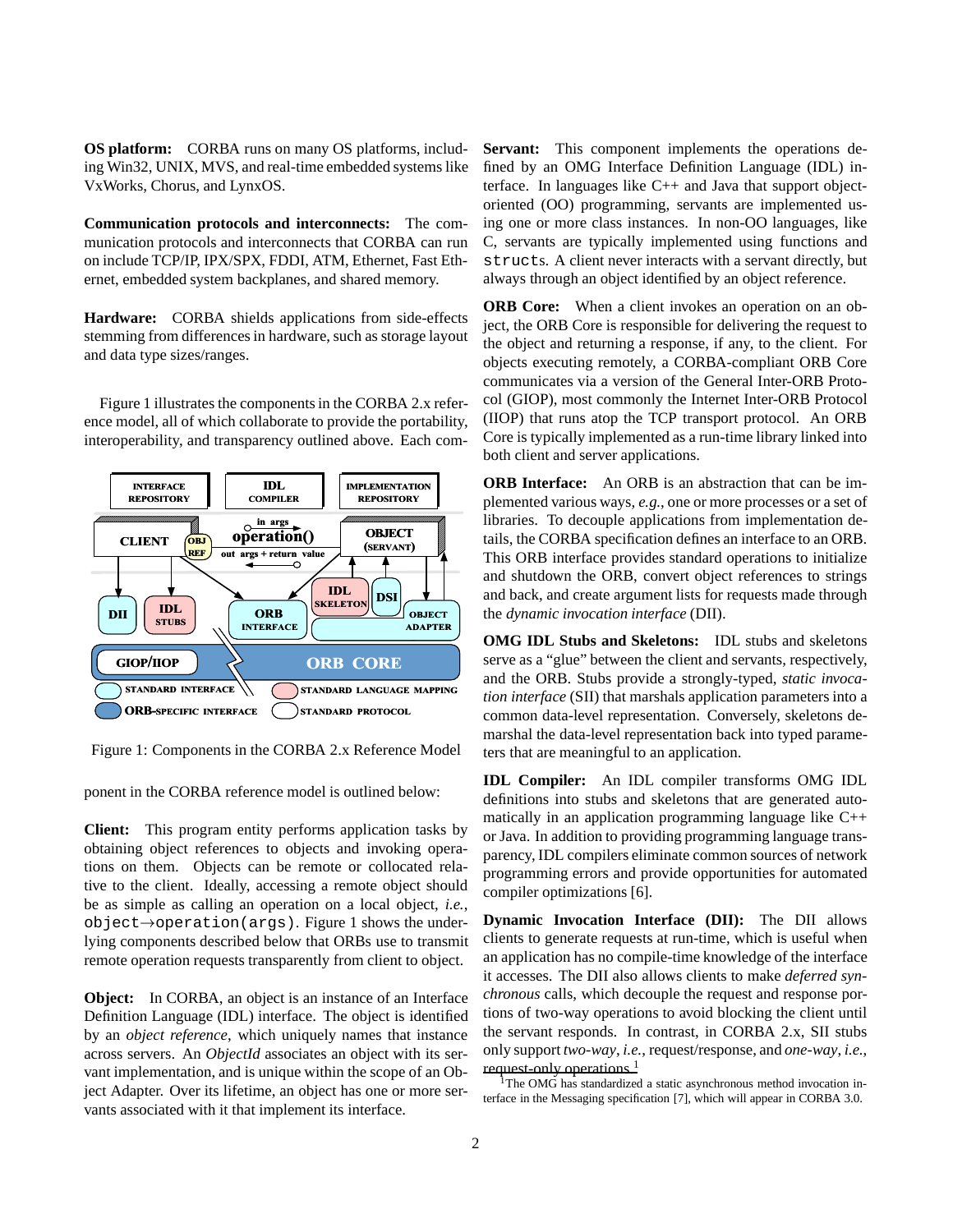**Dynamic Skeleton Interface (DSI):** The DSI is the server's analogue to the client's DII. The DSI allows an ORB to deliver requests to servants that have no compile-time knowledge of the IDL interface they implement. Clients making requests need not know whether the server ORB uses static skeletons or dynamic skeletons. Likewise, servers need not know if clients use the DII or SII to invoke requests.

**Object Adapter:** An Object Adapter associates servants with objects, creates object references, demultiplexes incoming requests to servants, and collaborates with the IDL skeleton to dispatch the appropriate operation upcall on a servant. CORBA 2.2 portability enhancements [1] define the Portable Object Adapter (POA), which supports multiple nested POAs per ORB. Object Adapters enable ORBs to support various types of servants that possess similar requirements. This design results in a smaller and simpler ORB that can support a wide range of object granularities, lifetimes, policies, implementation styles, and other properties.

**Interface Repository:** The Interface Repository provides run-time information about IDL interfaces. Using this information, it is possible for a program to encounter an object whose interface was not known when the program was compiled, yet, be able to determine what operations are valid on the object and make invocations on it using the DII. In addition, the Interface Repository provides a common location to store additional information associated with interfaces to CORBA objects, such as type libraries for stubs and skeletons.

**Implementation Repository:** The Implementation Repository [8] contains information that allows an ORB to activate servers to process servants. Most of the information in the Implementation Repository is specific to an ORB or OS environment. In addition, the Implementation Repository provides a common location to store information associated with servers, such as administrative control, resource allocation, security, and activation modes.

# **1.2 Limitations of CORBA for Real-time Applications**

Our experience using CORBA on telecommunication [9], avionics [10], and medical imaging projects [11] indicates that it is well-suited for conventional RPC-style applications that possess "best-effort" quality of service (QoS) requirements. However, conventional CORBA implementations are not yet suited for high-performance, real-time applications for the following reasons:

**Lack of QoS specification interfaces:** The CORBA 2.x standard does not provide interfaces to specify end-to-end QoS requirements. For instance, there is no standard way for clients to indicate the relative priorities of their requests to an ORB.

Likewise, there is no interface for clients to inform an ORB the rate at which to execute operations that have periodic processing deadlines.

The CORBA standard also does not define interfaces that allow applications to specify admission control policies. For instance, a video server might prefer to use available network bandwidth to serve a limited number of clients and refuse service to additional clients, rather than admit all clients and provide poor video quality [12]. Conversely, a stock quote service might want to admit a large number of clients and distribute all available bandwidth and processing time equally among them.

**Lack of QoS enforcement:** Conventional ORBs do not provide end-to-end QoS enforcement, *i.e.*, from application-toapplication across a network. For instance, most ORBs transmit, schedule, and dispatch client requests in FIFO order. However, FIFO strategies can yield unbounded priority inversions [13, 14], which occur when a lower priority request blocks the execution of a higher priority request for an indefinite period. Likewise, conventional ORBs do not allow applications to specify the priority of threads that process requests.

Standard ORBs also do not provide fine-grained control of servant execution. For instance, they do not terminate servants that consume excess resources. Moreover, most ORBs use *ad hoc* resource allocation. Consequently, a single client can consume all available network bandwidth and a misbehaving servant can monopolize a server's CPU.

**Lack of real-time programming features:** The CORBA 2.x specification does not define key features that are necessary to support real-time programming. For instance, the CORBA General Inter-ORB Protocol (GIOP) supports asynchronous messaging. However, no standard programming language mapping exists in CORBA 2.x to transmit client requests asynchronously, though the Messaging specification in CORBA 3.0 will define this mapping. Likewise, the CORBA specification does not require an ORB to notify clients when transport layer flow control occurs, nor does it support timed operations [15]. As a result, it is hard to develop portable and efficient real-time applications that behave deterministically when ORB endsystem or network resources are unavailable temporarily.

**Lack of performance optimizations:** Conventional ORB endsystems incur significant throughput [11] and latency [16] overhead, as well as exhibiting many priority inversions and sources of non-determinism [17], as shown in Figure 2. These overheads stem from (1) non-optimized presentation layers that copy and touch data excessively [6] and overflow processor caches [18]; (2) internal buffering strategies that produce non-uniform behavior for different message sizes [19]; (3) inefficient demultiplexing and dispatching algorithms [20]; (4) long chains of intra-ORB virtual method calls [21]; and (5)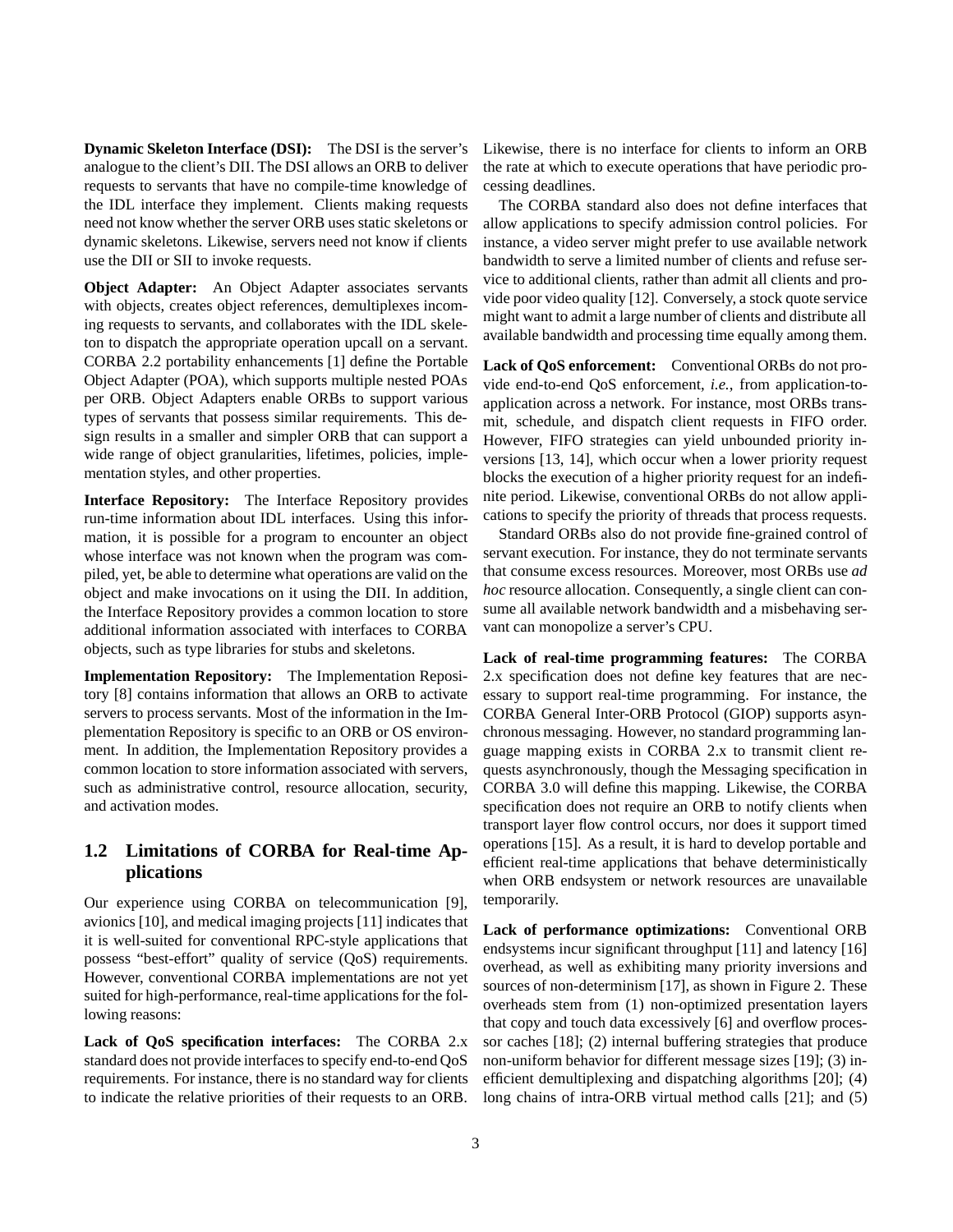

Figure 2: Sources of Latency and Priority Inversion in Conventional ORBs

lack of integration with underlying real-time OS and network QoS mechanisms [22, 23, 17].

# **1.3 Overcoming CORBA Limitations for Highperformance and Real-time Applications**

Meeting the QoS needs of next-generation distributed applications requires much more than defining IDL interfaces or adding preemptive real-time scheduling to an OS. Instead, it requires a vertically and horizontally integrated *ORB endsystem* that can deliver end-to-end QoS guarantees at multiple levels throughout a distributed system. The key components in an ORB endsystem include the network interfaces, operating system I/O subsystems, communication protocols, and common middleware object services.

Implementing an effective framework for real-time CORBA requires ORB endsystem developers to address two types of issues: *QoS specification* and *QoS enforcement*. First, realtime applications must meet certain timing constraints to ensure the usefulness of the applications. For instance, a videoconferencing application may require an upper bound on the propagation delay of video packets from the source to the destination. Such constraints are defined by the *QoS specification* of the system. Thus, providing effective OO middleware requires a real-time ORB endsystem that supports the mechanisms and semantics for applications to specify their QoS requirements. Second, the architecture of the ORB endsystem must be designed carefully to *enforce* the QoS parameters specified by applications.

Section 2 describes how we are developing such an inte-

grated middleware framework called *The ACE ORB* (TAO) [22]. TAO is a high-performance, real-time CORBAcompliant ORB endsystem developed using the ACE framework [24], which is a highly portable OO middleware communication framework. ACE contains a rich set of C++ components that implement strategic design patterns [25] for highperformance and real-time communication systems. Since TAO is based on ACE it runs on a wide range of OS platforms including general-purpose operating systems, such as Solaris and Windows NT, as well as real-time operating systems such as VxWorks, Chorus, and LynxOS.

#### **1.3.1 Synopsis of TAO**

The TAO project focuses on the following topics related to real-time CORBA and ORB endsystems:

- Identifying enhancements to standard ORB specifications, particularly OMG CORBA, that will enable applications to specify their QoS requirements concisely and precisely to ORB endsystems [26].
- Empirically determining the features required to build real-time ORB endsystems that can enforce deterministic and statistical end-to-end application QoS guarantees [23].
- Integrating the strategies for I/O subsystem architectures and optimizations [17] with ORB middleware to provide end-to-end bandwidth, latency, and reliability guarantees to distributed applications.
- Capturing and documenting the key design patterns [25] necessary to develop, maintain, configure, and extend real-time ORB endsystems.

In addition to providing a real-time ORB, TAO is an integrated ORB endsystem that consists of a high-performance I/O subsystem [27, 28] and an ATM Port Interconnect Controller (APIC) [29]. Figure 4 illustrates the main components in TAO's ORB endsystem architecture.

#### **1.3.2 Requirements for High-performance and Real-time ORB Endsystems**

The remainder of this section describes the requirements and features of ORB endsystems necessary to meet highperformance and real-time application QoS needs. It outlines key performance optimizations and provides a roadmap for the ORB features and optimizations presented in subsequent sections. Figure 3 summarizes the material covered below.

**Policies and mechanisms for specifying end-to-end application QoS requirements:** ORB endsystems must allow applications to specify the QoS requirements of their IDL operations using a small number of application-centric, rather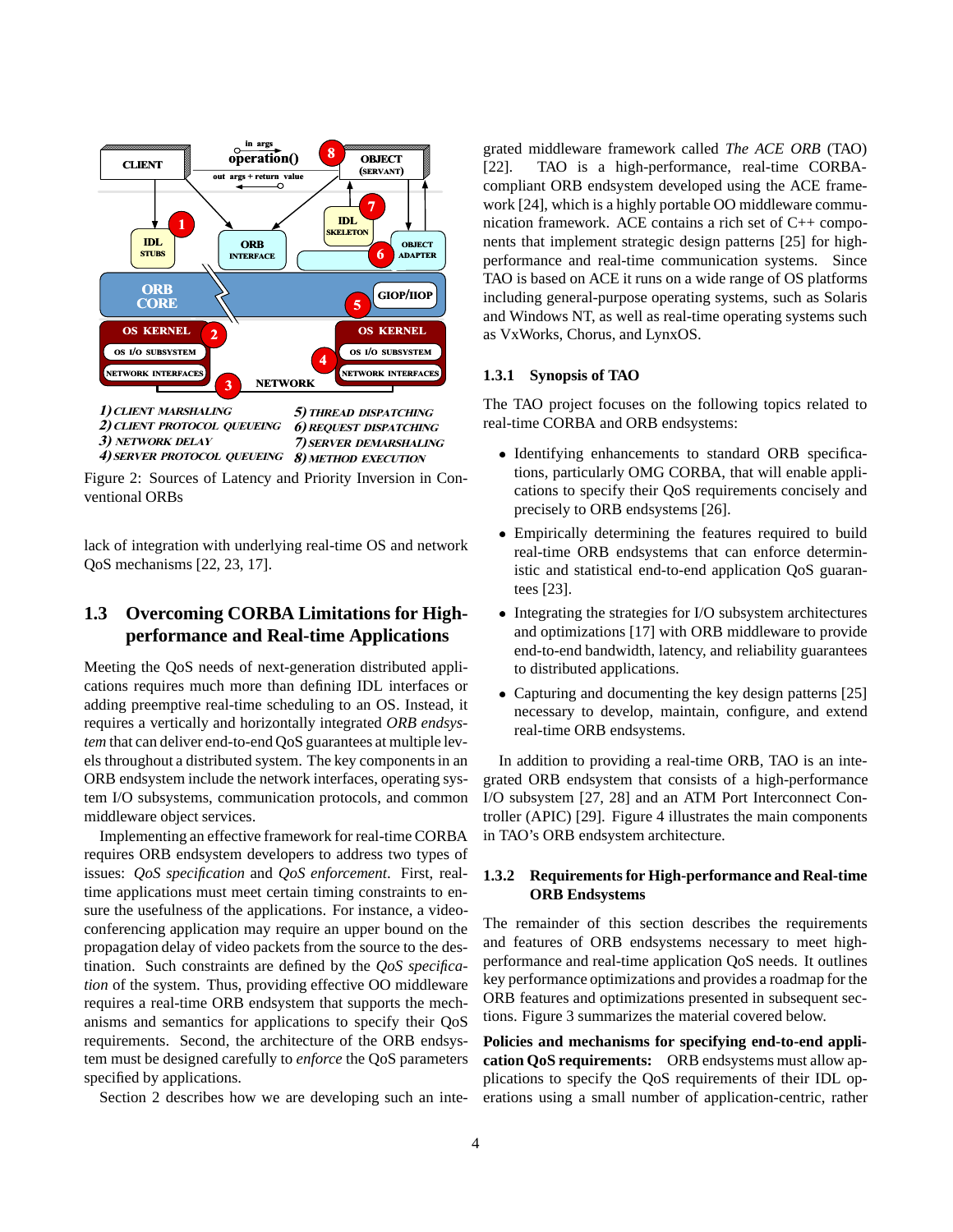

Figure 3: Features and Optimizations for Real-time ORB Endsystems

than OS/network-centric parameters. Typical QoS parameters include computation time, execution period, and bandwidth/delay requirements. For instance, video-conferencing groupware [30, 12] may require high throughput and *statistical* real-time latency deadlines. In contrast, avionics mission control platforms [10] may require rate-based periodic processing with *deterministic* real-time deadlines.

QoS specification is not addressed by the CORBA 2.x specification, though there is an OMG special interest group (SIG) devoted to this topic. Section 3.3 explains how TAO allows applications to specify their QoS requirements using a combination of standard OMG IDL and QoS-aware ORB services.

**QoS enforcement from real-time operating systems and networks:** Regardless of the ability to *specify* application QoS requirements, an ORB endsystem cannot deliver end-toend guarantees to applications without network and OS support for QoS *enforcement*. Therefore, ORB endsystems must be capable of scheduling resources such as CPUs, memory, and network connection bandwidth and latency. For instance, OS scheduling mechanisms must allow high-priority client requests to run to completion and prevent unbounded priority inversion.

Another OS requirement is preemptive dispatching. For example, a thread may become runnable that has a higher priority than one currently running a CORBA request on a CPU. In this case, the low-priority thread must be preempted by removing it from the CPU in favor of the high-priority thread.

Section 2.1 describes the OS I/O subsystem and network interface we are integrating with TAO. This infrastructure is designed to scale up to support performance-sensitive applications that require end-to-end gigabit data rates, predictable scheduling of I/O within an ORB endsystem, and low latency to CORBA applications.

**Efficient and predictable real-time communication protocols and protocol engines:** The throughput, latency, and reliability requirements of multimedia applications like teleconferencing are more stringent and diverse than those found in traditional applications like remote login or file transfer. Likewise, the channel speed, bit-error rates, and services (such as isochronous and bounded-latency delivery guarantees) of networks like ATM exceed those offered by traditional networks like Ethernet. Therefore, ORB endsystems must provide a protocol engine that is efficient, predictable, and flexible enough to be customized for different application QoS requirements and network/endsystem environments.

Section 2.2.1 outlines TAO's protocol engine, which provides real-time enhancements and high-performance optimizations to the standard CORBA General Inter-ORB Protocol (GIOP) [1]. The GIOP implementation in TAO's protocol engine specifies (1) a connection and concurrency architecture that minimizes priority inversion and (2) a transport protocol that enables efficient, predictable, and interoperable processing and communication among heterogeneous ORB endsystems.

**Efficient and predictable request demultiplexing and dispatching:** ORB endsystems must demultiplex and dispatch incoming client requests to the appropriate operation of the target servant. In conventional ORBs, demultiplexing occurs at multiple layers, including the network interface, the protocol stack, the user/kernel boundary, and several levels in an ORB's Object Adapter. Demultiplexing client requests through all these layers is expensive, particularly when a large number of operations appear in an IDL interface and/or a large number of servants are managed by an ORB endsystem. To minimize this overhead, and to ensure predictable dispatching behavior, TAO applies the perfect hashing and active demultiplexing optimizations [20] described in Section 2.3 to demultiplex requests in  $O(1)$  time.

**Efficient and predictable presentation layer:** ORB presentation layer conversions transform application-level data into a portable format that masks byte order, alignment, and word length differences. Many performance optimizations have been designed to reduce the cost of presentation layer conversions. For instance, [31] describes the tradeoffs between using compiled vs. interpreted code for presentation layer conversions. Compiled marshaling code is efficient, but requires excessive amounts of memory. This can be problematic in many embedded real-time environments. In contrast, interpreted marshaling code is slower, but more compact and can often utilize processor caches more effectively.

Section 2.4 outlines how TAO supports predictable performance guarantees for both interpreted and compiled marshaling operations via its GIOP protocol engine. This protocol engine applies a number of innovative compiler techniques [6]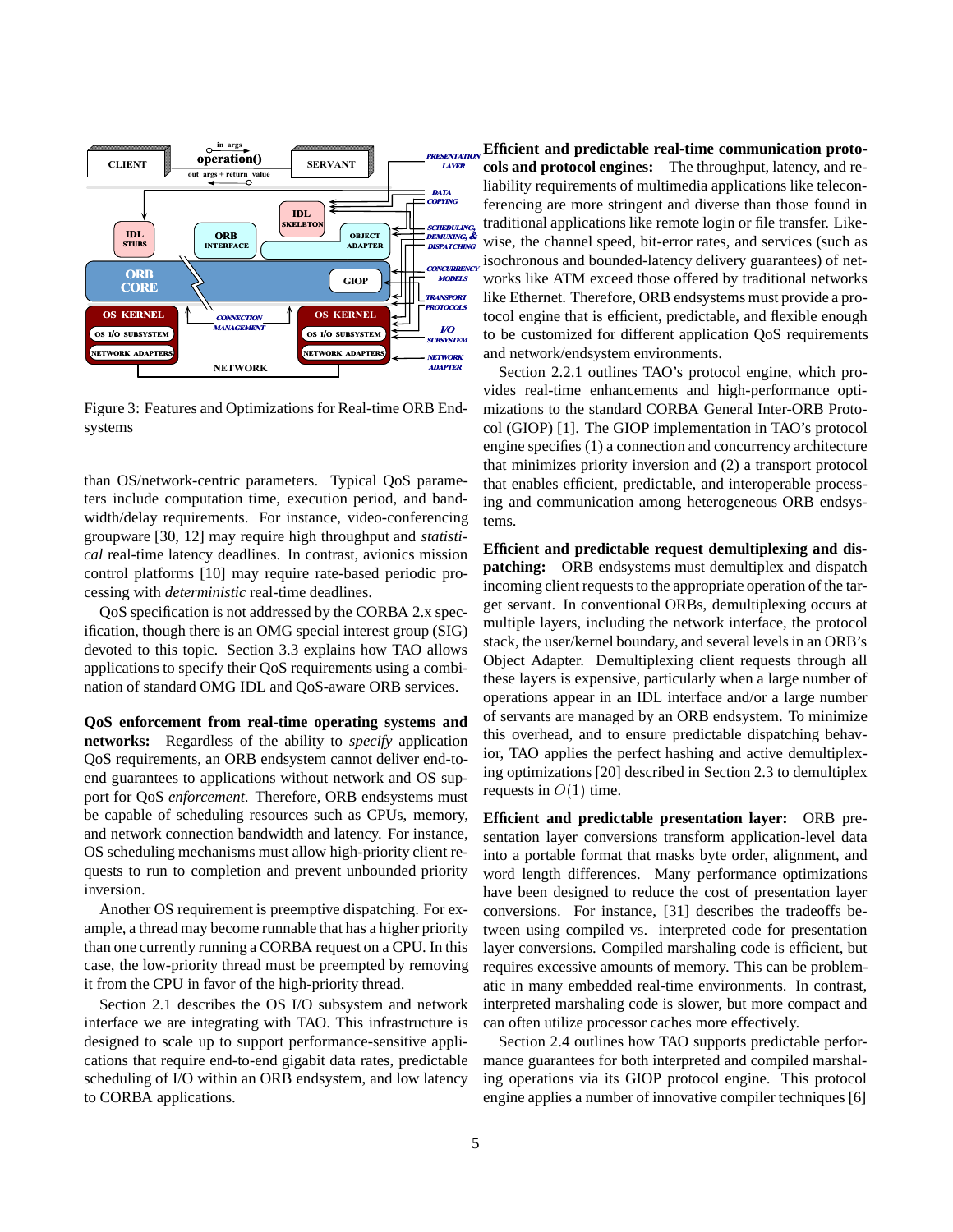and optimization principles [18]. These principles include optimizing for the common case; eliminating gratuitous waste; replacing general purpose operations with specialized, efficient ones; precomputing values, if possible; storing redundant state to speed up expensive operations; passing information between layers; and optimizing for the cache.

**Efficient and predictable memory management:** On modern high-speed hardware platforms, data copying consumes a significant amount of CPU, memory, and I/O bus resources [32]. Likewise, dynamic memory management incurs a significant performance penalty due to locking overhead and nondeterminism due to heap fragmentation. Minimizing data copying and dynamic memory allocation requires the collaboration of multiple layers in an ORB endsystem, *i.e.*, the network interfaces, I/O subsystem protocol stacks, ORB Core and Object Adapter, presentation layer, and application-specific servants.

Section 2.5 outlines TAO's vertically integrated memory management scheme that minimizes data copying and lock contention throughout its ORB endsystem.

#### **1.3.3 Real-time vs. High-performance Tradeoffs**

There is a common misconception [33] that applications with "real-time" requirements are equivalent to application with "high-performance" requirements. This is not necessarily the case. For instance, an Internet audio-conferencing system may not require high bandwidth, but it does require predictably low latency to provide adequate QoS to users in real-time.

Other multimedia applications, such as teleconferencing, have both real-time and high-performance requirements. Applications in other domains, such as avionics and process control, have stringent periodic processing deadline requirements in the worst-case. In these domains, achieving predictability in the worst-case is often more important than high performance in the average-case.

It is important to recognize that high-performance requirements may conflict with real-time requirements. For instance, real-time scheduling policies often rely on the predictability of endsystem operations like thread scheduling, demultiplexing, and message buffering. However, certain optimizations can improve performance at the expense of predictability. For instance, using a self-organizing search structure to demultiplex client requests in an ORB's Object Adapter can increase the average-case performance of operations, which decreases the predictability of any given operation in the worst-case.

To allow applications to select the appropriate tradeoffs between average-case and worst-case performance, TAO is designed with an extensible software architecture based on key communication patterns [25]. When appropriate, TAO employs algorithms and data structures that can optimize for both performance and predictability. For instance, the de-layered active demultiplexing scheme described in Section 2.3 can increase ORB performance *and* predictability by eliminating excessive searching and avoiding priority inversions across demultiplexing layers [20].

The remainder of this article is organized as follows: Section 2 describes the feature enhancements and optimizations we are developing for TAO; Section 3 discusses the design and implementation of TAO's real-time Scheduling Service in detail; Section 4 presents performance measurements that demonstrate TAO's ability to support real-time QoS requirements; Section **??** compares our work with related research projects; and Section 5 presents concluding remarks.

# **2 Architectural Components and Features for High-performance, Realtime ORB Endsystems**

TAO's ORB endsystem contains the network interface, I/O subsystem, communication protocol, and CORBA middleware components shown in Figure 4. These components include the following.

**1. I/O subsystem:** which send/receives requests to/from clients in real-time across a network (such as ATM) or backplane (such as VME or compactPCI).

**2. Run-time scheduler:** which determines the priority at which requests are processed by clients and servers in an ORB endsystem.

**3. ORB Core:** which provides a highly flexible, portable, efficient, and predictable CORBA inter-ORB protocol engine that delivers client requests to the Object Adapter and returns responses (if any) to clients.

**4. Object Adapter:** which demultiplexes and dispatches client requests optimally to servants using perfect hashing and active demultiplexing.

**5. Stubs and skeletons:** which optimize key sources of marshaling and demarshaling overhead in the code generated automatically by TAO's IDL compiler.

**6. Memory manager:** which minimizes sources of dynamic memory allocation and data copying throughout the ORB endsystem.

**7. QoS API:** which allows applications and higher-level CORBA services to specify their QoS parameters using an OO programming model.

TAO's I/O subsystem and portions of its run-time scheduler and memory manager run in the kernel. Conversely, TAO's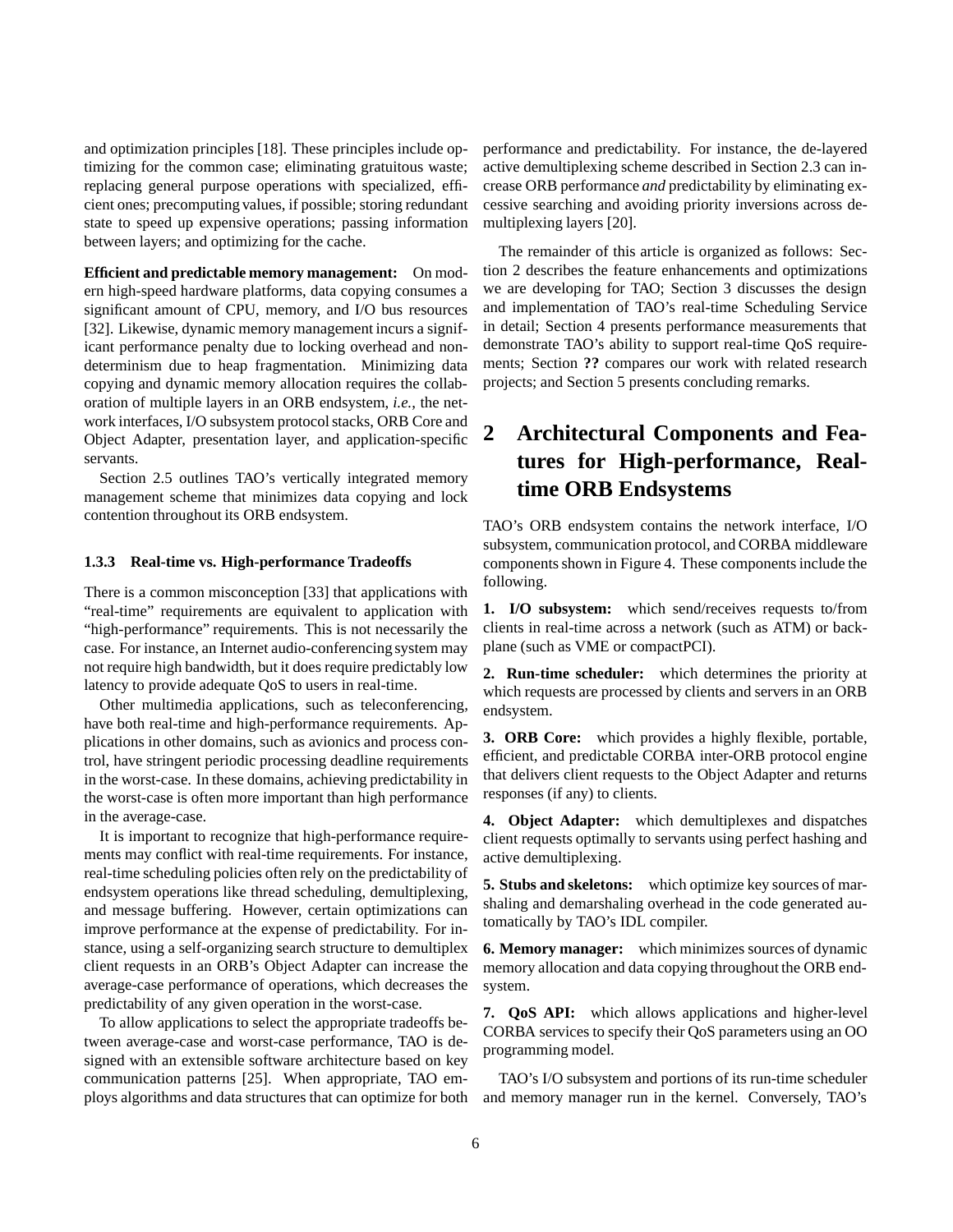

Figure 4: Architectural Components in the TAO Real-time ORB Endsystem

ORB Core, Object Adapter, stubs/skeletons, and portions of its run-time scheduler and memory manager run in user-space.

The remainder of this section describes components 1, 3, 4, 5, and 6 and explains how they are implemented in TAO to meet the requirements of high-performance, real-time ORB endsystems described in Section 1.3. Section 3 focuses on components 2 and 7, which allow applications to specify QoS requirements for real-time servant operations. This paper discusses both high-performance and real-time features in TAO since it is designed to support applications with a wide range of QoS requirements.



Figure 5: Components in TAO's High-performance, Real-time I/O Subsystem

# **2.1 High-performance, Real-time I/O Subsystem**

An I/O subsystem is responsible for mediating ORB and application access to low-level network and OS resources such as device drivers, protocol stacks, and CPU(s). The key challenges in building a high-performance, real-time I/O subsystem are to (1) make it convenient for applications to specify their QoS requirements, (2) enforce QoS specifications and minimize priority inversion and non-determinism, and (3) enable ORB middleware to leverage QoS features provided by the underlying network and OS resources.

To meet these challenges, we have developed a highperformance, real-time network I/O subsystem that is customized for TAO [17]. The components in this subsystem are shown in Figure 5. They include (1) a high-speed ATM network interface, (2) a high-performance, real-time I/O subsystem, (3) a real-time Scheduling Service and Run-Time Scheduler, and (4) an admission controller, as described below.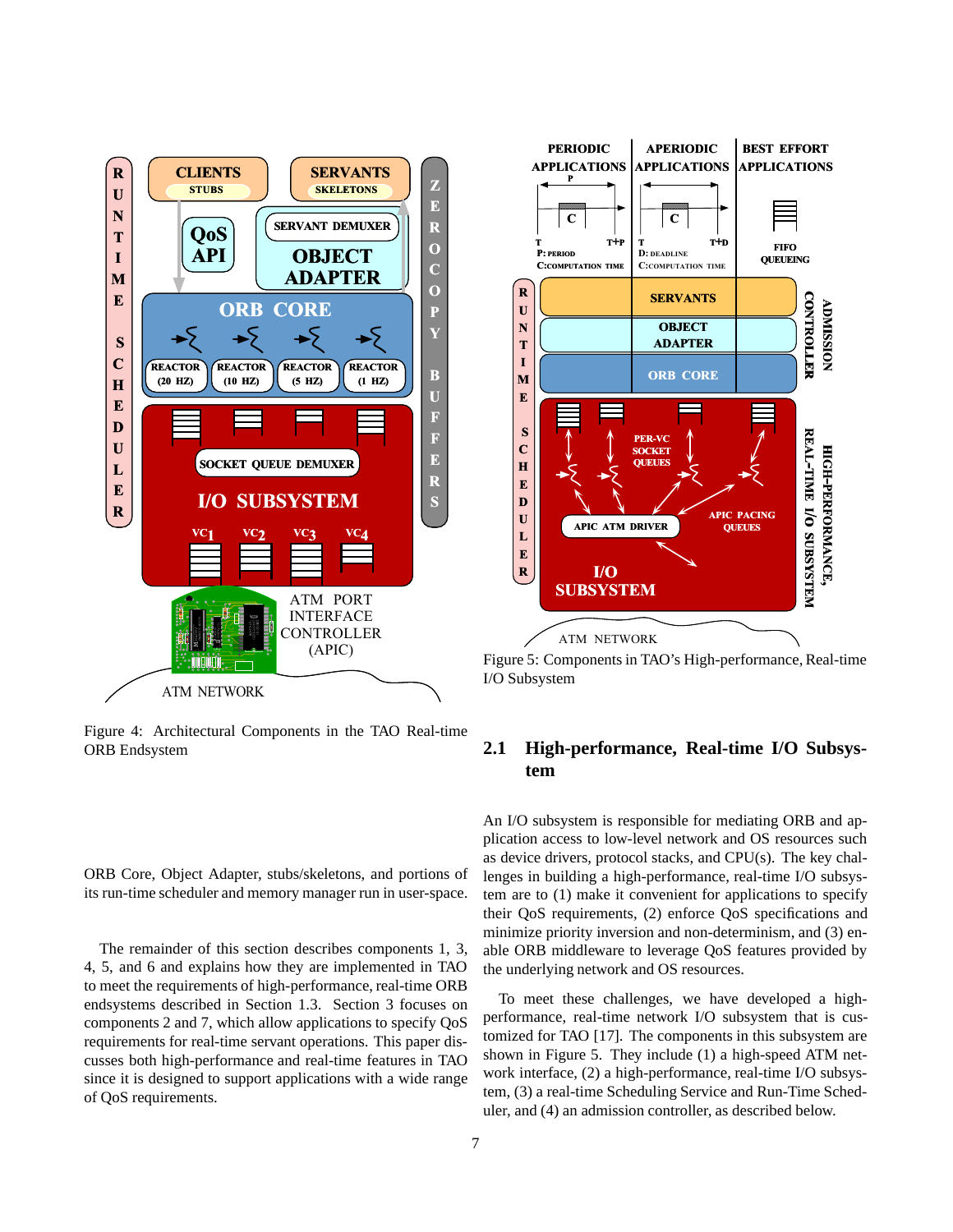**High-speed network interface:** At the bottom of TAO's I/O subsystem is a "daisy-chained" interconnect containing one or more ATM Port Interconnect Controller (APIC) chips [29]. APIC can be used both as an endsystem/network interface and as an I/O interface chip. It sustains an aggregate bi-directional data rate of 2.4 Gbps.

Although TAO is optimized for the APIC I/O subsystem, it is designed using a layered architecture that can run on conventional OS platforms, as well. For instance, TAO has been ported to real-time interconnects, such as VME and compact-PCI backplanes [17] and multi-processor shared memory environments, and QoS-enabled networks, such as IPv6 with RSVP [34].

**Real-time I/O Subsystem:** Some general-purpose operating systems like Solaris and Windows NT now support realtime scheduling. For example, Solaris 2.x provides a real-time scheduling class [14] that attempts to bound the time required to dispatch threads in this thread class. However, generalpurpose operating systems do not provide real-time I/O subsystems. For instance, the Solaris STREAMS [35] implementation does not support QoS guarantees since STREAMS processing is performed at system thread priority, which is lower than all real-time threads [17]. Therefore, the Solaris I/O subsystem is prone to priority inversion since low-priority realtime threads can preempt the I/O operations of high-priority threads. Unbounded priority inversion is highly undesirable in many real-time environments.

TAO enhances the STREAMS model provided by Solaris and real-time operating systems like VxWorks and LynxOS. TAO's real-time I/O (RIO) subsystem minimizes priority inversion and hidden scheduling<sup>2</sup> that arise during protocol processing. TAO minimizes priority inversion by pre-allocating a pool of kernel threads dedicated to protocol processing. These kernel threads are co-scheduled with a pool of application threads. The kernel threads run at the same priority as the application threads, which prevents the real-time scheduling hazards outlined above.

To ensure predictable performance, the kernel threads belong to a *real-time I/O* scheduling class. This scheduling class uses rate monotonic scheduling (RMS) [36, 37] to support real-time applications with periodic processing behavior. Once a real-time I/O thread is admitted by the OS kernel, TAO's RIO subsystem is responsible for (1) computing its priority relative to other threads in the class and (2) dispatching the thread periodically so that its deadlines are met.

**Real-time Scheduling Service and Run-Time Scheduler:** The scheduling abstractions defined by real-time operating systems like VxWorks, LynxOS, and POSIX 1003.1c [38] implementations are relatively low-level. For instance, they require developers to map their high-level application QoS requirements into lower-level OS mechanisms, such as thread priorities and virtual circuit bandwidth/latency parameters. This manual mapping step is non-intuitive for many application developers, who prefer to design in terms of objects and operations on objects.

To allow applications to specify their scheduling requirements in a higher-level, more intuitive manner, TAO provides a Real-time Scheduling Service. This service is a CORBA object that is responsible for allocating system resources to meet the QoS needs of the applications that share the ORB endsystem.

Applications can use TAO's Real-time Scheduling Service to specify the processing requirements of their operations in terms of various parameters, such as computation time *C*, period *P*, or deadline *D*. If all operations can be scheduled, the Scheduling Service assigns a priority to each request. At runtime, these priority assignments are then used by TAO's Runtime Scheduler. The Run-time Scheduler maps client requests for particular servant operations into priorities that are understood by the local endsystem's OS thread dispatcher. The dispatcher then grants priorities to real-time I/O threads and performs preemption so that schedulability is enforced at runtime. Section 3.2 describe the Run-Time Scheduler and Realtime Scheduling Service in detail.

**Admission Controller:** To ensure that application QoS requirements can be met, TAO performs admission control for its real-time I/O scheduling class. Admission control allows the OS to either guarantee the specified computation time or to refuse to admit the thread. Admission control is useful for real-time systems with deterministic and/or statistical QoS requirements.

This paper focuses primarily on admission control for ORB endsystems. Admission control is also important at higherlevels in a distributed system, as well. For instance, admission control can be used for global resource managers [39, 40] that map applications onto computational, storage, and network resources in a large-scale distributed system, such as a ship-board computing environment.

# **2.2 Efficient and Predictable ORB Cores**

The ORB Core is the component in the CORBA architecture that manages transport connections, delivers client requests to an Object Adapter, and returns responses (if any) to clients. The ORB Core typically implements the ORB's transport endpoint demultiplexing and concurrency model, as well.

<sup>&</sup>lt;sup>2</sup>Hidden scheduling occurs when the kernel performs work asynchronously without regard to its priority. STREAMS processing in Solaris is an example of hidden scheduling since the computation time is not accounted for by the application or OS scheduler. To avoid hidden scheduling, the kernel should perform its work at the priority of the thread that requested the work.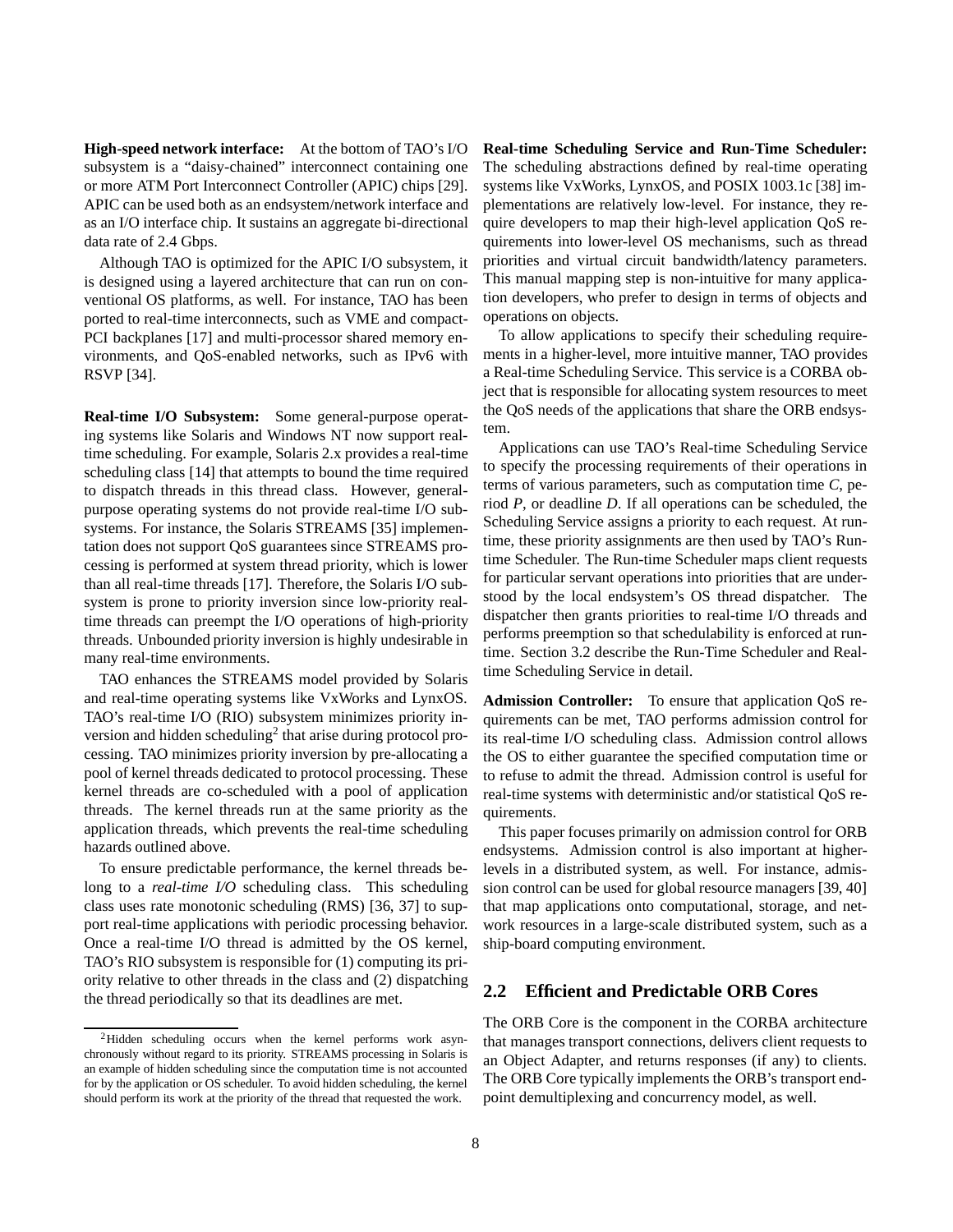The key challenges to developing a real-time ORB Core are (1) implementing an efficient protocol engine for CORBA inter-ORB protocols like GIOP and IIOP, (2) determining a suitable connection and concurrency model that can share the aggregate processing capacity of ORB endsystem components predictably among operations in one or more threads of control, and (3) designing an ORB Core that can be adapted easily to new endsystem/network environments and application QoS requirements. The following describes how TAO's ORB Core is designed to meet these challenges.

#### **2.2.1 TAO's Inter-ORB Protocol Engine**

TAO's protocol engine is a highly optimized, real-time version of the SunSoft IIOP reference implementation [18] that is integrated with the high-performance I/O subsystem described in Section 2.1. Thus, TAO's ORB Core on the client, server, and any intermediate nodes can collaborate to process requests in accordance with their QoS attributes. This design allows clients to indicate the relative priorities of their requests and allows TAO to enforce client QoS requirements end-to-end.

To increase portability across OS/network platforms, TAO's protocol engine is designed as a separate layer in TAO's ORB Core. Therefore, it can either be tightly integrated with the high-performance, real-time I/O subsystem described in Section 2.1 or run on conventional embedded platforms linked together via interconnects like VME or shared memory.

Below, we outline the existing CORBA interoperability protocols and describe how TAO implements these protocols in an efficient and predictable manner.

**Overview of GIOP and IIOP:** CORBA is designed to run over multiple transport protocols. The standard ORB interoperability protocol is known as the General Inter-ORB Protocol (GIOP) [1]. GIOP provides a standard end-to-end interoperability protocol between potentially heterogeneous ORBs. GIOP specifies an abstract interface that can be mapped onto transport protocols that meet certain requirements, *i.e.*, connection-oriented, reliable message delivery, and untyped bytestream. An ORB supports GIOP if applications can use the ORB to send and receive standard GIOP messages.

The GIOP specification consists of the following elements:

 **Common Data Representation (CDR) definition:** The GIOP specification defines a common data representation (CDR). CDR is a transfer syntax that maps OMG IDL types from the native endsystem format to a bi-canonical format, which supports both little-endian and big-endian binary data formats. Data is transferred over the network in CDR encodings.

 **GIOP Message Formats:** The GIOP specification defines messages for sending requests, receiving replies, locating objects, and managing communication channels.

 **GIOP Transport Assumptions:** The GIOP specification describes what types of transport protocols can carry GIOP messages. In addition, the GIOP specification describes how connections are managed and defines constraints on message ordering.

The CORBA Inter-ORB Protocol (IIOP) is a mapping of GIOP onto the TCP/IP protocols. ORBs that use IIOP are able to communicate with other ORBs that publish their locations in an *interoperable object reference* (IOR) format.

**Implementing GIOP/IIOP efficiently and predictably:** In Corba 2.x, neither GIOP nor IIOP provide support for specifying or enforcing the end-to-end QoS requirements of applications.3 This makes GIOP/IIOP unsuitable for real-time applications that cannot tolerate the latency overhead and jitter of TCP/IP transport protocols. For instance, TCP functionality like adaptive retransmissions, deferred transmissions, and delayed acknowledgments can cause excessive overhead and latency for real-time applications. Likewise, routing protocols like IPv4 lack functionality like packet admission policies and rate control, which can lead to excessive congestion and missed deadlines in networks and endsystems.

To address these shortcomings, TAO's ORB Core supports a priority-based concurrency architecture, a priority-based connection architecture, and a real-time inter-ORB protocol (RIOP), as described below.

 **TAO's priority-based concurrency architecture:** TAO's ORB Core can be configured to allocate a real-time thread<sup>4</sup> for each application-designated priority level. Every thread in TAO's ORB Core can be associated with a Reactor, which implements the Reactor pattern [43] to provide flexible and efficient endpoint demultiplexing and event handler dispatching.

When playing the role of a server, TAO's Reactor(s) demultiplex incoming client requests to connection handlers that perform GIOP processing. These handlers collaborate with TAO's Object Adapter to dispatch requests to application-level servant operations. Operations can either execute with one of the following two models [44]:

- *Client propagation model* The operation is run at the priority of the client that invoked the operation.
- *Server sets model* The operation is run at the priority of the thread in the server's ORB Core that received the operation.

<sup>&</sup>lt;sup>3</sup>The forthcoming real-time CORBA specification [41] will support this capability.

<sup>&</sup>lt;sup>4</sup>In addition, TAO's ORB Core can be configured to support other concurrency architectures, including thread pool, thread-per-connection, and singlethreaded reactive dispatching [42].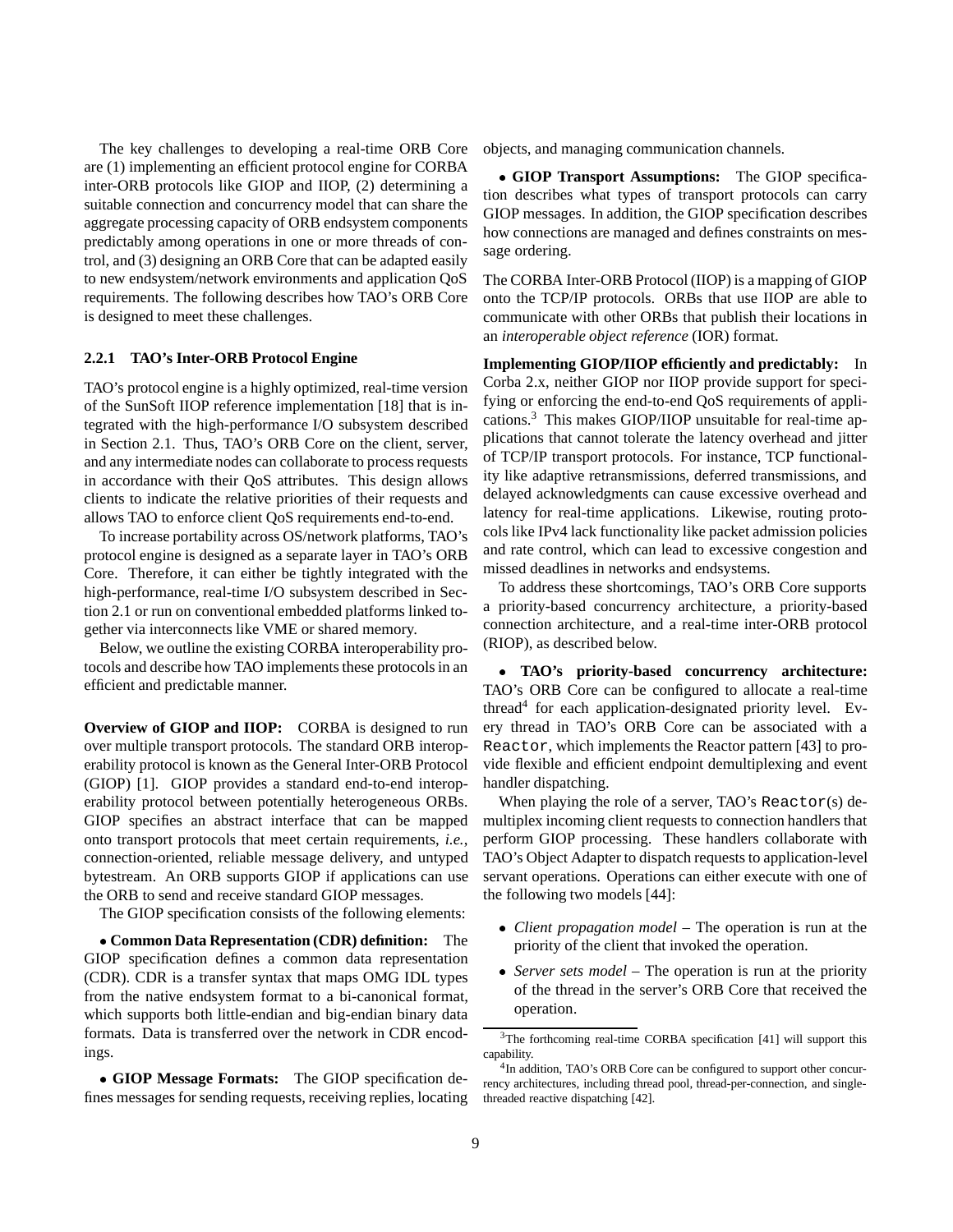The server sets priority model is well-suited for deterministic real-time applications since it minimizes priority inversion and non-determinism in TAO's ORB Core [45]. In addition, it reduces context switching and synchronization overhead since servant state must be locked only if servants interact across different thread priorities.

TAO's priority-based concurrency architecture is optimized for statically configured, fixed priority real-time applications. In addition, it is well suited for scheduling and analysis techniques that associate priority with *rate*, such as rate monotonic scheduling (RMS) and rate monotonic analysis (RMA) [36, 37]. For instance, avionics mission computing systems commonly execute their tasks in *rates groups*. A rate group assembles all periodic processing operations that occur at particular rates, *e.g.*, 20 Hz, 10 Hz, 5 Hz, and 1 Hz, and assigns them to a pool of threads using fixed-priority scheduling.

 **TAO's priority-based connection architecture:** Figure 6 illustrates how TAO can be configured with a prioritybased connection architecture. In this model, each client



Figure 6: TAO's Priority-based Connection and Concurrency Architectures

thread maintains a Connector [46] in thread-specific storage. Each Connector manages a map of pre-established connections to servers. A separate connection is maintained for each thread priority in the server ORB. This design enables clients to preserve end-to-end priorities as requests traverse through ORB endsystems and communication links [45].

Figure 6 also shows how the Reactor that is associated with each thread priority in a server ORB can be configured to use an Acceptor [46]. The Acceptor is a socket endpoint factory that listens on a specific port number for clients to connect to the ORB instance running at a particular thread priority. TAO can be configured so that each priority level has its own Acceptor port. For instance, in statically scheduled, ratebased avionics mission computing systems [47], ports 10020, 10010, 10005, 10001 could be mapped to the 20 Hz, 10 Hz, 5 Hz, and 1 Hz rate groups, respectively. Requests arriving at these socket ports can then be processed by the appropriate fixed-priority real-time threads.

Once a client connects, the Acceptor in the server ORB creates a new socket queue and a GIOP connection handler to service that queue. TAO's I/O subsystem uses the port number contained in arriving requests as a demultiplexing key to associate requests with the appropriate socket queue. This design minimizes priority inversion through the ORB endsystem via *early demultiplexing* [27, 28, 29], which associates requests arriving on network interfaces with the appropriate real-time thread that services the target servant. As described in Section **??**, early demultiplexing is used in TAO to vertically integrate the ORB endsystem's QoS support from the network interface up to the application servants.

 **TAO's Real-time inter-ORB protocol (RIOP):** TAO's connection-per-priority scheme described above is optimized for fixed-priority applications that transfer their requests at particular rates through statically allocated connections serviced at the priority of real-time server threads. Applications that possess dynamic QoS characteristics, or that propagate the priority of a client to the server, require a more flexible protocol, however. Therefore, TAO supports a real-time Inter-ORB Protocol (RIOP).

RIOP is an implementation of GIOP that allows ORB endsystems to transfer their QoS attributes end-to-end from clients to servants. For instance, TAO's RIOP mapping can transfer the *importance* of an operation end-to-end with each GIOP message. The receiving ORB endsystem uses this QoS attribute to set the priority of a thread that processes an operation in the server.

To maintain compatibility with existing IIOP-based ORBs, TAO's RIOP protocol implementation transfers QoS information in the service context member of the GIOP::requestHeader. ORBs that do not support TAO's RIOP extensions can transparently ignore the service context member. Incidentally, the RIOP feature will be standardized as a QoS property in the asynchronous messaging portion of the CORBA 3.0 specification.

The TAO RIOP service context passed with each client invocation contains attributes that describe the operation's QoS parameters. Attributes supported by TAO's RIOP extensions include priority, execution period, and communication class. Communication classes supported by TAO include ISOCHRONOUS for continuous media, BURST for bulk data, MESSAGE for small messages with low delay requirements, and MESSAGE STREAM for message sequences that must be processed at a certain rate [28].

In addition to transporting client QoS attributes, TAO's RIOP is designed to map CORBA GIOP on a variety of networks including high-speed networks like ATM LANs and ATM/IP WANs [48]. RIOP also can be customized for specific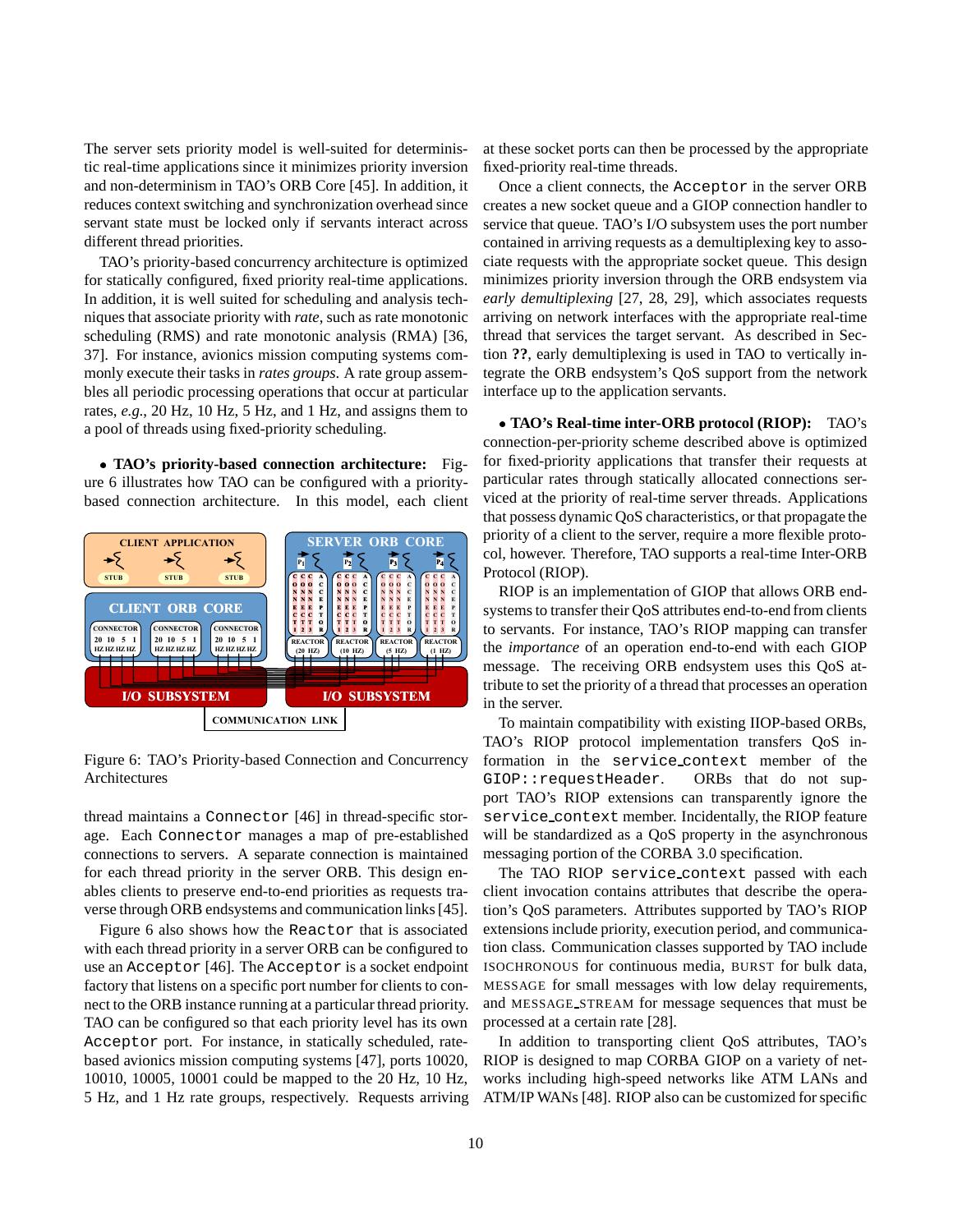application requirements. To support applications that do not require complete reliability, TAO's RIOP mapping can selectively omit transport layer functionality and run directly atop ATM virtual circuits. For instance, teleconferencing or certain types of imaging may not require retransmissions or bit-level error detection.

#### **2.2.2 Enhancing the Extensibility and Portability of TAO's ORB Core**

Although most conventional ORBs interoperate via IIOP over TCP/IP, an ORB is not limited to running over these transports. For instance, while TCP can transfer GIOP requests reliably, its flow control and congestion control algorithms may preclude its use as a real-time protocol. Likewise, shared memory may be a more effective transport mechanism when clients and servants are collocated on the same endsystem. Therefore, a key design challenge is to make an ORB Core extensible and portable to multiple transport mechanisms and OS platforms.

To increase extensibility and portability, TAO's ORB Core is based on patterns in the ACE framework [24]. Section **??** describes the patterns used in TAO in detail. The following outlines the patterns that are used in TAO's ORB Core.

TAO's ORB Core uses the *Strategy* and *Abstract Factory* patterns [49] to allow the configuration of multiple scheduling algorithms, such as earliest deadline first or maximum urgency first [50]. Likewise, the *Bridge* pattern [49] shields TAO's ORB Core from the choice of scheduling algorithm. TAO uses ACE components based on the *Service Configurator* pattern [51] to allow new algorithms for scheduling, demultiplexing, concurrency, and dispatching to be configured dynamically, *i.e.*, at runtime. On platforms with C++ compilers that optimize virtual function calls, the overhead of this extensibility is negligible [10].

Other patterns are used in TAO's ORB Core to simplify its connection and concurrency architectures. For instance, the *Acceptor-Connector* pattern [46] defines ACE components used in TAO to decouple the task of connection establishment from the GIOP processing tasks performed after connection establishment. TAO uses the *Reactor* pattern [43], which defines an ACE component that simplifies the event-driven portions of the ORB core by integrating socket demultiplexing and the dispatching of the corresponding GIOP connection handlers. Likewise, the *Active Object* pattern [52] defines an ACE component used in TAO to configure multiple concurrency architectures by decoupling operation invocation from operation execution.

TAO ports easily to many OS platforms since it is built using ACE components based on the patterns described above. Currently, ACE and TAO have been ported to a wide range of OS platforms including Win32 (*i.e.*, WinNT 3.5.x/4.x, Win95, and WinCE), most versions of UNIX (*e.g.*, SunOS 4.x and 5.x, SGI IRIX 5.x and 6.x, HP-UX 9.x, 10.x, and 11.x, DEC UNIX 4.x, AIX 4.x, Linux, SCO, UnixWare, NetBSD, and FreeBSD), real-time operating systems (*e.g.*, VxWorks, Chorus, LynxOS, and pSoS), and MVS OpenEdition.

Figure 7 illustrates the components in the client-side and server-side of TAO's ORB Core. The client-



Figure 7: Components in the TAO's ORB Core

side uses a Strategy Connector to create and cache Connection Handlers that are bound to each server. These connections can be pre-allocated during ORB initialization. Pre-allocation minimizes the latency between client invocation and servant operation execution since connections can be established *a priori* using TAO's explicit binding operation.

On the server-side, the Reactor detects new incoming connections and notifies the Strategy Acceptor. The Strategy Acceptor accepts the new connection and associates it with a Connection Handler that executes in a thread with an appropriate real-time priority. The client's Connection Handler can pass GIOP requests (described in Section 2.2.1) to the server's Connection Handler. This handler upcalls TAO's Object Adapter, which dispatches the requests to the appropriate servant operation.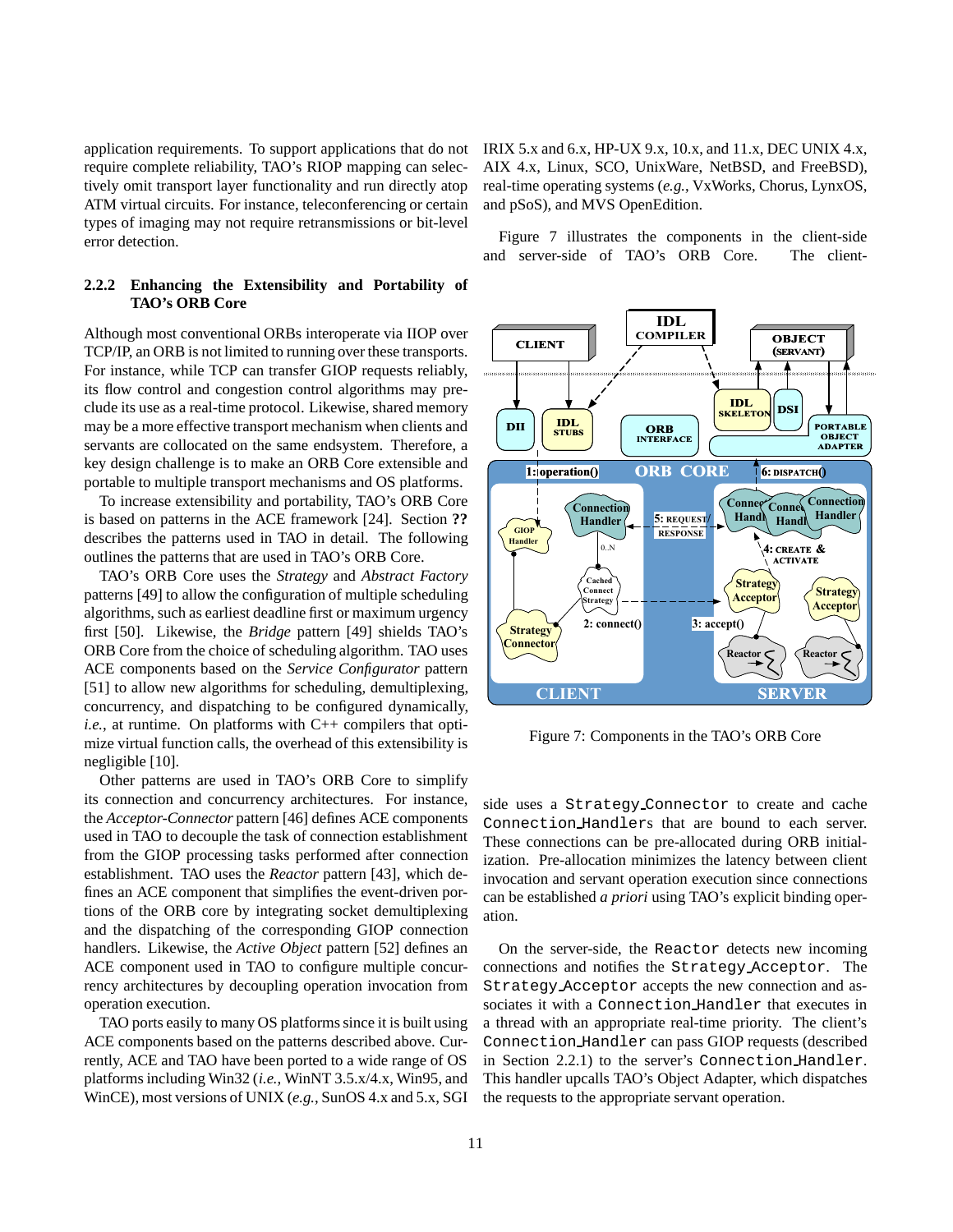# **quests**

TAO's ORB Core can be configured to implement custom mechanisms that process client requests according to application-specific real-time scheduling policies. To provide a guaranteed share of the CPU among application operations [28, 10], TAO's ORB Core uses the real-time Scheduling Service described in Section 3. One of the strategies provided by TAO's ORB Core is variant of periodic rate monotonic scheduling implemented with real-time threads and real-time upcalls (RTUs) [28].

TAO's ORB Core contains an object reference to its Run-Time Scheduler shown in Figure 4. This scheduler dispatches client requests in accordance with a real-time scheduling policy configured into the ORB endsystem. The Run-Time Scheduler maps client requests to real-time thread priorities and connectors.

TAO's initial implementation supports deterministic realtime applications [17]. In this case, TAO's Run-Time Scheduler consults a table of request priorities generated off-line. At run-time, TAO's ORB Core dispatches threads to the CPU(s) according to its dispatching mechanism. We are have extended TAO to support dynamically scheduling and applications with statistical QoS requirements [47].

### **2.3 Efficient and Predictable Object Adapters**

The Object Adapter is the component in the CORBA architecture that associates a servant with an ORB, demultiplexes incoming client requests to the servant, and dispatches the appropriate operation of that servant. The key challenges associated with designing an Object Adapter for real-time ORBs are determining how to demultiplex client requests efficiently, scalably, and predictably.

TAO is the first CORBA ORB whose Object Adapter implements the OMG POA (Portable Object Adapter) specification [1]. The POA specification defines a wide range of features, including: user- or system-supplied Object Ids, persistent and transient objects, explicit and on-demand activation, multiple  $s$ ervant  $\rightarrow$  CORBA object mappings, total application control over object behavior and existence, and static and DSI servants [53, 54].

The demultiplexing and dispatching policies in TAO's Object Adapter are instrumental to ensuring its predictability and efficiency. This subsection describes how TAO's Object Adapter can be configured to use perfect hashing or active demultiplexing to map client requests directly to servant/operation tuples in  $O(1)$  time.

#### **2.2.3 Real-time Scheduling and Dispatching of Client Re-2.3.1 Conventional ORB Demultiplexing Strategies**

A standard GIOP-compliant client request contains the identity of its object and operation. An object is identified by an object key which is an octet sequence. An operation is represented as a string. As shown in Figure 8, the ORB



Figure 8: CORBA 2.2 Logical Server Architecture

endsystem must perform the following demultiplexing tasks:

**Steps 1 and 2:** The OS protocol stack demultiplexes the incoming client request multiple times, *e.g.*, from the network interface card, through the data link, network, and transport layers up to the user/kernel boundary (*e.g.*, the socket) and then dispatches the data to the ORB Core.

**Steps 3, and 4:** The ORB Core uses the addressing information in the client's object key to locate the appropriate POA and servant. POAs can be organized hierarchically. Therefore, locating the POA that contains the servant can involve multiple demultiplexing steps through the POA hierarchy.

**Step 5 and 6:** The POA uses the operation name to find the appropriate IDL skeleton, which demarshals the request buffer into operation parameters and performs the upcall to code supplied by servant developers.

The conventional layered ORB endsystem demultiplexing implementation shown in Figure 8 is generally inappropriate for high-performance and real-time applications for the following reasons [55]: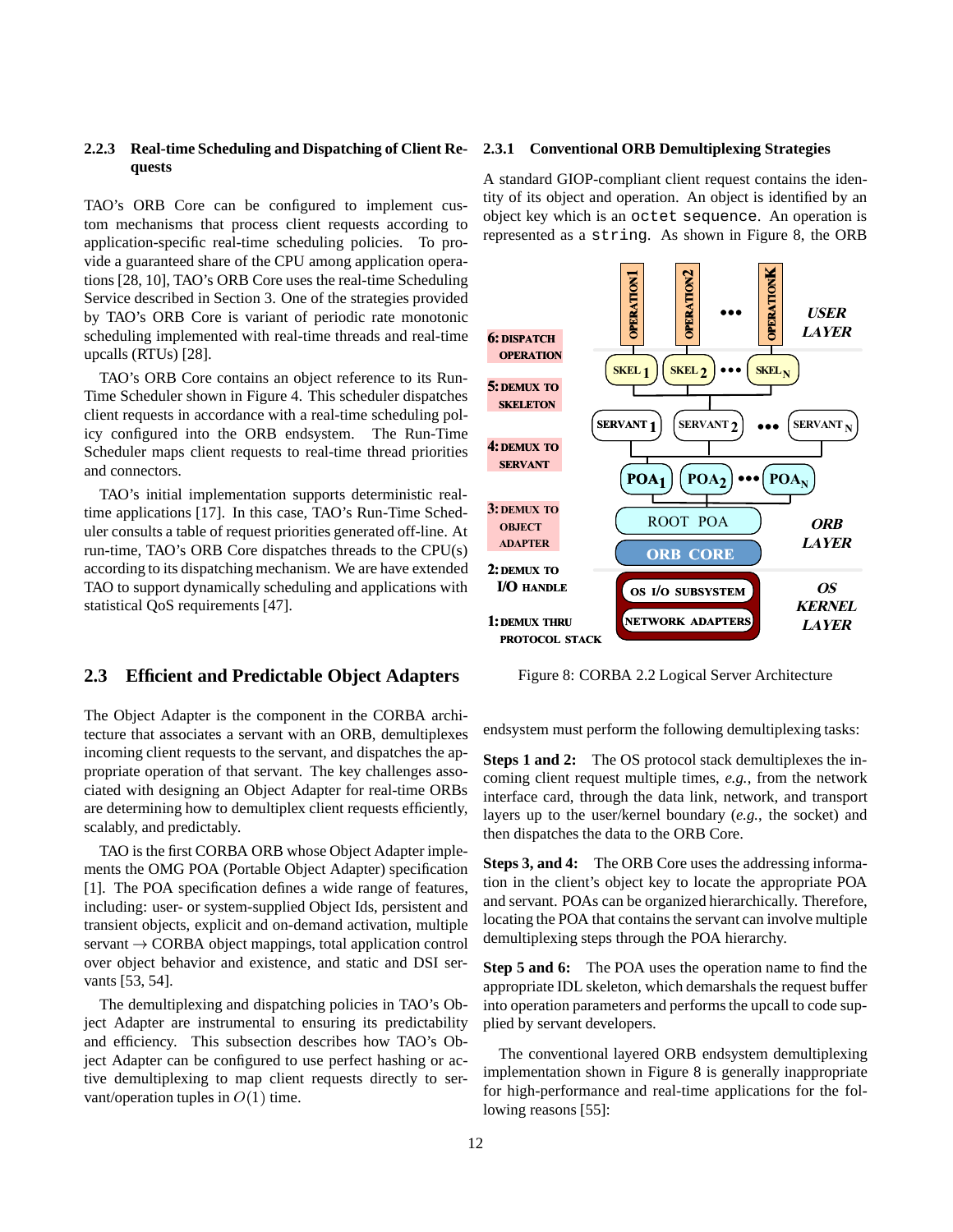**Decreased efficiency:** Layered demultiplexing reduces performance by increasing the number of internal tables that must be searched as incoming client requests ascend through the processing layers in an ORB endsystem. Demultiplexing client requests through all these layers is expensive, particularly when a large number of operations appear in an IDL interface and/or a large number of servants are managed by an Object Adapter.

**Increased priority inversion and non-determinism:** Layered demultiplexing can cause priority inversions because servant-level quality of service (QoS) information is inaccessible to the lowest-level device drivers and protocol stacks in the I/O subsystem of an ORB endsystem. Therefore, an Object Adapter may demultiplex packets according to their FIFO order of arrival. FIFO demultiplexing can cause higher priority packets to wait for an indeterminate period of time while lower priority packets are demultiplexed and dispatched [17].

Conventional implementations of CORBA incur significant demultiplexing overhead. For instance, [21, 16] show that conventional ORBs spend  $\sim$ 17% of the total server time processing demultiplexing requests. Unless this overhead is reduced and demultiplexing is performed predictably, ORBs cannot provide uniform, scalable QoS guarantees to real-time applications.

#### **2.3.2 TAO's Optimized ORB Demultiplexing Strategies**

To address the limitations with conventional ORBs, TAO provides the demultiplexing strategies shown in Figure 9. TAO's



Figure 9: Optimized CORBA Request Demultiplexing Strategies

optimized demultiplexing strategies include the following:

**Perfect hashing:** The perfect hashing strategy shown in Figure 9(A) is a two-step layered demultiplexing strategy. This strategy uses an automatically-generated perfect hashing function to locate the servant. A second perfect hashing function is then used to locate the operation. The primary benefit of this strategy is that servant and operation lookups require  $O(1)$ time in the worst-case.

TAO uses the GNU gperf [56] tool to generate perfect hash functions for object keys and operation names. This perfect hashing scheme is applicable when the keys to be hashed are known *a priori*. In many deterministic real-time systems, such as avionics mission control systems [10, 47], the servants and operations can be configured statically. For these applications, it is possible to use perfect hashing to locate servants and operations.

**Active demultiplexing:** TAO also provides a more dynamic demultiplexing strategy called *active demultiplexing*, shown in Figure 9(B). In this strategy, the client passes an object key that directly identifies the servant and operation in  $O(1)$  time in the worst-case. The client obtains this object key when it obtains a servant's object reference, *e.g.*, via a Naming service or Trading service. Once the request arrives at the server ORB, the Object Adapter uses the object key the CORBA request header to locate the servant and its associated operation in a single step.

Unlike perfect hashing, TAO's active demultiplexing strategy does not require that all Object Ids be known *a priori*. This makes it more suitable for applications that incarnate and etherealize CORBA objects dynamically.

Both perfect hashing and active demultiplexing can demultiplex client requests efficiently and predictably. Moreover, these strategies perform optimally regardless of the number of active connections, application-level servant implementations, and operations defined in IDL interfaces. [20] presents a detailed study of these and other request demultiplexing strategies for a range of target objects and operations.

TAO's Object Adapter uses the Service Configurator pattern [51] to select perfect hashing or active demultiplexing dynamically during ORB installation [25]. Both strategies improve request demultiplexing performance and predictability *above* the ORB Core.

To improve efficiency and predictability *below* the ORB Core, TAO uses the ATM Port Interconnect Controller (APIC) described in Section 2.1 to directly dispatch client requests associated with ATM virtual circuits [17]. This vertically integrated, optimized ORB endsystem architecture reduces demultiplexing latency and supports end-to-end QoS on either a per-request or per-connection basis.

# **2.4 Efficient and Predictable Stubs and Skeletons**

Stubs and skeletons are the components in the CORBA architecture responsible for transforming typed operation parameters from higher-level representations to lower-level repre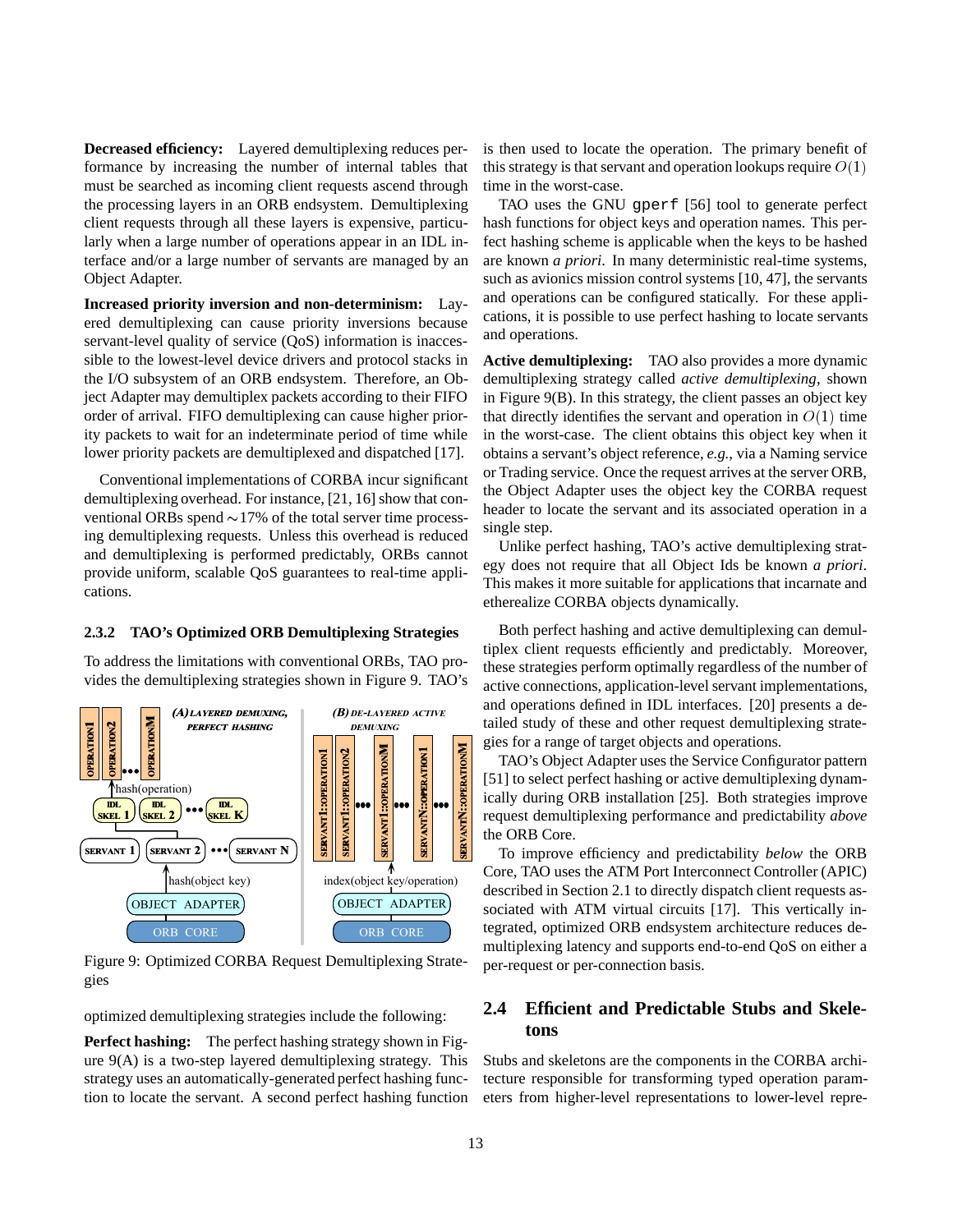sentations (marshaling) and vice versa (demarshaling). Marshaling and demarshaling are major bottlenecks in highperformance communication subsystems [57] due to the significant amount of CPU, memory, and I/O bus resources they consume while accessing and copying data. Therefore, key challenges for a high-performance, real-time ORB are to design an efficient presentation layer that performs marshaling and demarshaling predictably, while minimizing the use of costly operations like dynamic memory allocation and data copying.

In TAO, presentation layer processing is performed by client-side stubs and server-side skeletons that are generated automatically by a highly-optimizing IDL compiler [6]. In addition to reducing the potential for inconsistencies between client stubs and server skeletons, TAO's IDL compiler supports the following optimizations:

**Reduced use of dynamic memory:** TAO's IDL compiler analyzes the storage requirements for all the messages exchanged between the client and the server. This enables the compiler to allocate sufficient storage *a priori* to avoid repeated run-time tests that determine if sufficient storage is available. In addition, the IDL compiler uses the run-time stack to allocate storage for unmarshaled parameters.

**Reduced data copying:** TAO's IDL compiler analyzes when it is possible to perform block copies for atomic data types rather than copying them individually. This reduces excessive data access since it minimizes the number of load and store instructions.

**Reduced function call overhead:** TAO's IDL compiler can selectively optimize small stubs via *inlining*, thereby reducing the overhead of function calls that would otherwise be incurred by invoking these small stubs.

TAO's IDL compiler supports multiple strategies for marshaling and demarshaling IDL types. For instance, TAO's IDL compiler can generate either compiled and/or interpreted IDL stubs and skeletons. This design allows applications to select between (1) *interpreted* stubs/skeletons, which can be somewhat slower, but more compact in size and (2) *compiled* stubs/skeletons, which can be faster, but larger in size [31].

Likewise, TAO can cache premarshaled application data units (ADUs) that are used repeatedly. Caching improves performance when ADUs are transferred sequentially in "request chains" and each ADU varies only slightly from one transmission to the other. In such cases, it is not necessary to marshal the entire request every time. This optimization requires that the real-time ORB perform flow analysis [58, 59] of application code to determine what request fields can be cached.

Although these techniques can significantly reduce marshaling overhead for the common case, applications with strict real-time service requirements often consider only worst-case execution. As a result, the flow analysis optimizations described above can only be employed under certain circumstances, *e.g.*, for applications that can accept statistical realtime service or when the worst-case scenarios are still sufficient to meet deadlines.

# **2.5 Efficient and Predictable Memory Management**

Conventional ORB endsystems suffer from excessive dynamic memory management and data copying overhead [21]. For instance, many I/O subsystems and ORB Cores allocate a memory buffer for each incoming client request and the I/O subsystem typically copies its buffer to the buffer allocated by the ORB Core. In addition, standard GIOP/IIOP demarshaling code allocates memory to hold the decoded request parameters. Likewise, IDL skeletons dynamically allocate and delete copies of client request parameters before and after upcalls, respectively.

In general, dynamic memory management is problematic for real-time systems. For instance, heap fragmentation can yield non-uniform behavior for different message sizes and different workloads. Likewise, in multi-threaded ORBs, the locks required to protect the heap from race conditions increase the potential for priority inversion [45]. In general, excessive data copying throughout an ORB endsystem can significantly lower throughput and increase latency and jitter.

TAO is designed to minimize and eliminate data copying at multiple layers in its ORB endsystem. For instance, TAO's buffer management system uses the APIC network interface to enhance conventional operating systems with a *zero-copy* buffer management system [29]. At the device level, the APIC interacts directly with the main system bus and other I/O devices. Therefore, it can transfer client requests between endsystem buffer pools and ATM virtual circuits with no additional data copying.

The APIC buffer pools for I/O devices described in Section 2.1 can be configured to support *early demultiplexing* of periodic and aperiodic client requests into memory shared among user- and kernel-resident threads. These APIs allow client requests to be sent/received to/from the network without incurring any data copying overhead. Moreover, these buffers can be preallocated and passed between various processing stages in the ORB, thereby minimizing costly dynamic memory management.

In addition, TAO uses the Thread-Specific Storage pattern [60] to minimize lock contention resulting from memory allocation. TAO can be configured to allocate its memory from thread-specific storage. In this case, when the ORB requires memory it is retrieved from a thread-specific heap. Thus, no locks are required for the ORB to dynamically allocate this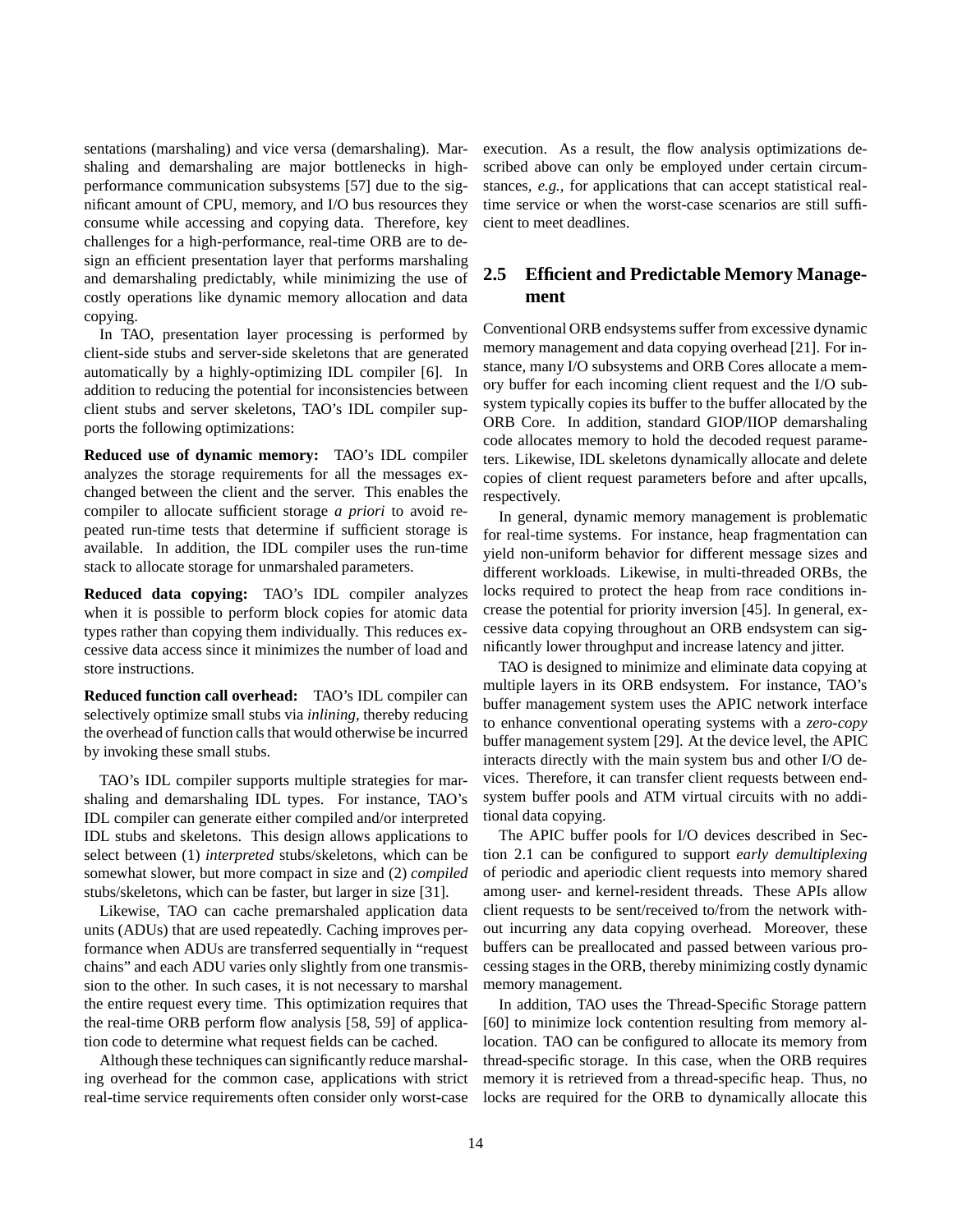memory.

# **3 Supporting Real-time Scheduling in CORBA**

Section 2 described the architectural components used in TAO to provide a high-performance ORB endsystem for real-time CORBA. TAO's architecture has been realized with minimal changes to CORBA. However, the CORBA 2.x specification does not yet address issues related to real-time scheduling. Therefore, this section provides in-depth coverage of the components TAO uses to implement a Real-time Scheduling Service, based on standard CORBA features.

# **3.1 Synopsis of Application Quality of Service Requirements**

The TAO ORB endsystem [23] is designed to support various classes of quality of service (QoS) requirements, including applications with deterministic and statistical real-time requirements. Deterministic real-time applications, such as avionics mission computing systems [10], must meet periodic deadlines. These types of applications commonly use static scheduling and analysis techniques, such as rate monotonic analysis (RMA) and rate monotonic scheduling (RMS).

Statistical real-time applications, such as teleconferencing and video-on-demand, can tolerate minor fluctuations in scheduling and reliability guarantees, but nonetheless require QoS guarantees. These types of applications commonly use dynamic scheduling techniques [47], such as earliest deadline first (EDF), minimum laxity first (MLF), or maximum urgency first (MUF).

Deterministic real-time systems have traditionally been more amenable to well-understood scheduling analysis techniques. Consequently, our research efforts were initially directed toward static scheduling of deterministic real-time systems. However, the architectural features and optimizations that we studied and developed are applicable to real-time systems with statistical QoS requirements, such as constrained latency multimedia systems or telecom call processing. This paper describes the static scheduling service we initially developed for TAO. It then follows the progression of our scheduling research towards dynamic scheduling, for both deterministic and statistical real-time systems.

# **3.2 Responsibilities of a Real-time Scheduling Service**

This subsection examines the analysis capabilities and scheduling policies provided by TAO's Real-time Scheduling Service. This service is responsible for allocating CPU resources to meet the QoS needs of the applications that share the ORB endsystem. For real-time applications with deterministic QoS requirements, the Scheduling Service guarantees that all processing requirements will be met. For real-time applications with statistical QoS requirements, the Scheduling Service tries to meet system processing requirements within the desired tolerance, while also trying to maximize CPU utilization.

The initial design and implementation of TAO's real-time Scheduling Service [23] targeted deterministic real-time applications that require off-line, static scheduling on a single CPU. However, the Scheduling Service is also useful for dynamic and distributed real-time scheduling, as well [47]. Therefore, the Scheduling Service is defined as a CORBA object, *i.e.*, as an implementation of an IDL interface. This design enables the Scheduling Service to be accessed either locally or remotely without having to reimplement clients that use it.

TAO's Real-time Scheduling Service has the following offline and on-line responsibilities:

**Off-line scheduling feasibility analysis:** TAO's Scheduling Service performs off-line feasibility analysis of all IDL operations that register with it. This analysis results in a determination of whether there are sufficient CPU resources to perform all critical operations, as discussed in Section 3.5.

**Request priority assignment:** *Request priority* is the relative priority of a request<sup>5</sup> to any other. It is used by TAO to dispatch requests in order of their priority. *Thread priority* is the priority that corresponds to that of the thread that will invoke the request. During off-line analysis, the Scheduling Service 1) assigns a request priority to each request and 2) assigns each request to one of the preconfigured thread priorities. At run-time, the Scheduling Service provides an interface that allows TAO's real-time ORB endsystem to access these priorities. Priorities are the mechanism for interfacing with the local endsystem's OS dispatcher, as discussed in Section 3.4.

A high-level depiction of the steps involved in the off-line and on-line roles of TAO's Scheduling Service is shown in Figure 10. In step 1, the Scheduling Service constructs graphs of dependent operations using the QoS information registered with it by the application. This QoS information is stored in RT Info structures described in Section 3.3.3. In step 2, it identifies threads by looking at the terminal nodes of these dependency graphs and populates an RT Info repository in step 3. In step 4 it assesses schedulability and assigns priorities, generating the priority tables as compilable C++ code in step 5. These five steps occur off-line during the (static) schedule

<sup>5</sup>A *request* is the run-time representation of an operation in an IDL interface that is passed between client and server.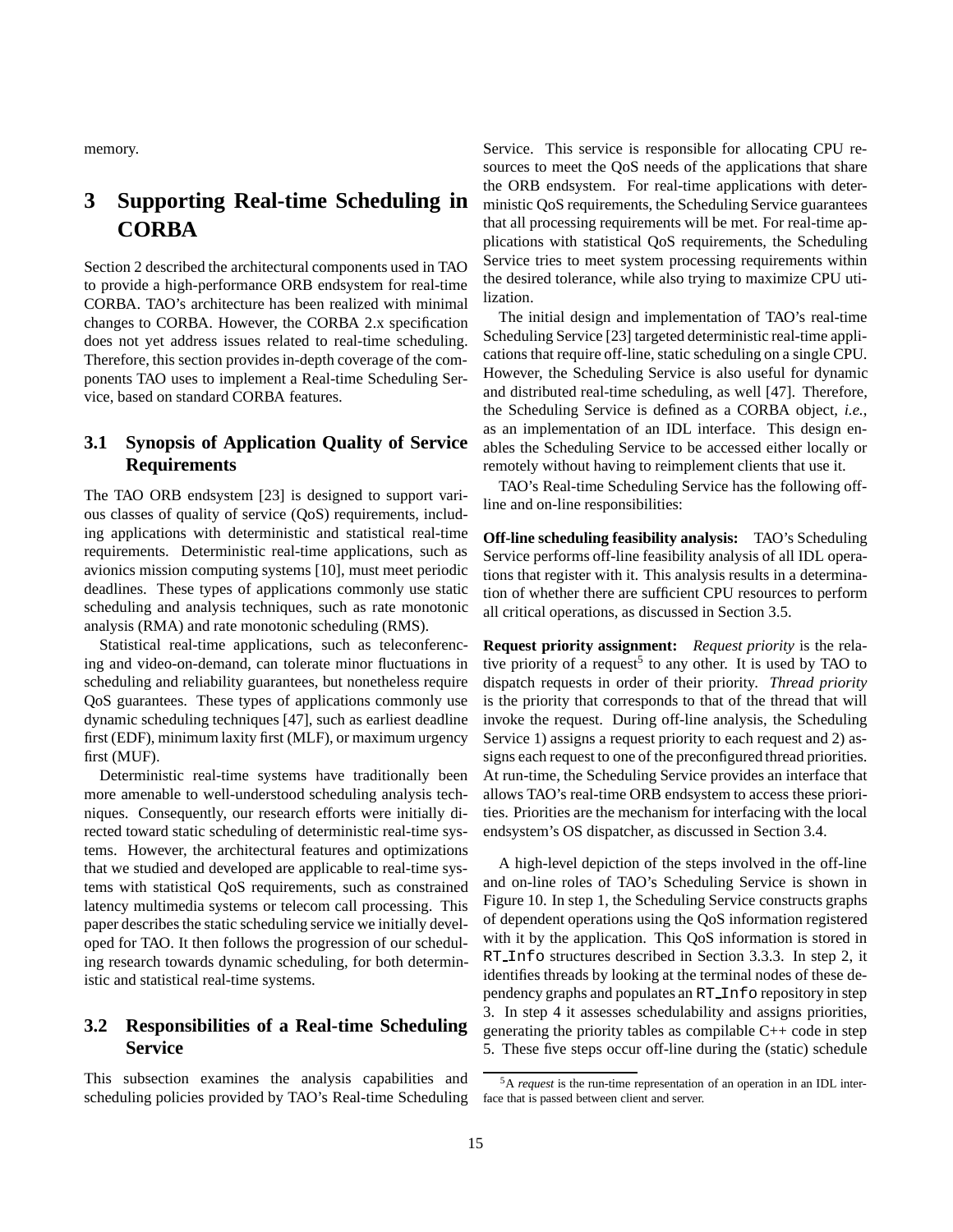

Figure 10: Steps Involved with Off-line and On-line Scheduling

configuration process. Finally, the priority tables generated in step 5 are used at run-time in step 6 by TAO's ORB endsystem.

TAO's real-time Scheduling Service guarantees that all RT Operations in the system are dispatched with sufficient time to meet their deadlines. To accomplish this, the Scheduling Service can be implemented to perform various real-time scheduling policies. [23] describes the rate monotonic scheduling implementation used by TAO's Scheduling Service.

Below, we outline the information that the service requires to build and execute a feasible system-wide schedule. A feasible schedule is one that is schedulable on the available system resources; in other words, it can be verified that none of the operations in the critical set will miss their deadlines.

It is desirable to schedule operations that are not part of the critical set if the dynamic behavior of the system results in additional available CPU resources, but scheduling of a noncritical operation should *never* result in an operation from the critical set failing to execute before deadline.

To simplify the presentation, we focus on ORB scheduling for a single CPU. The distributed scheduling problem is not addressed in this presentation. [47] outlines the approaches we are investigating with TAO.

# **3.3 Specifying QoS Requirements in TAO using Real-time IDL Schemas**

Invoking operations on objects is the primary collaboration mechanism between components in an OO system [15]. However, QoS research at the network and OS layers has not addressed key requirements and usage characteristics of OO middleware. For instance, research on QoS for ATM networks has focused largely on policies for allocating bandwidth on a per-connection basis [29]. Likewise, research on real-time operating systems has focused largely on avoiding priority inversion and non-determinism in synchronization and scheduling mechanisms for multi-threaded applications [13].

Determining how to map the insights and mechanisms produced by QoS work at the network and OS layers onto an OO programming model is a key challenge when adding QoS support to ORB middleware [15, 40]. This subsection describes the real-time OO programming model used by TAO. TAO supports the specification of QoS requirements on a per-operation basis using TAO's real-time IDL schemas.

#### **3.3.1 Overview of QoS Specification in TAO**

Several ORB endsystem resources are involved in satisfying application QoS requirements, including CPU cycles, memory, network connections, and storage devices. To support end-to-end scheduling and performance guarantees, real-time ORBs must allow applications to specify their QoS requirements so that an ORB subsystem can guarantee resource availability. In non-distributed, deterministic real-time systems, CPU capacity is typically the scarcest resource. Therefore, the amount of computing time required to process client requests must be determined *a priori* so that CPU capacity can be allocated accordingly. To accomplish this, applications must specify their CPU capacity requirements to TAO's offline Scheduling Service.

In general, scheduling research on real-time systems that consider resources other than CPU capacity relies upon online scheduling [61]. Therefore, we focus on the specification of CPU resource requirements. TAO's QoS mechanism for expressing CPU resource requirements can be readily extended to other shared resources, such as network and bus bandwidth, once scheduling and analysis capabilities have matured.

The remainder of this subsection explains how TAO supports QoS specification for the purpose of CPU scheduling for IDL operations that implement real-time operations. We outline our Real-time IDL (RIDL) schemas: RT\_Operation interface and its RT Info struct. These schemas convey QoS information, *e.g.*, CPU requirements, to the ORB on a per-operation basis. We believe that this is an intuitive QoS specification model for developers since it maps directly onto the OO programming paradigm.

#### **3.3.2 The RT Operation Interface**

The RT Operation interface is the mechanism for conveying CPU requirements from processing tasks performed by application operations to TAO's Scheduling Service, as shown in the following CORBA IDL interface:<sup>6</sup>

<sup>6</sup>The remainder of the RT Scheduler module IDL description is shown in Section 3.5.1.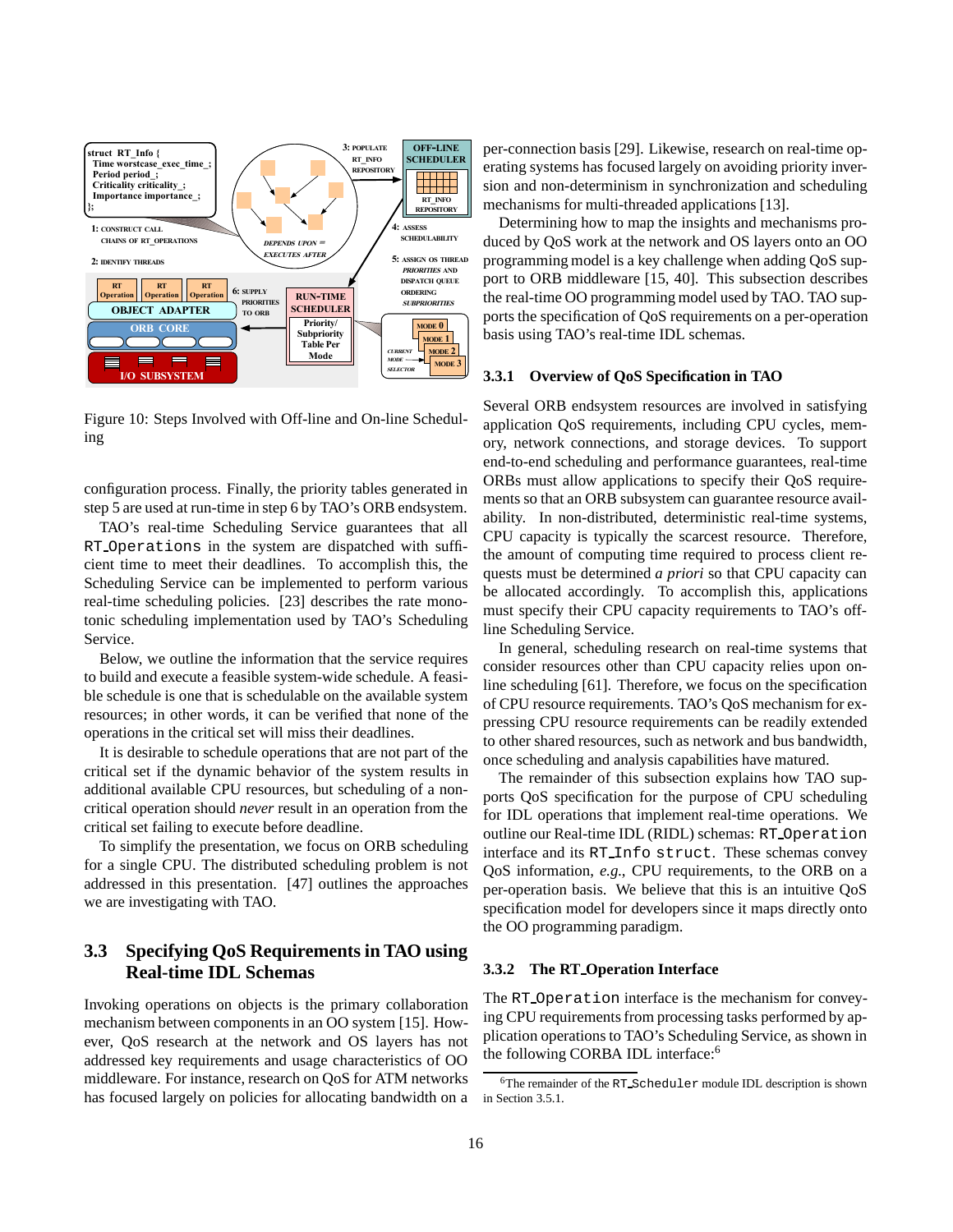```
module RT_Scheduler
{
  // Module TimeBase defines the OMG Time Service.
  typedef TimeBase::TimeT Time; // 100 nanoseconds
  typedef Time Quantum;
  typedef long Period; // 100 nanoseconds
  enum Importance
  // Defines the importance of the operation,
  // which can be used by the Scheduler as a
  // "tie-breaker" when other scheduling
  // parameters are equal.
  {
   VERY_LOW_IMPORTANCE,
   LOW_IMPORTANCE,
   MEDIUM_IMPORTANCE,
   HIGH_IMPORTANCE,
   VERY_HIGH_IMPORTANCE
  };
  typedef long handle_t;
  // RT_Info's are assigned per-application
  // unique identifiers.
  struct Dependency_Info
  {
    long number_of_calls;
   handle_t rt_info;
    // Notice the reference to the RT_Info we
    // depend on.
  };
  typedef sequence<Dependency_Info> Dependency_Set;
  typedef long OS_Priority;
  typedef long Sub_Priority;
  typedef long Preemption_Priority;
  struct RT_Info
    // = TITLE// Describes the QoS for an "RT_Operation".
    //
    // = DESCRIPTION
    // The CPU requirements and QoS for each
    // "entity" implementing an application
    // operation is described by the following
    // information.
  {
    // Application-defined string that uniquely
    // identifies the operation.
    string entry_point_;
    // The scheduler-defined unique identifier.
    handle_t handle_;
    // Execution times.
    Time worstcase_execution_time_;
    Time typical_execution_time_;
    // To account for server data caching.
   Time cached_execution_time_;
    // For rate-base operations, this expresses
    // the rate. 0 means "completely passive",
                                                      };
```
// i.e., this operation only executes when

```
// called.
  Period period_;
  // Operation importance, used to "break ties".
  Importance importance_;
  // For time-slicing (for BACKGROUND
  // operations only).
  Quantum quantum_;
  // The number of internal threads contained
  // by the operation.
  long threads_;
  // The following attributes are defined by
  // the Scheduler once the off-line schedule
  // is computed.
  // The operations we depend upon.
  Dependency_Set dependencies_;
  // The OS por processing the events generated
  // from this RT_Info.
  OS_Priority priority_;
  // For ordering RT_Info's with equal priority.
  Sub_Priority subpriority_;
  // The queue number for this RT_Info.
  Preemption_Priority preemption_priority_;
};
```
As shown above, the RT Operation interface contains type definitions and its key feature, the RT Info struct, which is described below.

#### **3.3.3 The RT Info Struct**

Applications that use TAO must specify all their scheduled resource requirements. This QoS information is currently provided to TAO before program execution. In the case of CPU scheduling, the QoS requirements are expressed using the following attributes of an RT Info IDL struct:

**Worst-case execution time:** The worst-case execution time, *C*, is the maximum execution time that the RT Operation requires. It is used in conservative scheduling analysis for applications with strict real-time requirements.

**Typical execution time:** The typical execution time is the execution time that the RT Operation usually requires. The typical execution time may be useful with some scheduling policies, *e.g.*, statistical real-time systems that can relax the conservative worst-case execution time assumption. However, it is not currently used in TAO's deterministic real-time Scheduling Service.

**Cached execution time:** If an operation can provide a cached result in response to service requests, then the cached execution time is set to a non-zero value. During execution,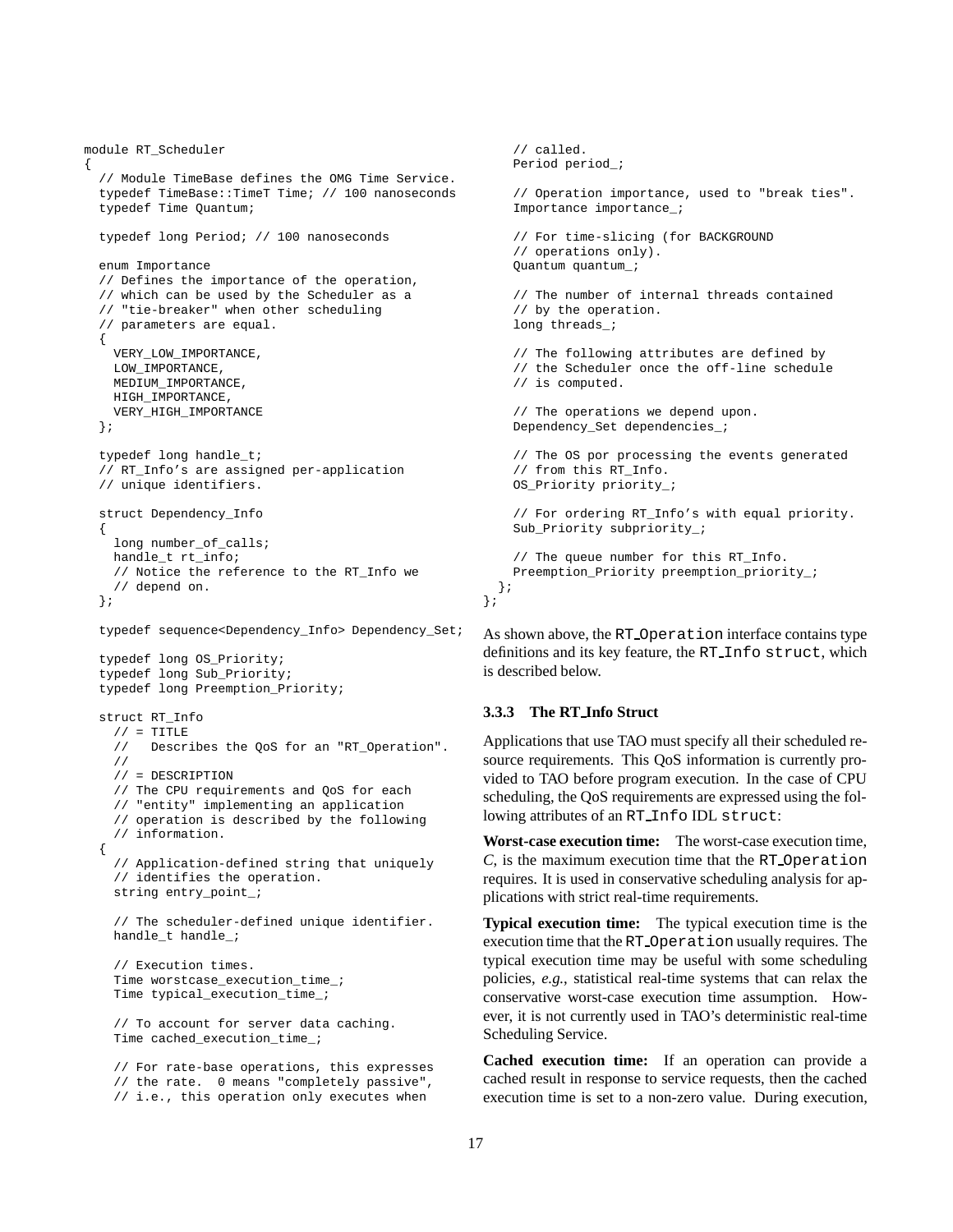for periodic functions, the worst-case execution cost is only incurred once per period if caching is enabled, *i.e.*, if this field is non-zero. The scheduling analysis incorporates caching by only including one term with the worst-case execution time for the operation, per period, no matter how many times it is called, and by using the cached execution time for all other calls.

**Period:** The period is the minimum time between successive iterations of the operation. If the operation executes as an active object [51] with multiple threads of control, then at least one of those threads must execute at least that often.

A period of 0 indicates that the operation is totally *reactive*, *i.e.*, it does not specify a period. Reactive operations are always called in response to requests by one or more clients. Although the Run-Time Scheduler in TAO need not treat reactive operations as occurring periodically, it must account for their execution time.

**Criticality:** The operation criticality is an enumeration value ranging from lowest criticality, *i.e.*, VERY LOW CRITICALITY, up to highest criticality, *i.e.*, VERY HIGH CRITICALITY. Certain scheduling strategies implemented in the Scheduling Service (notably maximum urgency first [50]) consider criticality as the primary distinction between operations when assigning priority.

**Importance:** The operation importance is an enumeration value ranging from lowest importance, *i.e.*, VERY LOW IMPORTANCE, up to highest importance, *i.e.*, VERY HIGH IMPORTANCE. The Scheduling Service uses importance as a "tie-breaker" to order the execution of RT Operations when data dependencies or other factors such as criticality do not impose an ordering.

**Quantum:** Operations within a given priority may be timesliced, *i.e.*, preempted at any time by the ORB endsystem dispatcher resumed at a later time. If a time quantum is specified for an operation, then that is the maximum time that it will be allowed to run before preemption, if there are any other runnable operations at that priority. This time-sliced scheduling is intended to provide fair access to the CPU for lowest priority operations. Quantum is not currently used in the Scheduling Service.

**Dependency Info:** This is an array of handles to other RT Info instances, one for each RT Operation that this one directly depends on. The dependencies are used during scheduling analysis to identify threads in the system: each separate dependency graph indicates a thread. In addition, the number of times that the dependent operation is called is specified, for accurate execution time calculation.

The RIDL schemas outlined above can be used to specify the run-time execution characteristics of object opera-



Figure 11: TAO Run-time Scheduling Participants

tions to TAO's Scheduling Service. This information is used by TAO to (1) validate the feasibility of a schedule and (2) allocate ORB endsystem and network resources to process RT Operations. A single RT Info instance is required for each RT Operation.

# **3.4 Overview of TAO's Scheduling Model**

TAO's on-line scheduling model includes the following participants, as shown in Figure 11:

**Work Operation:** A Work Operation is a unit of work that encapsulates application-level processing or communication activity. For example, utility functions that read input, print output, or convert physical units can be Work Operations. In some real-time environments, a Work Operation is called a *module* or *process*, but we avoid these terms because of their overloaded usage in OO and OS contexts.

**RT Operation:** An RT Operation is a type of Work Operation that has timing constraints. Each RT Operation is considered to be an operation defined on a CORBA IDL interface, that has its own QoS information specified in terms of the attributes in its run-time information (RT Info) descriptor. Thus, an application-level object with multiple operations may require multiple RT Operation instances, one for each distinct class of QoS specifications.

**Thread:** Threads are units of concurrent execution. A thread can be implemented with various threading APIs, *e.g.*, a Solaris or POSIX thread, an Ada task, a VxWorks task, or a Windows NT thread. All threads are contained within RT Operations. An RT Operation containing one or more threads is an *active object* [52]. In contrast, an RT Operation that contains zero threads is a *passive object*. Passive objects only execute in the context of another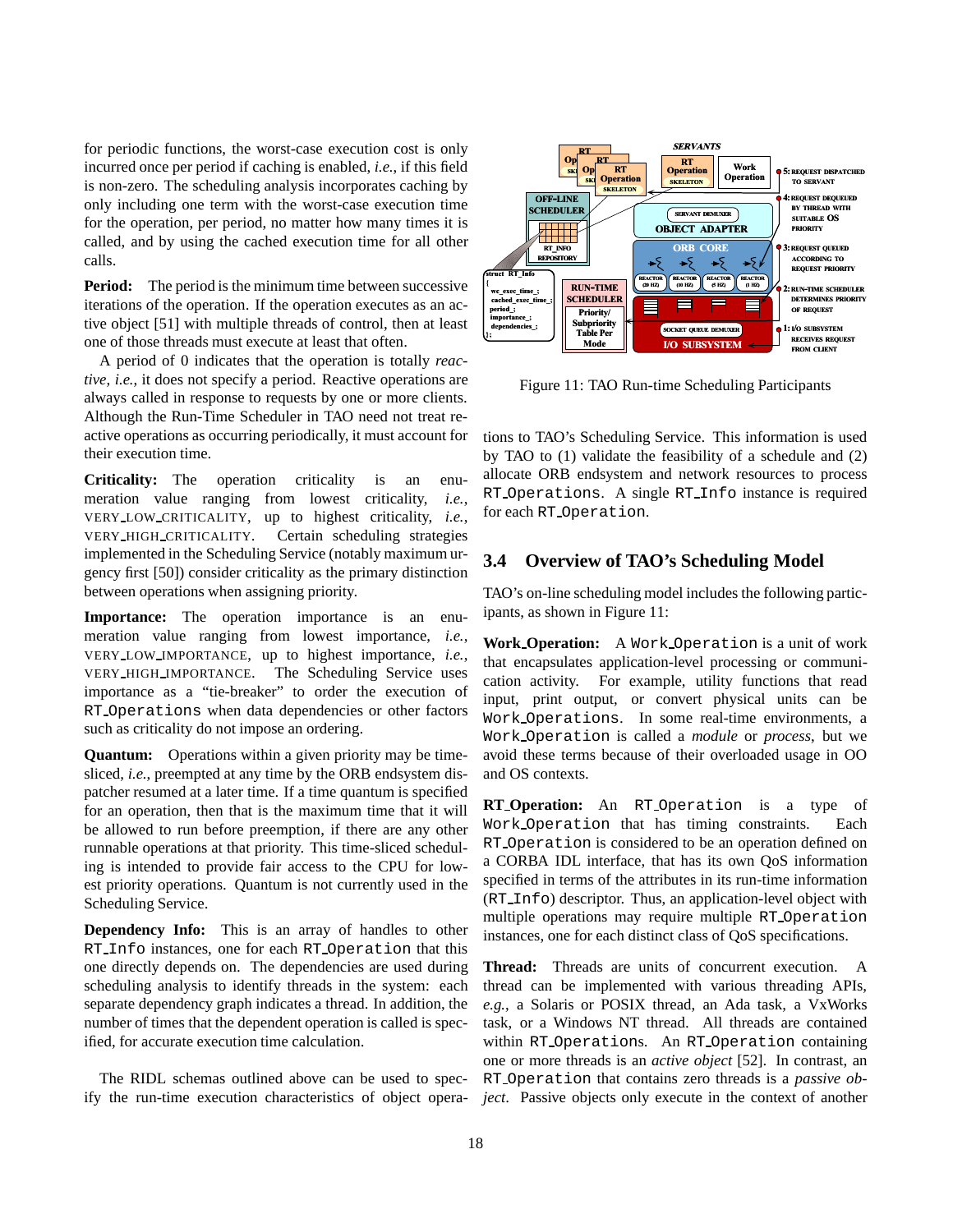RT Operation, *i.e.*, they "borrow" the calling operation's **3.5.1 Off-line Scheduling Service Interface** thread of control to run.

**OS dispatcher:** The OS dispatcher uses request priorities to select the next runnable thread that it will assign to a CPU. It removes a thread from a CPU when the thread blocks, and therefore is no longer runnable, or when the thread is *preempted* by a higher priority thread. With *preemptive dispatching*, any runnable thread with a priority higher than any running thread will preempt a lower priority thread. Then, the higher priority, runnable thread can be dispatched onto the available CPU.

Our analysis assumes *fixed priority*, *i.e.*, the OS does not unilaterally change the priority of a thread. TAO currently runs on a variety of platforms, including real-time operating systems, such as VxWorks and LynxOS, as well as generalpurpose operating systems with real-time extensions, such as Solaris 2.x [14] and Windows NT. All these platforms provide fixed priority real-time scheduling. Thus, from the point of view of an OS dispatcher, the priority of each thread is constant. The fixed priority contrasts with the operation of timeshared OS schedulers, which typically *age* long-running processes by decreasing their priority over time [62].

**RT Info:** As described in Section 3.3, an RT Info structure specifies an RT Operation's scheduling characteristics such as computation time and execution period.

**Run-Time Scheduler:** At run-time, the primary visible vestige of the Scheduling Service is the Run-Time Scheduler. The Run-Time Scheduler maps client requests for particular servant operations into priorities that are understood by the local OS dispatcher. Currently, these priorities are assigned statically prior to run-time and are accessed by TAO's ORB endsystem via an  $O(1)$  time table lookup.

# **3.5 Overview of TAO's Off-line Scheduling Service**

To meet the demands of statically scheduled, deterministic real-time systems, TAO's Scheduling Service uses *off-line scheduling*, which has the following two high-level goals:

**1. Schedulability analysis:** If the operations cannot be scheduled because one or more deadlines could be missed, then the off-line Scheduling Service reports that prior to runtime.

**2. Request priority assignment:** If the operations can be scheduled, the Scheduling Service assigns a priority to each request. This is the mechanism that the Scheduling Service uses to convey execution order requirements and constraints to TAO's ORB endsystem dispatcher.

The key types and operations of the IDL interface for TAO's off-line Scheduling Service are defined below7:

```
module RT_Scheduler
{
  exception DUPLICATE_NAME {};
  // The application is trying to
  // register the same task again.
  exception UNKNOWN_TASK {};
  // The RT_Info handle was not valid.
  exception NOT_SCHEDULED {};
  // The application is trying to obtain
  // scheduling information, but none
  // is available.
  exception UTILIZATION_BOUND_EXCEEDED {};
  exception
    INSUFFICIENT_PRIORITY_LEVELS {};
  exception TASK_COUNT_MISMATCH {};
  // Problems while computing off-line
  // scheduling.
  typedef sequence<RT_Info> RT_Info_Set;
  interface Scheduler
    // = DESCRIPTION
    // This class holds all the RT_Info's
    // for a single application.
  {
    handle_t create (in string entry_point)
     raises (DUPLICATE_NAME);
    // Creates a new RT_Info entry for the
    // function identifier "entry_point",
    // it can be any string, but the fully
    // qualified name function name is suggested.
    // Returns a handle to the RT_Info.
    handle_t lookup (in string entry_point);
    // Lookups a handle for entry_point.
    RT_Info get (in handle_t handle)
      raises (UNKNOWN_TASK);
    // Retrieve information about an RT_Info.
    void set (in handle t handle,
              in Time time,
              in Time typical_time,
              in Time cached_time,
              in Period period,
              in Importance importance,
              in Quantum quantum,
              in long threads)
     raises (UNKNOWN_TASK);
    // Set the attributes of an RT_Info.
    // Notice that some values may not
    // be modified (like priority).
    void add_dependency
           (in handle_t handle,
```
 $7$ The remainder of the RT\_Scheduler module IDL description is shown in Section 3.3.2.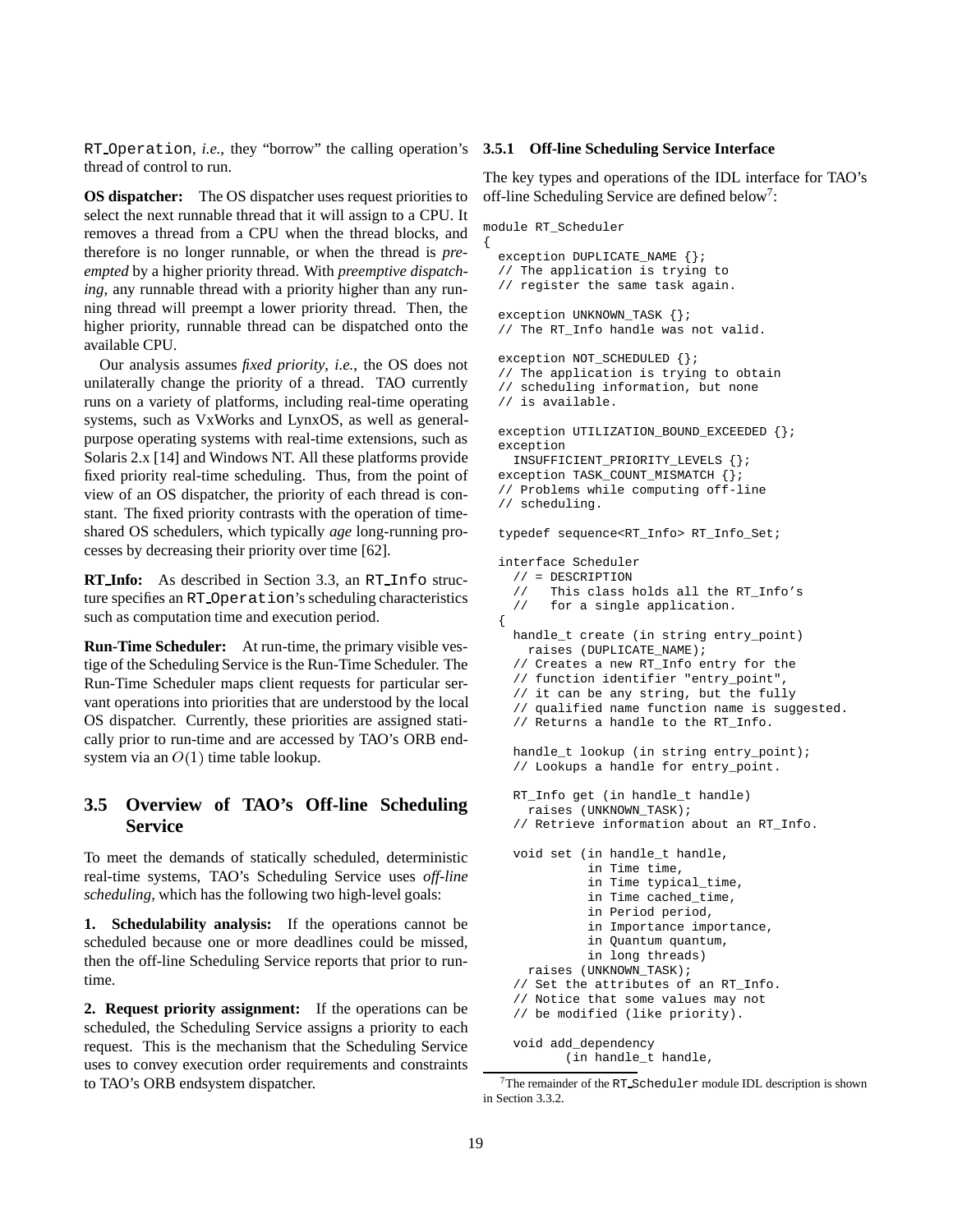```
in handle_t dependency,
          in long number_of_calls)
    raises (UNKNOWN_TASK);
  // Adds <dependency> to <handle>
  void priority
         (in handle_t handle,
          out OS_Priority priority,
          out Sub_Priority subpriority,
          out Preemption_Priority p_priority)
    raises (UNKNOWN_TASK, NOT_SCHEDULED);
  void entry_point_priority
         (in string entry_point,
          out OS_Priority priority,
          out Sub_Priority subpriority,
          out Preemption_Priority p_priority)
    raises (UNKNOWN_TASK, NOT_SCHEDULED);
  // Obtain the run time priorities.
  void compute_scheduling
         (in long minimum_priority,
          in long maximum_priority,
          out RT_Info_Set infos)
    raises (UTILIZATION_BOUND_EXCEEDED,
            INSUFFICIENT_PRIORITY_LEVELS,
            TASK_COUNT_MISMATCH);
  // Computes the scheduling priorities,
  // returns the RT_Info's with their
  // priorities properly filled. This info
  // can be cached by a Run_Time_Scheduler
  // service or dumped into a C++ file for
  // compilation and even faster (static)
  // lookup.
};
```
Not shown are accessors to system configuration data that the scheduler contains, such as the number of operations and threads in the system. There is also a destroy operation that the application calls when a program exits. This operation allows the scheduler to release its dynamically allocated resources.

};

In general, the Scheduling Service interface need not be viewed by application programmers; the only interface they need to use is the RT Info interface, described in Section 3.3.3. This division of the Scheduling Service interface into application and privileged sections is shown in Figure 12.

The privileged interface is only used by common TAO services, such as:

- The Event Channel in TAO's Real-time Event Service [10], which registers its RT Operations with the offline Scheduling Service;
- Application-level schedulable operations that do not use the Event Channel;
- TAO's real-time ORB endsystem, which accesses these interfaces to determine client request dispatch priorities.

The remainder of this subsection clarifies the operation of TAO's Scheduling Service, focusing on how it assigns request



Figure 12: TAO's Two Scheduling Service Interfaces

priorities, when it is invoked, and what is stored in its internal database.

#### **3.5.2 RT Operation Priority Assignments**

The off-line Scheduling Service assigns priorities to each RT Operation. Because the current implementation of the Scheduling Service utilizes a rate monotonic scheduling policy, priorities are assigned based on an operation's rate. For each RT Operation in the repository, a priority is assigned based on the following rules:

**Rule 1:** If the RT\_Info::period of an operation is nonzero, TAO's off-line Scheduling Service uses this information to map the period to a thread priority. For instance, 100 msec periods may map to priority 0 (the highest), 200 msec periods may map to priority 1, and so on. With rate monotonic scheduling, for example, higher priorities are assigned to shorter periods.

**Rule 2:** If the operation does not have a rate requirement, *i.e.*, its RT\_Info:: period is 0, then its rate requirement must be implied from the operation dependencies field stored in the RT Info struct. The RT Info struct with the smallest period, ie, with the fastest rate, in the RT Info::operation dependencies list will be treated as the operation's implied rate requirement, which is then mapped to a priority. The priority values computed by the off-line Scheduling Service are stored in the RT Info::priority field, which the Run-Time Scheduler can query at run-time via the priority operation.

The final responsibility of TAO's off-line Scheduling Service is to verify the schedulability of a system configuration. This validation process provides a definitive answer to the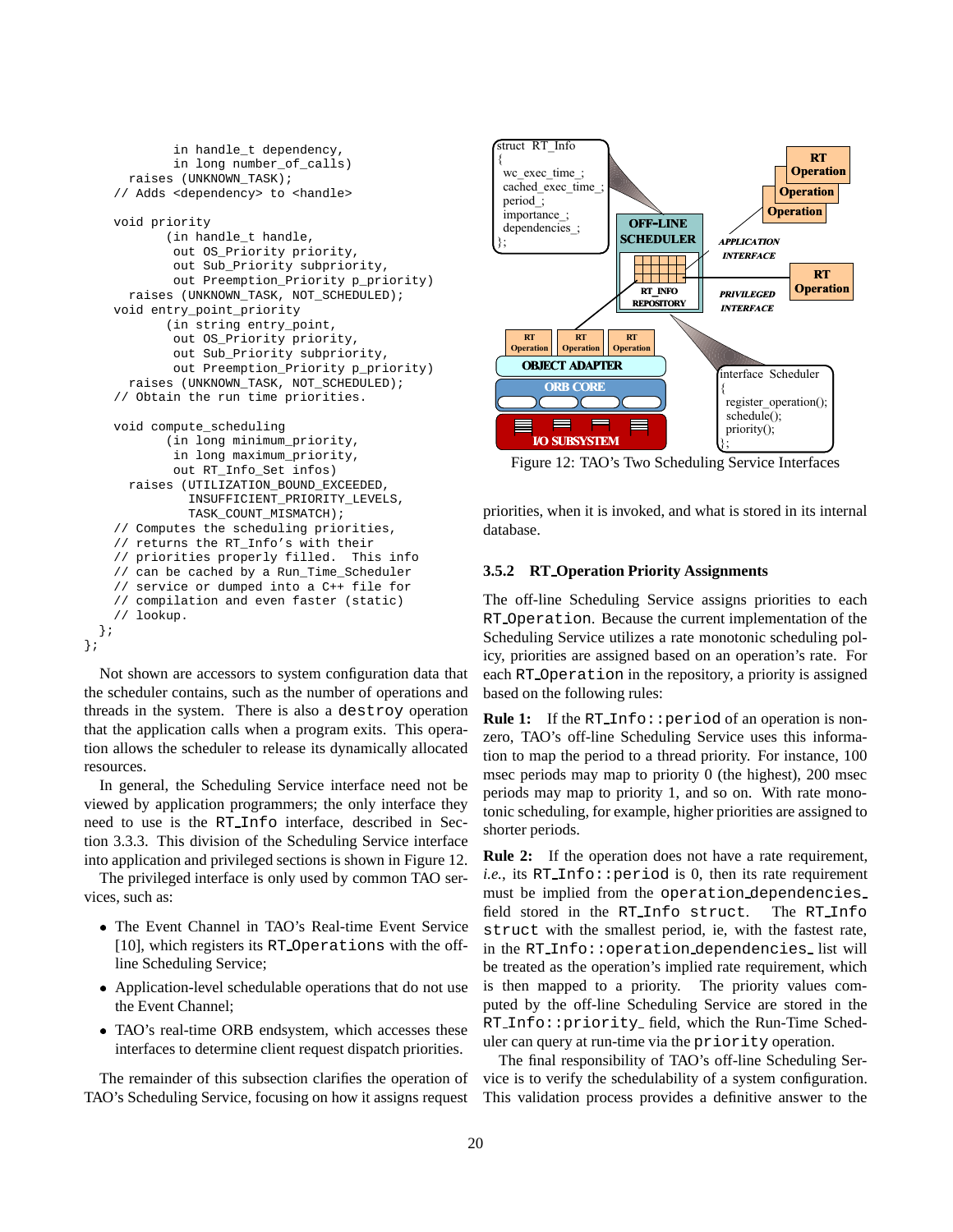question "given the current system resources, what is the lowest priority level whose operations all meet their deadlines?" The off-line Scheduling Service uses a repository of RT\_Info structures shown in Figure 14 to determine the utilization required by each operation in the system. By comparing the total required utilization for each priority level with the known resources, an assessment of schedulability can be calculated.

TAO's off-line Scheduling Service currently uses the RT Info attributes of application RT Operations to build the static schedule and assign priorities according to the following steps:

**1. Extract RT Infos:** Extract all RT Info instances for all the RT Operations in the system.

**2. Identify real-time threads:** Determine all the realtime threads by building and traversing operation dependency graphs.

**3. Determine schedulability and priorities:** Traverse the dependency graph for each thread to calculate its execution time and periods. Then, assess schedulability based on the thread properties and assign request priorities.

**4. Generate request priority table:** Generate a table of request priority assignments. This table is subsequently integrated into TAO's run-time system and used to schedule application-level requests.

These steps are described further in the remainder of this section.

#### **3.5.3 Extract RT Infos**

The Scheduling Service is a CORBA object that can be accessed by applications during *configuration runs*. To use the Scheduling Service, users must instantiate one RT Info instantiation for each RT Operation in the system. A configuration run is an execution of the application, TAO, and TAO services which is used to provide the services with any information needed for static configuration. The interactions between the and Scheduling Service during a configuration run are shown in Figure 13.

The RT Info instantiations, Step 1, are compiled and linked into the main program, Step 2. The application is then executed, Step 3. It registers each RT Operation with either TAO (currently, via TAO's Real-time Event Service), Step 3A, or directly with the Scheduling Service, Step 3B, for operations that do not use TAO. The application notifies TAO, Step 3C, which in turn notifies the Scheduling Service, when all registrations have finished. TAO invokes the off-line scheduling process, Step 4A. Finally, the application exits, Step 4B.

With off-line scheduling, the RT Infos are not needed at run-time. Therefore, one space-saving optimization would be



Figure 13: Scheduling Steps During a Configuration Run

to conditionally compile RT Infos only during configuration runs.

The application should use the destroy operation to notify the Scheduling Service when the program is about to exit so that it can release any resources it holds. It is necessary to release memory during configuration runs in order to permit repeated runs on OS platforms, such as VxWorks, that do not release heap-allocated storage when a program terminates.

For consistency in application code, the Scheduling Service configuration and run-time interfaces are identical. The schedule operation is essentially a *no-op* in the run-time version; it merely performs a few checks to ensure that all operations are registered and that the number of priority values are reasonable.

#### **3.5.4 Identify Real-time Threads**

After collecting all of the RT Info instances, the Scheduling Service identifies threads and performs its schedulability analysis. A *thread* is defined by a directed acyclic graph of RT Operations. An RT Info instance is associated with each RT Operation by the application developer; RT Info creation has been automated using the information available to TAO's Real-time Event Service. RT\_Infos contain dependency relationships and other information, *e.g.*, *importance*, which determines possible run-time ordering of RT Operation invocations. Thus, a *graph* of dependencies from each RT Operation can be generated mechanically, using the following algorithm:

**1. Build a repository of** RT Info **instances:** This task consists of the following two steps:

 Visit each RT Info instance; if not already visited, add to repository, and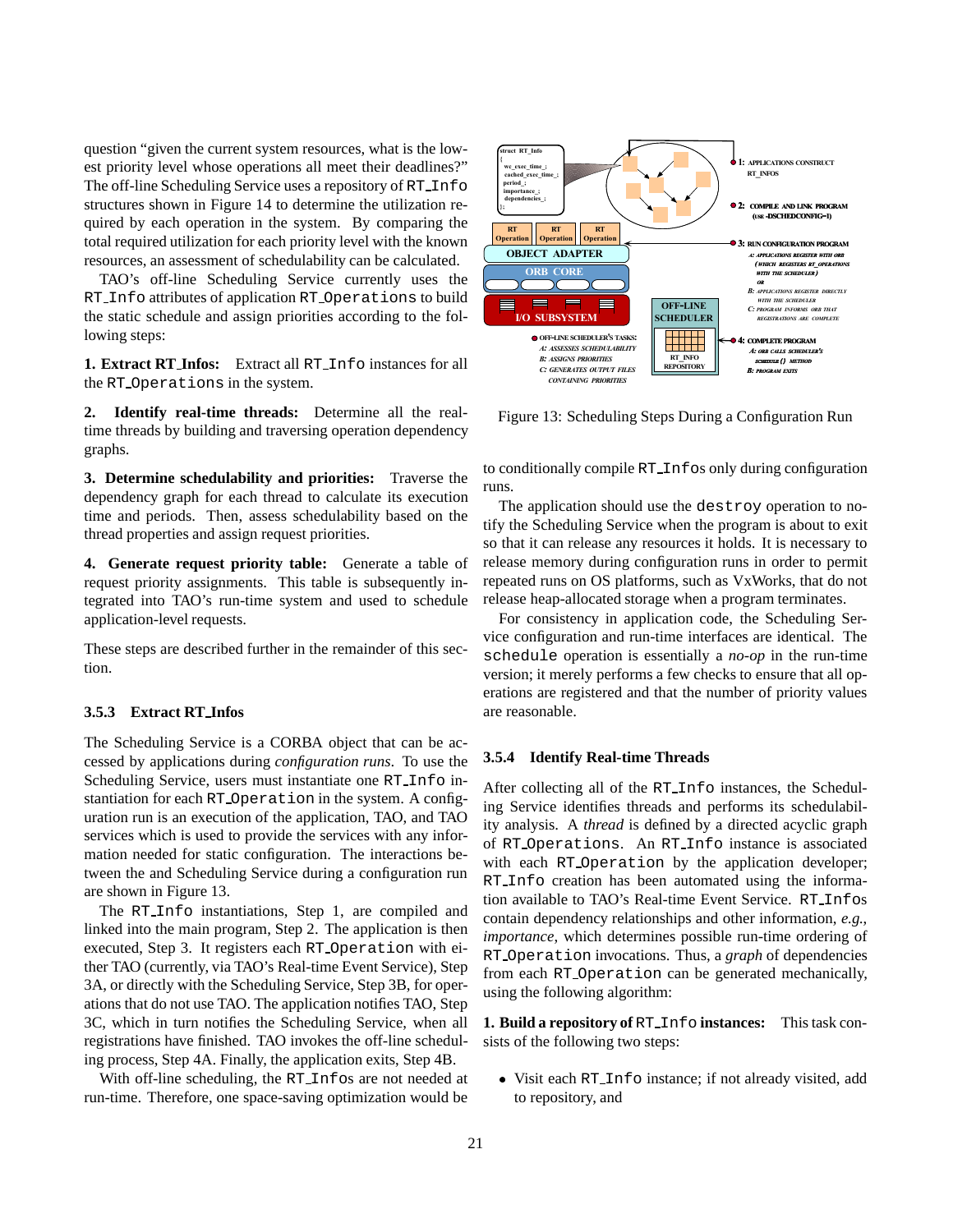Visit the RT Info of each dependent operation, depth first, and add a link to the dependent operation's internal (to the Scheduling Service) Dependency Info array.

**2. Find terminal nodes of dependent operation graphs:** As noted in Section 3.5.2, identification of real-time threads involves building and traversing operation dependency graphs. The terminal nodes of separate dependent operation graphs indicate, and are used to identify, threads. The operation dependency graphs capture data dependency, *e.g.*, if operation A calls operation B, then operation A needs some data that operation B produces, and therefore operation A depends on operation B. If the two operations execute in the context of a single thread, then operation B must execute before operation A. Therefore, the terminal nodes of the dependency graphs delineate threads.

**3. Traverse dependent operation graphs:** After identifying the terminal nodes of dependent operation graphs, the graphs are traversed to identify the operations that compose each thread. Each traversal starts from a dependent operation graph terminal node, and continues towards the dependent operation's roots until termination. An operation may be part of more than one thread, indicating that each of the threads may call that operation.

The algorithm described above applies several restrictions on the arrangement of operation dependencies. First, a thread may be identified by only one operation; this corresponds directly to a thread having a single entry point. Many OS thread implementations support only a single entry point, *i.e.*, a unique function which is called when the thread is started. This restriction imposes no additional constraints on those platforms.

The second restriction is that cycles are prohibited in dependency relationships. Again, this has a reasonable interpretation. If there was a cycle in a dependency graph, there would be no bound, known to the scheduler, on the number of times the cycle could repeat. To alleviate this restriction, the application can absorb dependency graph cycles into an operation that encapsulates them. Its RT Info would reflect the (bounded) number of internal dependency graph cycles in its worst-case execution time.

The RT Info repository that the Scheduling Service builds is depicted in Figure 14.

The Scheduling Service's RT Info repository includes the RT Info reference and an array of the RT Operations that it depends upon. These RT Operation dependencies are depicted by blocks with arrows to the dependent operations. The Dependency Info arrays are initialized while first traversing the RT Info instances, to identify threads. Terminal nodes of the dependent operation graphs are identified; these form the starting point for thread identification.



Figure 14: The RT Info Repository

Passive RT Operations, *i.e.*, those without any internal threads of their own, do not appear as terminal nodes of dependent operation graphs. They may appear further down a dependent operation graph, in which case their worst-case and typical execution times are added to the corresponding execution times of the calling thread. However, cached execution times may be added instead, for periodic functions, depending on whether result caching is enabled and whether the operation has been visited already in the current period.

The algorithm for identifying real-time threads may appear to complicate the determination of operation execution times. For instance, instead of specifying a thread's execution time, an operation's execution time must be specified. However, this design is instrumental in supporting an OO programming abstraction that provides QoS specification and enforcement on a per-operation basis. The additional information is valuable to accurately analyze the impact of object-level caching and to provide finer granularity for reusing RT Infos. In addition, this approach makes it convenient to measure the execution times of operations; profiling tools typically provide that information directly.

#### **3.5.5 Determine Schedulability and Priorities**

Starting from terminal nodes that identify threads, the RT Info dependency graphs are traversed to determine thread properties, as follows:

**Traverse each graph:** summing the worst case and typical execution times along the traversal. To determine the period at which the thread must run, save the minimum period of all of the non-zero periods of all of the RT Infos visited during the traversal.

**Assign priorities:** depending on the scheduling strategy used, higher priority is assigned to higher criticality, higher rate, *etc.*.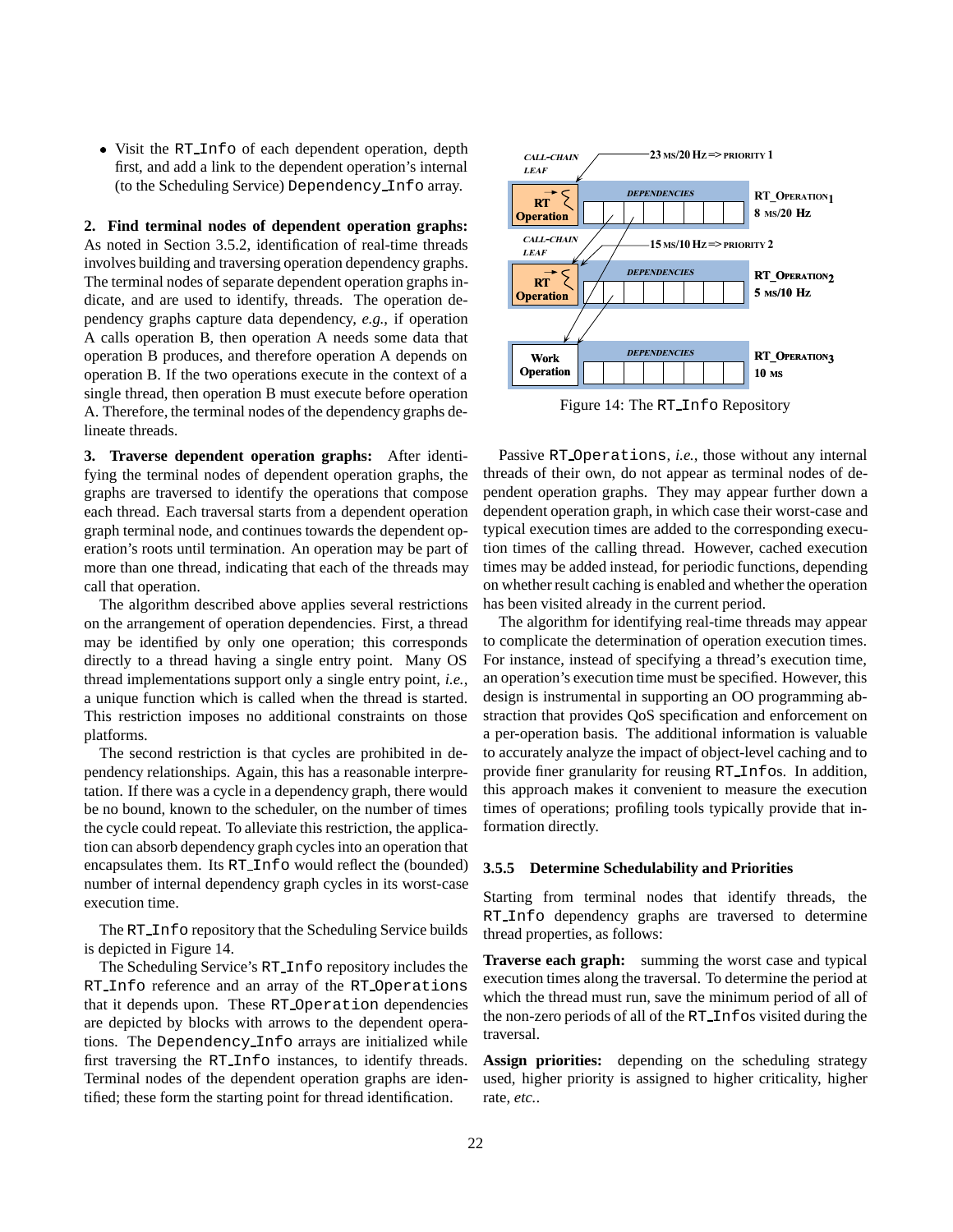Based on the thread properties, and the scheduling strategy used, schedule feasibility is assessed. For example, with RMA, EDF, or MLF, if the total CPU utilization is below the utilization bound, then the schedule for the set of threads is feasible. With MUF, if utilization by all operations in the critical set is below the utilization bound, then the schedule is feasible, even though schedulability of operations outside the critical set may or may not be guaranteed. If the schedule is feasible, request priorities are assigned according to the scheduling strategy, *i.e.*, for RMS requests with higher rates are assigned higher priorities, for MUF requests with higher criticality levels are assigned higher priorities, *etc.*.

#### **3.5.6 Generate Request Priority Table**

The Scheduling Service generates a table of request priority assignments. Every thread is assigned a unique integer identifier. This identifier is used at run-time by TAO's ORB endsystem to index into the request priority assignment table. These priorities can be accessed in  $O(1)$  time because all scheduling analysis is performed off-line.

Output from the Scheduling Service is produced in the form of an initialized static table that can be compiled and linked into the executable for run-time, *i.e.*, other than configuration, runs. The Scheduling Service provides an interface for the TAO's ORB endsystem to access the request priorities contained in the table.

The initial configuration run may contain, at worst, initial estimates of RT Operation execution times. Likewise, it may include some execution times based on code simulation or manual instruction counts. Successive iterations should include actual measured execution times. The more accurate the input, the more reliable the schedulability assessment.

Off-line configuration runs can be used to fill in the Dependency Info arrays and calibrate the execution times of the RT Info instances for each of the RT Operations. The initial implementation of the Scheduling Service requires that this input be gathered manually. TAO's Real-time Event Service [10] fills in the Dependency Info arrays for its suppliers. Therefore, applications that manage all of their realtime activity through TAO's Event Service do not require manual collection of dependency information.

One user of the Scheduling Service has written a thin layer interface for calibrating the RT Info execution times on Vx-Works, which provides a system call for timing the execution of a function. During a configuration run, conditionally compiled code issues that system call for each RT Operation and stores the result in the RT Info structure.

# **4 Performance Experiments**

Our past experience pinpointing performance bottlenecks in middleware like Web servers [63], and CORBA ORBs [21] demonstrates the efficacy of a measurement-driven research methodology. This section describes the results of an experiment that illustrates why conventional ORBs are unsuited for applications with real-time requirements. Future work will investigate the real-time performance of TAO in detail.



Figure 15: Testbed for ORB analysis

#### **4.1 Measuring ORB Priority Inversion**

This experiment measures the *degree of priority inversion* in an ORB. Priority inversion is the condition that occurs when the execution of a high priority thread is blocked by a lower priority thread. Priority inversion often occurs when threads running at different priorities share common I/O channels. It is hard to eliminate priority inversion completely; if it cannot be avoided, *bounded priority inversion* is desirable. This means that the amount of time a higher priority task is waiting due to a lower priority task must have a tight upper bound.

[14] describes one approach to control priority inversion, using *priority inheritance*. Priority inheritance temporarily increases the priority of a lower priority task when the system detects that a higher priority task cannot proceed due to dependencies on a lower priority task. However, this basic priority inheritance protocol can run into problems as well, such as formation of deadlock, and of chained blocking [64]. To address these problems, *priority ceiling* protocols can be employed. These protocols involve assigning a *ceiling* priority to the shared resource [64].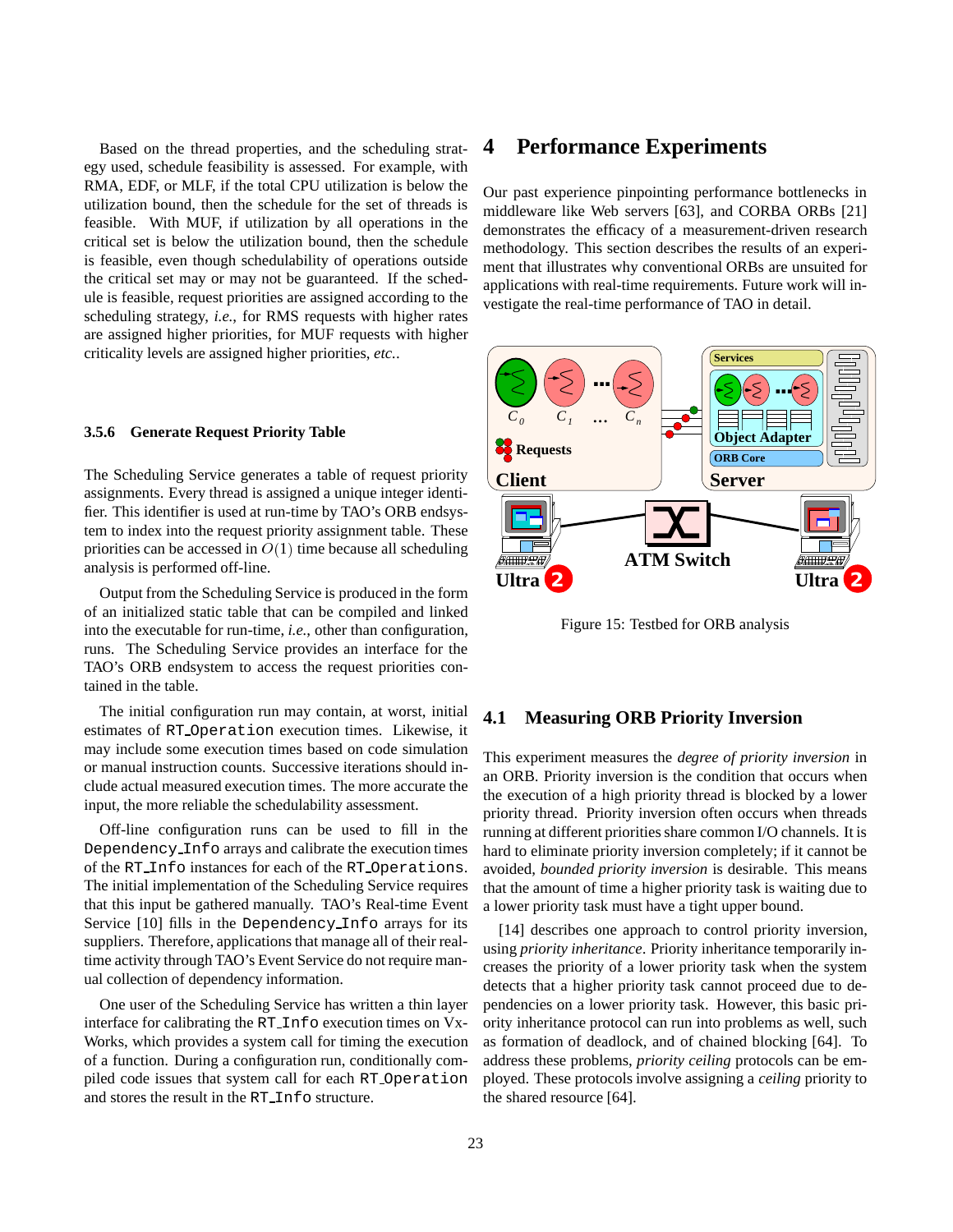#### **4.1.1 Experimental Setup**

The experimental testbed is depicted in Figure 15. The experiments was conducted using a Bay Networks LattisCell 10114 ATM switch connected to two dual-processor UltraSPARC-2s running SunOS 5.5.1. The LattisCell 10114 is a 16 Port, OC3 155 Mbs/port switch. Each UltraSPARC-2 contains 2 168 MHz CPUs with a 1 Megabyte cache per-CPU, 256 Mbytes of RAM, and an ENI-155s-MF ATM adaptor card that supports 155 Megabits per-sec (Mbps) SONET multi-mode fiber. The Maximum Transmission Unit (MTU) on the ENI ATM adaptor is 9,180 bytes. Each ENI card has 512 Kbytes of on-board memory. A maximum of 32 Kbytes is allotted per ATM virtual circuit connection for receiving and transmitting frames (for a total of 64 K). This allows up to eight switched virtual connections per card.

We selected two popular commercial multi-threaded CORBA implementations for the priority inversion tests: Iona's MT-Orbix v2.2, and Visigenic's Visibroker v2.0. The test used one high priority client  $C_0$  and n low priority clients,  $C_1 \ldots C_n$ . The priority of the clients is determined as follows: each client makes time-constrained two-way CORBA operation invocations, *i.e.*, the client requires the operation invocation to complete within a predefined amount of time, referred to as the *deadline*. The high-priority client has an earlier deadline than the low-priority clients. Therefore, its operation invocations must complete earlier than the low-priority clients.

The server uses the thread-per-session concurrency model. In this model, a new thread is created to handle each client connection. The server supports the notion of the client priority using the Active Object pattern [52], as follows. Each client requests the creation of a servant object using the create servant method provided by a Server Factory. The client indicates its priority as an argument to this method. The Factory creates a new *servant* object for each client. It also creates a new thread, called the *servant thread*, to handle all future requests from this client. The priority indicated by the client when it calls the create servant method is used by the Factory to select an appropriate priority for the *servant thread*. For the high priority client, the server uses the *highest real-time priority* available with the Solaris operating system. For the low priority client, the server uses the *lowest real-time priority* available on Solaris.

As the number of low-priority clients increases, the number of low-priority requests on the server also increases. When the load becomes high, these low-priority clients begin to contend with high-priority requests made by  $C_0$ . ORBs that avoid priority inversion by implementing preemptive GIOP protocol processing can satisfy the deadline of the high priority client even in the presence of heavy low priority load. As shown in the results below, however, conventional ORBs allow an unlimited number of low priority clients to make CORBA requests since they do not perform *admission control*, as discussed in Section 1.2.

#### **4.1.2 Results for MT-Orbix and VisiBroker**

Figure 16 and Figure 17 plot the response times experienced by the high-priority client  $C_0$ , and the average response time experienced by the low-priority clients  $C_1 \ldots C_n$ , as we increase the value of  $n$ . These figures indicate that both Orbix and Visibroker exhibit extensive priority inversion. In particular, as the number of low priority clients increases, the latency observed by the high priority client increases rapidly. Since the server uses a higher real-time priority thread to handle high priority client requests, the latency seen by the higher priority clients should *not* be affected by the presence of lower priority requests.

The increase in the latency observed by the high priority client is due to priority inversion in various layers of the ORB endsystems, as described below:

 **OS I/O Subsystem:** The Solaris I/O subsystem does not perform *preemptible prioritized protocol processing*, *i.e.*, the protocol processing of lower priority packets is *not* deferred due to the arrival of a higher priority packet. Thus, incoming packets are processed according to their *order of arrival* rather than their *priority*. For instance, if a low priority request arrives before a high priority request, the I/O subsystem will process the lower priority packet *before* the higher priority packet. The amount of time spent in the low-priority servant represents the priority inversion. TAO addresses these problems using the Gigabit Real-time I/O Subsystem discussed in Section 2.1.

 **ORB Core:** The ORB Core implements the GIOP protocol. It thus sends/receives GIOP packets to/from the I/O subsystem and is responsible for processing these packets. Current GIOP mappings (such as IIOP) do not communicate request priority with each request. Therefore, the ORB Core is unaware of the priority of the request. Hence, the ORB Core for MT-Orbix and VisiBroker process GIOP packets in their order of arrival, which leads to priority inversion. TAO implements the RIOP protocol discussed in Section 2.2.1, which can include QoS information with each request. This information can be used to perform prioritized protocol processing, thus alleviating priority inversion in TAO's ORB Core.

 **Object Adapter:** The Object Adapter for MT-Orbix and VisiBroker do not perform prioritized demultiplexing of requests. In addition, these ORB implementations perform *layered demultiplexing*, which causes priority inversion and other performance penalties [20]. Section 2.3 describes the design of TAO's real-time Object Adapter and how it eliminates priority inversion.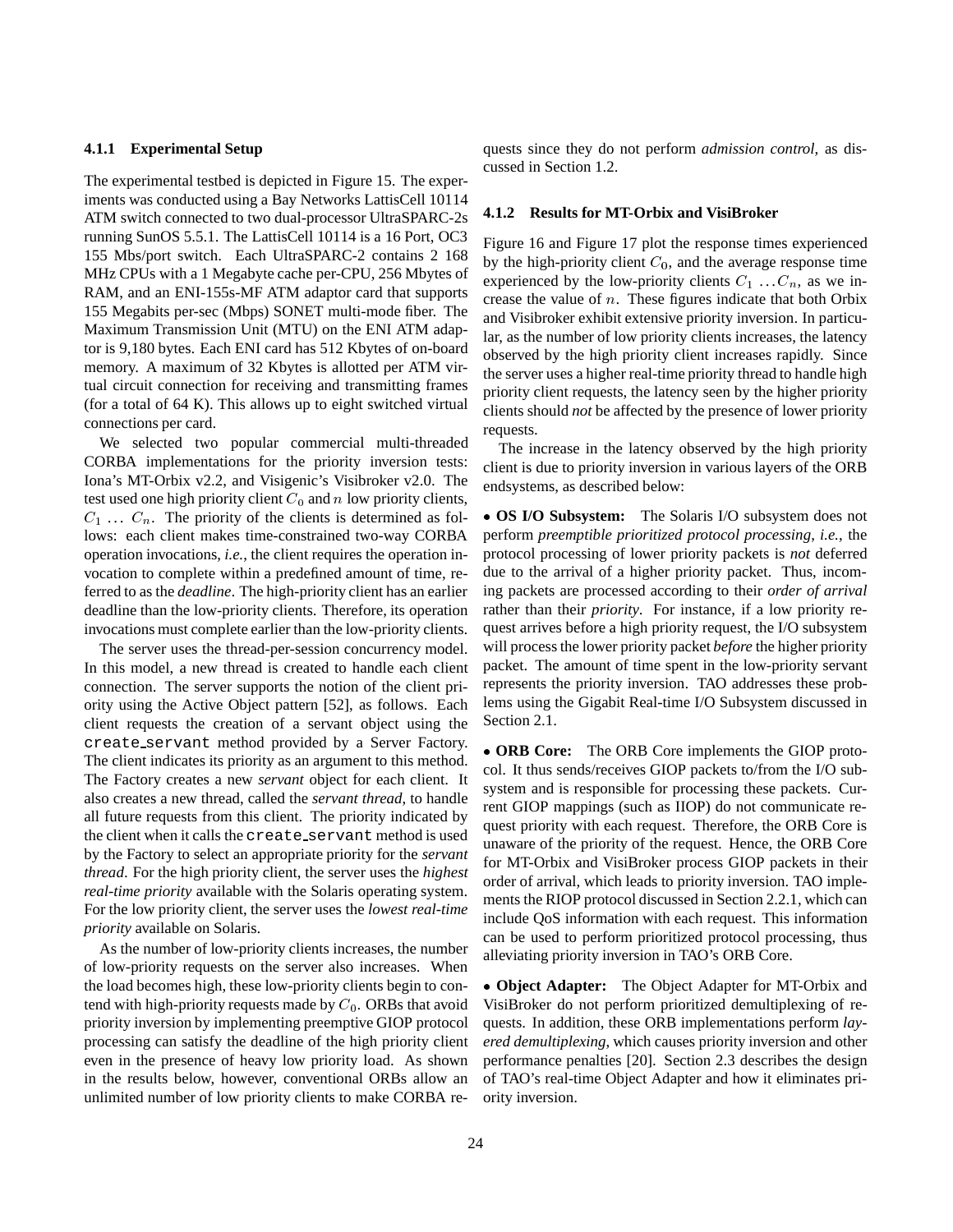These results illustrate the non-deterministic performance seen by applications running atop conventional ORBs that lack real-time features. In addition, the results show that priority inversion is a significant problem in these ORBs, and thus they are unsuitable for applications with deterministic real-time requirements.



Figure 16: Priority Inversion in Orbix

#### **4.1.3 Results for TAO's Real-time Event Channel**

To illustrate how TAO addresses the priority inversion problems discussed above, we performed an experiment similar to the above with the TAO Real-time Event Channel [10]. As discussed in Section 3, the Event Channel currently implements several key features of TAO's Real-time Object Adapter (ROA), such as real-time dispatching of requests (events), and real-time scheduling of clients/servants (suppliers/consumers).

Similar to the experiments performed with Orbix and Visibroker, we created a high priority client and  $n$  low priority clients. Each client had its own servant object. Thus the CORBA clients used in the tests with Orbix and Visibroker were modeled as Event suppliers and CORBA servants were modeled as Event consumers. The Event Channel Scheduler assigns appropriate real-time priorities to the servants, similar to the Server Factory in the experiments performed with Orbix and Visibroker.

Our experiment measured the *latency* observed by the channel clients, *i.e.*, the time taken for the Event Channel to demul-



Figure 17: Priority Inversion in Visibroker

tiplex events, dispatch them to the servant, and for the servant to handle these requests. Figure 18 depicts this latency observed by the high priority client as the number of low priority clients increase. These results illustrate that the latency observed by the high priority client is not significantly adversely affected as the number of low priority clients increases. Therefore, the Event Channel correctly handles the priorities of the clients and does not suffer from priority inversion. These results serve as a *proof of concept* of the prioritized request processing capabilities in TAO's real-time Object Adapter.

Real-time middleware is an emerging field of study. An increasing number of research efforts are focusing on integrating QoS and real-time scheduling into middleware like CORBA. This section compares our work on TAO with related QoS middleware integration research.

**CORBA-related QoS research:** Krupp, *et al.*, [65] at MITRE Corporation were among the first to elucidate the requirements of real-time CORBA systems. A system consisting of a commercial off-the-shelf RTOS, a CORBA-compliant ORB, and a real-time object-oriented database management system is under development [66]. Similar to the initial approach provided by TAO, their initial static scheduling approach uses RMS, though a strategy for dynamic deadline monotonic scheduling support has been designed [67].

Wolfe, *et al.*, are developing a real-time CORBA system at the US Navy Research and Development Laboratories (NRaD) and the University of Rhode Island (URI) [68]. The system supports expression and enforcement of dynamic end-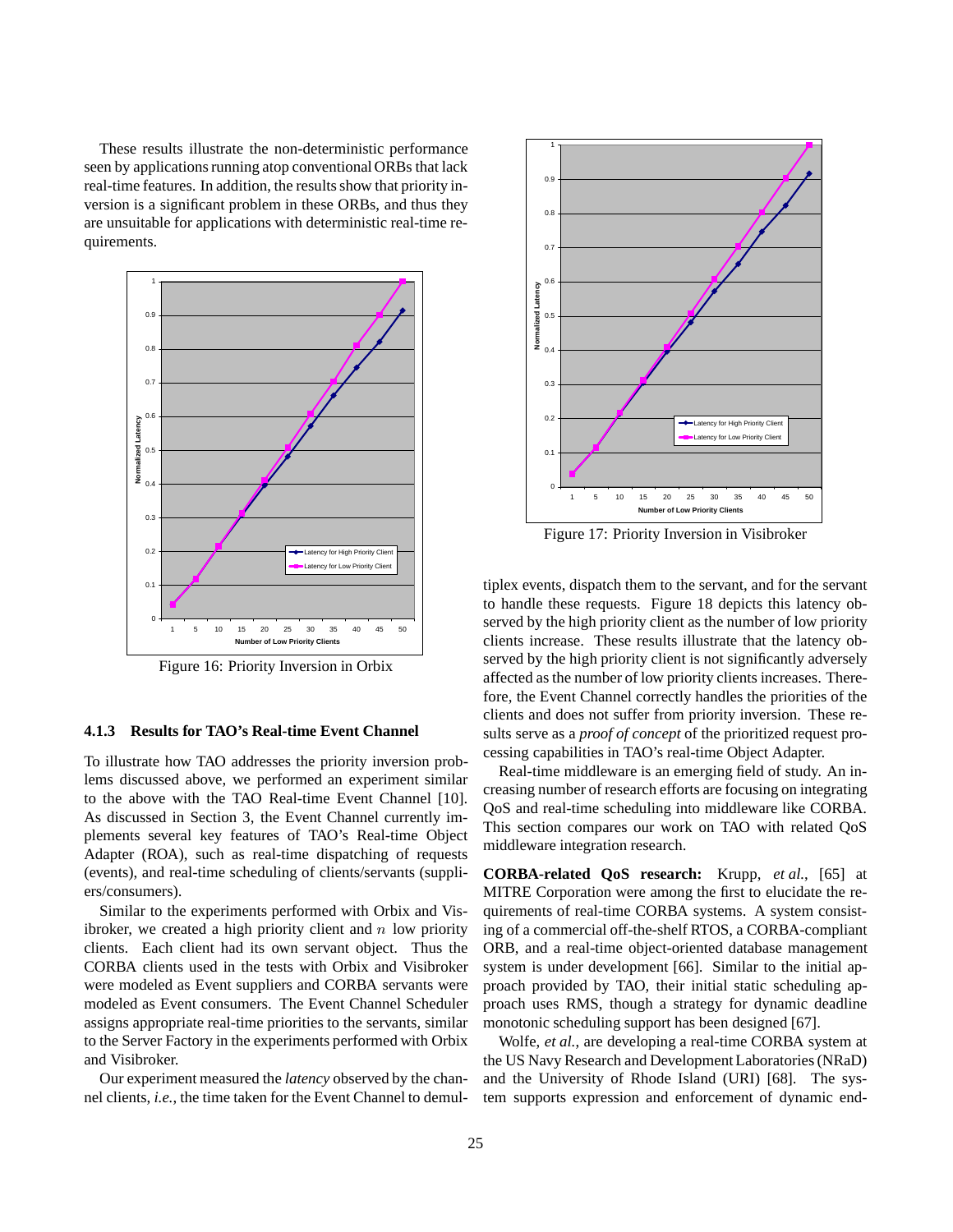

Figure 18: TAO Event Channel Performance

to-end timing constraints through timed distributed operation invocations (TDMIs) [15]. A TDMI corresponds to TAO's RT Operation [23]. Likewise, an RT Environment structure contains QoS parameters similar to those in TAO's RT Info.

One difference between TAO and the URI approaches is that TDMIs express required timing constraints, *e.g.*, deadlines relative to the current time, whereas RT Operations publish their resource, *e.g.*, CPU time, requirements. The difference in approaches may reflect the different time scales, seconds versus milliseconds, respectively, and scheduling requirements, dynamic versus static, of the initial application targets. However, the approaches should be equivalent with respect to system schedulability and analysis.

In addition, NRaD/URI supply a new CORBA Global Priority Service (analogous to TAO's Scheduling Service), and augment the CORBA Concurrency and Event Services. The initial implementation uses *EDF within importance level* dynamic, on-line scheduling, supported by global priorities. A global priority is associated with each TDMI, and all processing associated with the TDMI inherits that priority. In contrast, TAO's initial Scheduling Service was static and off-line; it uses importance as a "tie-breaker" following the analysis of other requirements such as data dependencies. Both NRaD/URI and TAO readily support changing the scheduling policy by encapsulating it in their CORBA Global Priority and Scheduling Services, respectively.

The QuO project at BBN [40] has defined a model for com-

municating changes in QoS characteristics between applications, middleware, and the underlying endsystems and network. The QuO model uses the concept of a *connection* between a client and an object to define QoS characteristics. These characteristics are treated as first-class objects. Objects can be aggregated to enable characteristics to be defined at various levels of granularity, *e.g.*, for a single method invocation, for all method invocations on a group of objects, and similar combinations. The QuO model also uses several QoS definition languages (QDLs) that describe the QoS characteristics of various objects, such as expected usage patterns, structural details of objects, and resource availability.

The QuO architecture differs from our work on real-time QoS provisioning in TAO since QuO does not provide hard real-time guarantees of ORB endsystem CPU scheduling. Furthermore, the QuO programming model involves the use of several QDL specifications, in addition to OMG IDL, based on the separation of concerns advocated by Aspect-Oriented Programming (AoP) [69]. We believe that although the AOP paradigm is powerful, the proliferation of definition languages may be overly complex for common application usecases. Therefore, the TAO programming model focuses on the RT Operation and RT Info QoS specifiers, which can be expressed in standard OMG IDL and integrated seamlessly with the existing CORBA programming model.

The Realize project at UCSB [39] supports soft real-time resource management of CORBA distributed systems. Realize aims to reduce the difficulty of developing real-time systems and to permit distributed real-time programs to be programmed, tested, and debugged as easily as single sequential programs. The key innovations in Realize are its integration of distributed real-time scheduling with fault-tolerance, of faulttolerance with totally-ordered multicasting, and of totallyordered multicasting with distributed real-time scheduling, within the context of object-oriented programming and existing standard operating systems. Realize can be hosted on top of TAO [39].

The Epiq project [70] defines an open real-time CORBA scheme that provides QoS guarantees and run-time scheduling flexibility. Epiq explicitly extends TAO's off-line scheduling model to provide on-line scheduling. In addition, Epiq allows clients to be added and removed dynamically via an admission test at run-time. The Epiq project is work-in-progress and empirical results are not yet available.

**Non-CORBA-related QoS research:** The ARMADA project [71, 72] defines a set of communication and middleware services that support fault-tolerant and end-to-end guarantees for real-time distributed applications. ARMADA provides real-time communication services based on the X-kernel and the Open Group's MK microkernel. This infrastructure provides a foundation for constructing higher-level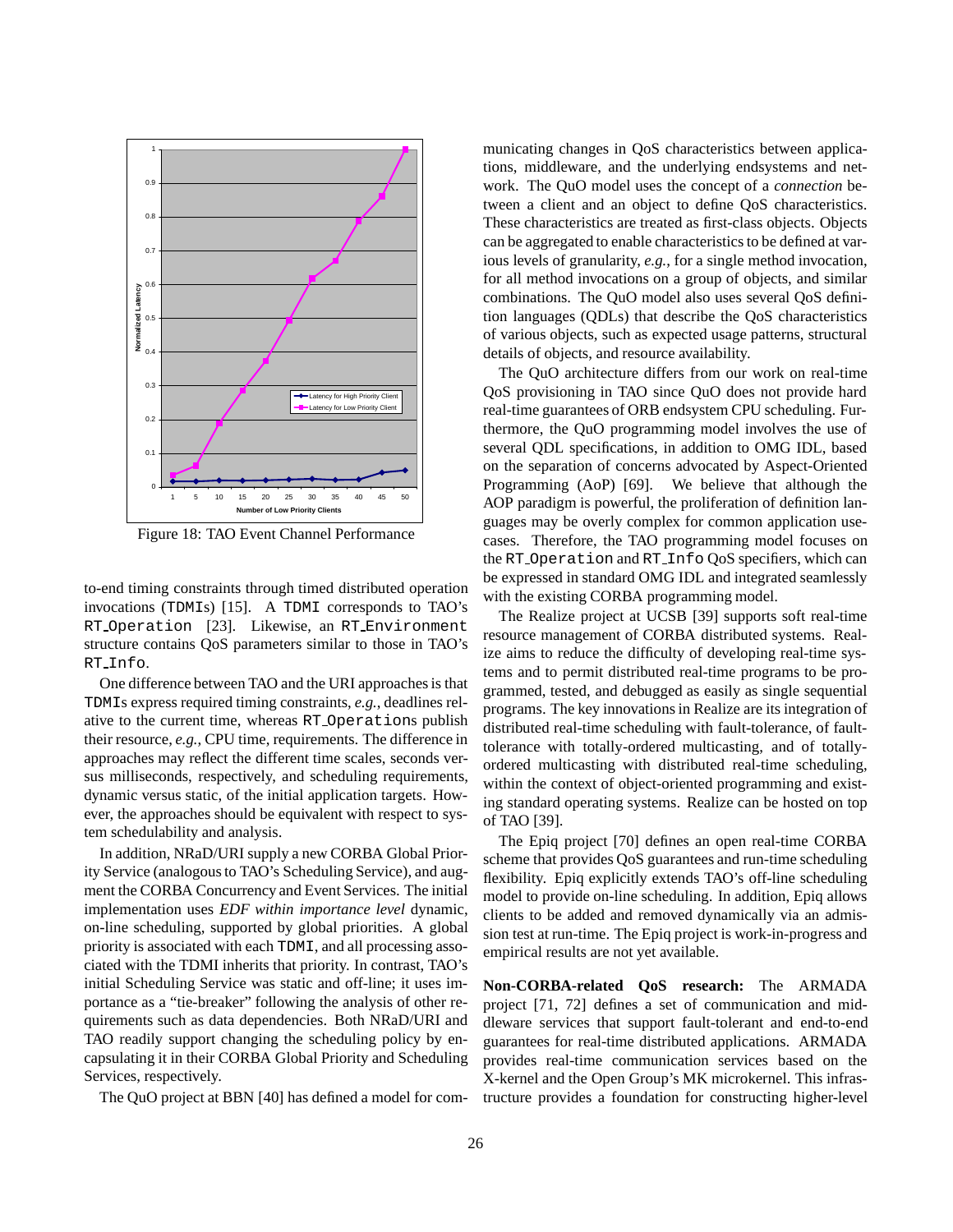real-time middleware services.

TAO differs from ARMADA in that most of the real-time infrastructure features in TAO are integrated into its ORB Core. In addition, TAO implements the OMG's CORBA standard, while also providing the hooks that are necessary to integrate with an underlying real-time I/O subsystem and OS. Thus, the real-time services provided by ARMADA's communication system can be utilized by TAO's ORB Core to support a vertically and horizontally integrated real-time system.

Rajkumar, *et al.*, [73] at the Carnegie Mellon University Software Engineering Institute, developed a real-time Publisher/Subscriber model. It is functionally similar to the TAO's Real-time Event Service [10]. For instance, it uses real-time threads to prevent priority inversion within the communication framework.

The CMU model does not utilize any QoS specifications from publishers (event suppliers) or subscribers (event consumers). Therefore, scheduling is based on the assignment of request priorities, which is not addressed by the CMU model. In contrast, TAO's Scheduling Service and real-time Event Service utilize QoS parameters from suppliers and consumers to assure resource access via priorities. One interesting aspect of the CMU Publisher/Subscriber model is the separation of priorities for subscription and data transfer. By handling these activities with different threads, with possibly different priorities, the impact of on-line scheduling on real-time processing can be minimized.

# **5 Concluding Remarks**

Advances in distributed object computing technology are occurring at a time when deregulation and global competition are motivating the need for increased software productivity and quality. Distributed object computing is a promising paradigm to control costs through open systems and client/server computing. Likewise, OO design and programming are widely touted as an effective means to reduce software cost and improve software quality through reuse, extensibility, and modularity.

Meeting the QoS requirements of high-performance and real-time applications requires more than OO design and programming techniques, however. It requires an integrated architecture that delivers end-to-end QoS guarantees at multiple levels of a distributed system. The TAO ORB endsystem described in this paper addresses this need with policies and mechanisms that span network adapters, operating systems, communication protocols, and ORB middleware.

We believe the future of real-time ORBs is very promising. Real-time system development strategies will migrate towards those used for "mainstream" systems to achieve lower development cost and faster time to market. We have observed real-time embedded software development projects that have lagged in terms of design and development methodologies (and languages) by *decades*. These projects are extremely costly to evolve and maintain. Moreover, they are so specialized that they cannot be adapted to meet new market opportunities.

The flexibility and adaptability offered by CORBA make it very attractive for use in real-time systems. If the realtime challenges can be overcome, and the progress reported in this paper indicates that they can, then the use of Real-time CORBA is compelling. Moreover, the solutions to these challenges will sufficiently complex, yet general, that it will be well worth re-applying them to other projects in domains with stringent QoS requirements.

The C++ source code for TAO and ACE is freely available at www.cs.wustl.edu/~schmidt/TAO.html. This release also contains the real-time ORB benchmarking test suite described in Section **??**.

TAO is currently being deployed at Boeing in St. Louis, MO, where it is being used to develop operation flight programs for next-generation avionics systems. Source code for the TAO ORB is available at www.cs.wustl.edu/~schmidt/TAO.html.

# **Acknowledgements**

We would like to thank Frank Buschmann for his extensive comments on this paper and Tim Harrison, Rajeev Bector, and Irfan Pyarali for help with earlier drafts of this paper. In addition, we gratefully acknowledge the support and direction of the Boeing Principal Investigator, Bryan Doerr.

# **References**

- [1] Object Management Group, *The Common Object Request Broker: Architecture and Specification*, 2.2 ed., Feb. 1998.
- [2] D. Box, *Essential COM*. Addison-Wesley, Reading, MA, 1997.
- [3] A. Wollrath, R. Riggs, and J. Waldo, "A Distributed Object Model for the Java System," *USENIX Computing Systems*, vol. 9, November/December 1996.
- [4] D. C. Schmidt, T. H. Harrison, and E. Al-Shaer, "Object-Oriented Components for High-speed Network Programming," in *Proceedings of the*  $1^{st}$  *Conference on Object-Oriented Technologies and Systems*, (Monterey, CA), USENIX, June 1995.
- [5] S. Vinoski, "CORBA: Integrating Diverse Applications Within Distributed Heterogeneous Environments," *IEEE Communications Magazine*, vol. 14, February 1997.
- [6] E. Eide, K. Frei, B. Ford, J. Lepreau, and G. Lindstrom, "Flick: A Flexible, Optimizing IDL Compiler," in *Proceedings of ACM SIGPLAN '97 Conference on Programming Language Design and Implementation (PLDI)*, (Las Vegas, NV), ACM, June 1997.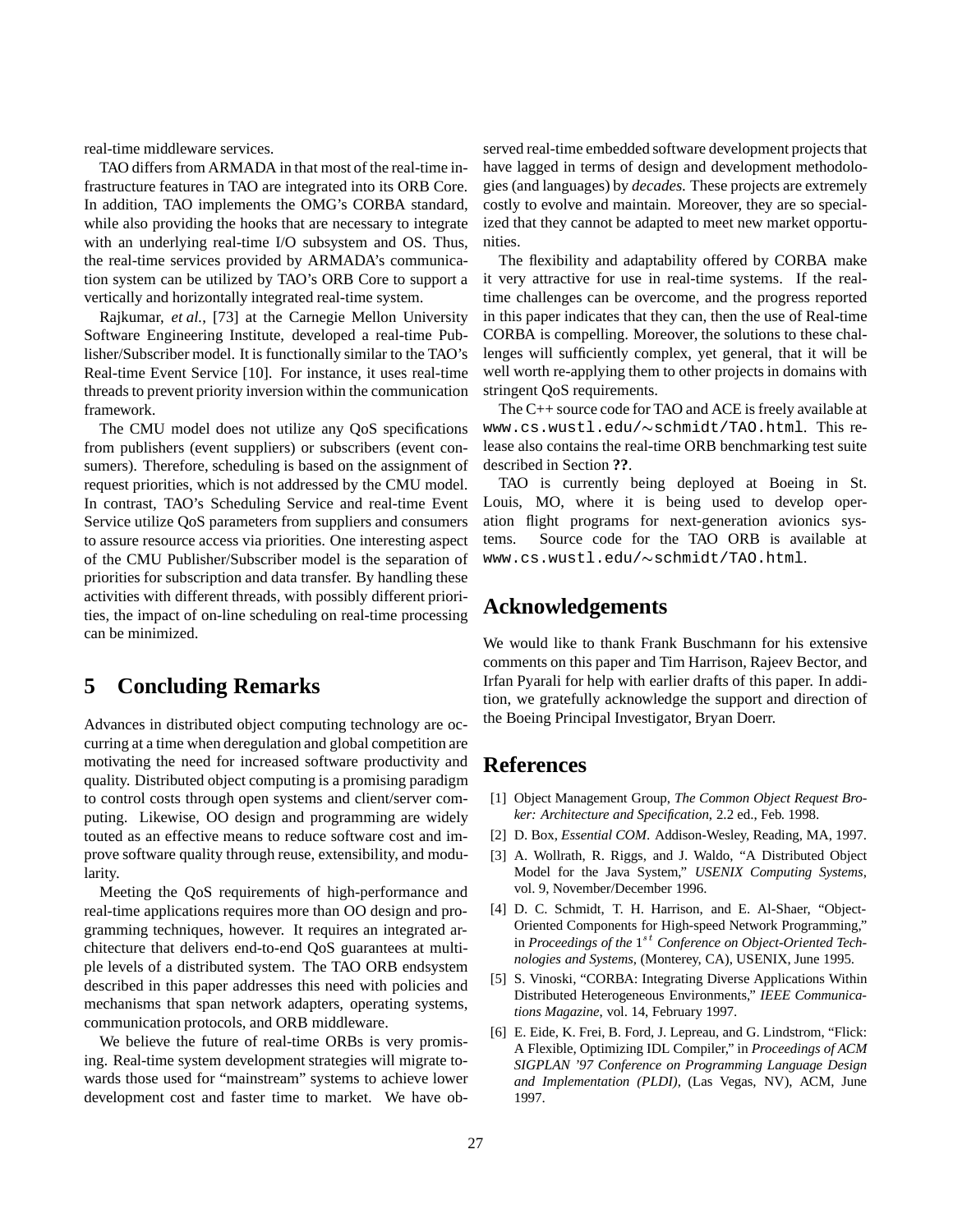- [7] Object Management Group, *CORBA Messaging Specification*, OMG Document orbos/98-05-05 ed., May 1998.
- [8] M. Henning, "Binding, Migration, and Scalability in CORBA," *Communications of the ACM special issue on CORBA*, vol. 41, Oct. 1998.
- [9] D. C. Schmidt, "A Family of Design Patterns for Applicationlevel Gateways," *The Theory and Practice of Object Systems (Special Issue on Patterns and Pattern Languages)*, vol. 2, no. 1, 1996.
- [10] T. H. Harrison, D. L. Levine, and D. C. Schmidt, "The Design and Performance of a Real-time CORBA Event Service," in *Proceedings of OOPSLA '97*, (Atlanta, GA), ACM, October 1997.
- [11] I. Pyarali, T. H. Harrison, and D. C. Schmidt, "Design and Performance of an Object-Oriented Framework for High-Performance Electronic Medical Imaging," *USENIX Computing Systems*, vol. 9, November/December 1996.
- [12] S. Mungee, N. Surendran, and D. C. Schmidt, "The Design and Performance of a CORBA Audio/Video Streaming Service," in *Proceedings of the Hawaiian International Conference on System Sciences*, Jan. 1999.
- [13] R. Rajkumar, L. Sha, and J. P. Lehoczky, "Real-Time Synchronization Protocols for Multiprocessors," in *Proceedings of the Real-Time Systems Symposium*, (Huntsville, Alabama), December 1988.
- [14] S. Khanna and et. al., "Realtime Scheduling in SunOS 5.0," in *Proceedings of the USENIX Winter Conference*, pp. 375–390, USENIX Association, 1992.
- [15] V. Fay-Wolfe, J. K. Black, B. Thuraisingham, and P. Krupp, "Real-time Method Invocations in Distributed Environments," Tech. Rep. 95-244, University of Rhode Island, Department of Computer Science and Statistics, 1995.
- [16] A. Gokhale and D. C. Schmidt, "Measuring and Optimizing CORBA Latency and Scalability Over High-speed Networks," *Transactions on Computing*, vol. 47, no. 4, 1998.
- [17] D. C. Schmidt, R. Bector, D. L. Levine, S. Mungee, and G. Parulkar, "An ORB Endsystem Architecture for Statically Scheduled Real-time Applications," in *Proceedings of the Workshop on Middleware for Real-Time Systems and Services*, (San Francisco, CA), IEEE, December 1997.
- [18] A. Gokhale and D. C. Schmidt, "Principles for Optimizing CORBA Internet Inter-ORB Protocol Performance," in *Hawaiian International Conference on System Sciences*, January 1998.
- [19] A. Gokhale and D. C. Schmidt, "The Performance of the CORBA Dynamic Invocation Interface and Dynamic Skeleton Interface over High-Speed ATM Networks," in *Proceedings of GLOBECOM '96*, (London, England), pp. 50–56, IEEE, November 1996.
- [20] A. Gokhale and D. C. Schmidt, "Evaluating the Performance of Demultiplexing Strategies for Real-time CORBA," in *Proceedings of GLOBECOM '97*, (Phoenix, AZ), IEEE, November 1997.
- [21] A. Gokhale and D. C. Schmidt, "Measuring the Performance of Communication Middleware on High-Speed Networks," in *Proceedings of SIGCOMM '96*, (Stanford, CA), pp. 306–317, ACM, August 1996.
- [22] D. C. Schmidt, A. Gokhale, T. Harrison, and G. Parulkar, "A High-Performance Endsystem Architecture for Real-time CORBA," *IEEE Communications Magazine*, vol. 14, February 1997.
- [23] D. C. Schmidt, D. L. Levine, and S. Mungee, "The Design and Performance of Real-Time Object Request Brokers," *Computer Communications*, vol. 21, pp. 294–324, Apr. 1998.
- [24] D. C. Schmidt, "ACE: an Object-Oriented Framework for Developing Distributed Applications," in *Proceedings of the* <sup>6</sup> th *USENIX C++ Technical Conference*, (Cambridge, Massachusetts), USENIX Association, April 1994.
- [25] D. C. Schmidt and C. Cleeland, "Applying Patterns to Develop Extensible ORB Middleware," *IEEE Communications Magazine*, to appear 1999.
- [26] A. Gokhale and D. C. Schmidt, "Design Principles and Optimizations for High-performance ORBs," in  $12^{th}$  OOPSLA Conference, poster session, (Atlanta, Georgia), ACM, October 1997.
- [27] C. Cranor and G. Parulkar, "Design of Universal Continuous Media I/O," in *Proceedings of the 5th International Workshop on Network and Operating Systems Support for Digital Audio and Video (NOSSDAV '95)*, (Durham, New Hampshire), pp. 83– 86, Apr. 1995.
- [28] R. Gopalakrishnan and G. Parulkar, "Bringing Real-time Scheduling Theory and Practice Closer for Multimedia Computing," in *SIGMETRICS Conference*, (Philadelphia, PA), ACM, May 1996.
- [29] Z. D. Dittia, G. M. Parulkar, and J. Jerome R. Cox, "The APIC Approach to High Performance Network Interface Design: Protected DMA and Other Techniques," in *Proceedings of INFO-COM '97*, (Kobe, Japan), IEEE, April 1997.
- [30] R. Gopalakrishnan and G. M. Parulkar, "Efficient User Space Protocol Implementations with QoS Guarantees using Realtime Upcalls," Tech. Rep. 96-11, Washington University Department of Computer Science, March 1996.
- [31] P. Hoschka, "Automating Performance Optimization by Heuristic Analysis of a Formal Specification," in *Proceedings of Joint Conference for Formal Description Techniques (FORTE) and Protocol Specification, Testing and Verification (PSTV)*, (Kaiserslautern), 1996.
- [32] P. Druschel, M. B. Abbott, M. Pagels, and L. L. Peterson, "Network subsystem design," *IEEE Network (Special Issue on End-System Support for High Speed Networks)*, vol. 7, July 1993.
- [33] J. A. Stankovic, "Misconceptions About Real-Time Computing," *IEEE Computer*, vol. 21, pp. 10–19, Oct. 1988.
- [34] R. Braden et al, "Resource ReSerVation Protocol (RSVP) Version 1 Functional Specification." Internet Draft, May 1997. ftp://ietf.org/internet-drafts/draft-ietf-rsvp-spec-15.txt.
- [35] D. Ritchie, "A Stream Input–Output System," *AT&T Bell Labs Technical Journal*, vol. 63, pp. 311–324, Oct. 1984.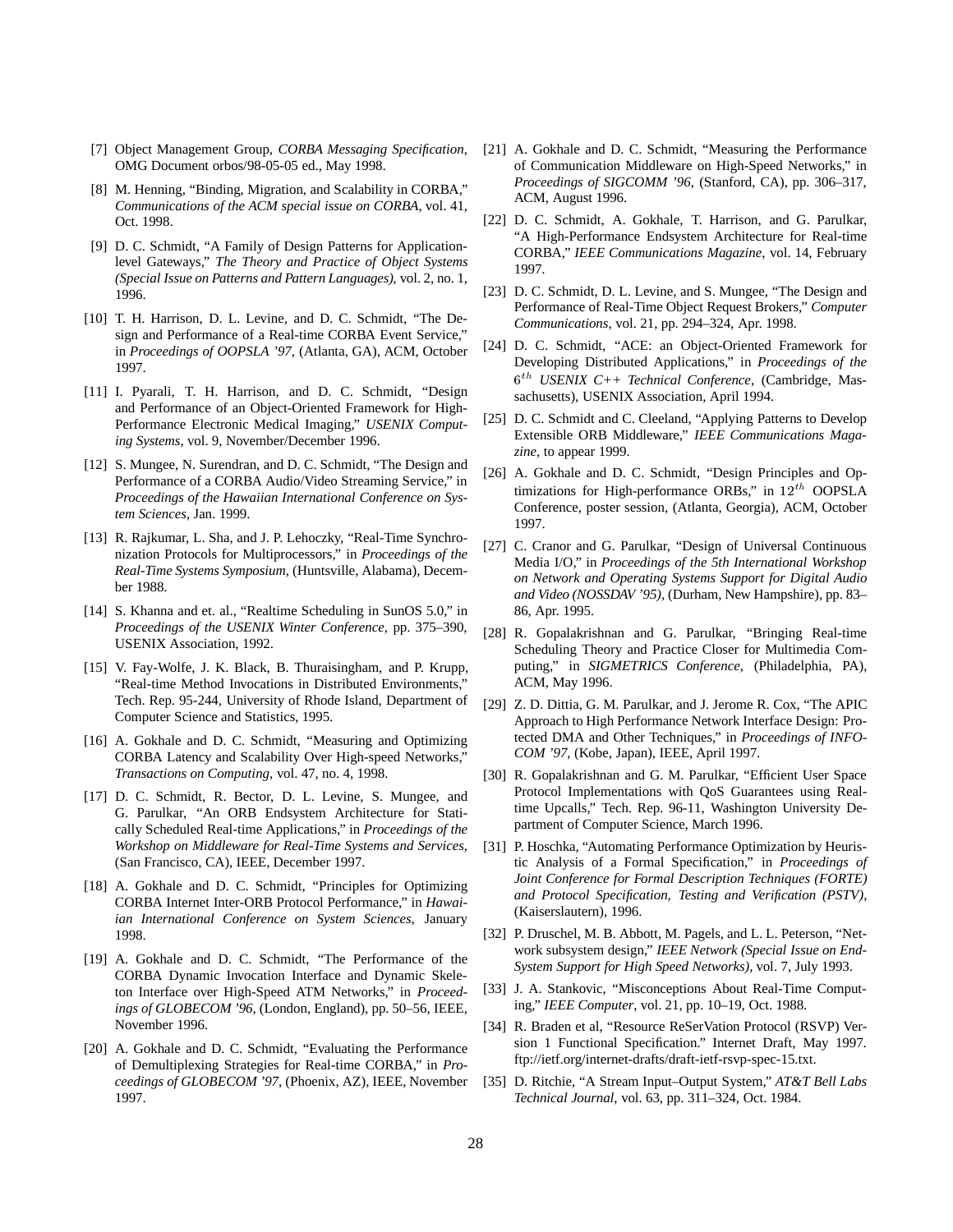- [36] C. Liu and J. Layland, "Scheduling Algorithms for Multiprogramming in a Hard-Real-Time Environment," *JACM*, vol. 20, pp. 46–61, January 1973.
- [37] M. H. Klein, T. Ralya, B. Pollak, R. Obenza, and M. G. Harbour, *A Practitioner's Handbook for Real-Time Analysis: Guide to Rate Monotonic Analysis for Real-Time Systems*. Norwell, Massachusetts: Kluwer Academic Publishers, 1993.
- [38] "Information Technology Portable Operating System Interface (POSIX) – Part 1: System Application: Program Interface (API) [C Language]," 1995.
- [39] V. Kalogeraki, P. Melliar-Smith, and L. Moser, "Soft Real-Time Resource Management in CORBA Distributed Systems," in *Proceedings of the Workshop on Middleware for Real-Time Systems and Services*, (San Francisco, CA), IEEE, December 1997.
- [40] J. A. Zinky, D. E. Bakken, and R. Schantz, "Architectural Support for Quality of Service for CORBA Objects," *Theory and Practice of Object Systems*, vol. 3, no. 1, 1997.
- [41] Object Management Group, *Realtime CORBA 1.0 Request for Proposals*, OMG Document orbos/97-09-31 ed., September 1997.
- [42] D. C. Schmidt, "Evaluating Architectures for Multi-threaded CORBA Object Request Brokers," *Communications of the ACM special issue on CORBA*, vol. 41, Oct. 1998.
- [43] D. C. Schmidt, "Reactor: An Object Behavioral Pattern for Concurrent Event Demultiplexing and Event Handler Dispatching," in *Pattern Languages of Program Design* (J. O. Coplien and D. C. Schmidt, eds.), pp. 529–545, Reading, MA: Addison-Wesley, 1995.
- [44] Object Management Group, *Realtime CORBA 1.0 Joint Submission*, OMG Document orbos/98-12-05 ed., December 1998.
- [45] D. C. Schmidt, S. Mungee, S. Flores-Gaitan, and A. Gokhale, "Alleviating Priority Inversion and Non-determinism in Realtime CORBA ORB Core Architectures," in *Proceedings of the* <sup>4</sup> th *IEEE Real-Time Technology and Applications Symposium*, (Denver, CO), IEEE, June 1998.
- [46] D. C. Schmidt, "Acceptor and Connector: Design Patterns for Initializing Communication Services," in *Pattern Languages of Program Design* (R. Martin, F. Buschmann, and D. Riehle, eds.), Reading, MA: Addison-Wesley, 1997.
- [47] D. L. Levine, C. D. Gill, and D. C. Schmidt, "Dynamic Scheduling Strategies for Avionics Mission Computing," in *Proceedings of the 17th IEEE/AIAA Digital Avionics Systems Conference (DASC)*, Nov. 1998.
- [48] G. Parulkar, D. C. Schmidt, and J. S. Turner, " $a^1t^Pm$ : a Strategy for Integrating IP with ATM," in *Proceedings of the Symposium on Communications Architectures and Protocols (SIGCOMM)*, ACM, September 1995.
- [49] E. Gamma, R. Helm, R. Johnson, and J. Vlissides, *Design Patterns: Elements of Reusable Object-Oriented Software*. Reading, MA: Addison-Wesley, 1995.
- [50] D. B. Stewart and P. K. Khosla, "Real-Time Scheduling of Sensor-Based Control Systems," in *Real-Time Programming* (W. Halang and K. Ramamritham, eds.), Tarrytown, NY: Pergamon Press, 1992.
- [51] P. Jain and D. C. Schmidt, "Service Configurator: A Pattern for Dynamic Configuration of Services," in *Proceedings of the* <sup>3</sup> rd *Conference on Object-Oriented Technologies and Systems*, USENIX, June 1997.
- [52] R. G. Lavender and D. C. Schmidt, "Active Object: an Object Behavioral Pattern for Concurrent Programming," in *Pattern Languages of Program Design* (J. O. Coplien, J. Vlissides, and N. Kerth, eds.), Reading, MA: Addison-Wesley, 1996.
- [53] D. C. Schmidt and S. Vinoski, "Object Adapters: Concepts and Terminology," *C++ Report*, vol. 9, November/December 1997.
- [54] D. C. Schmidt and S. Vinoski, "Using the Portable Object Adapter for Transient and Persistent CORBA Objects," *C++ Report*, vol. 10, April 1998.
- [55] D. L. Tennenhouse, "Layered Multiplexing Considered Harmful," in *Proceedings of the*  $1^{st}$  *International Workshop on High-Speed Networks*, May 1989.
- [56] D. C. Schmidt, "GPERF: A Perfect Hash Function Generator," in *Proceedings of the*  $2^{nd}$  C++ Conference, (San Francisco, California), pp. 87–102, USENIX, April 1990.
- [57] D. D. Clark and D. L. Tennenhouse, "Architectural Considerations for a New Generation of Protocols," in *Proceedings of the Symposium on Communications Architectures and Protocols (SIGCOMM)*, (Philadelphia, PA), pp. 200–208, ACM, Sept. 1990.
- [58] J.-D. Choi, R. Cytron, and J. Ferrante, "Automatic Construction of Sparse Data Flow Evaluation Graphs," in *Conference Record of the Eighteenth Annual ACE Symposium on Principles of Programming Languages*, ACM, January 1991.
- [59] R. Cytron, J. Ferrante, B. K. Rosen, M. N. Wegman, and F. K. Zadeck, "Efficiently Computing Static Single Assignment Form and the Control Dependence Graph," in *ACM Transactions on Programming Languages and Systems*, ACM, October 1991.
- [60] D. C. Schmidt, T. Harrison, and N. Pryce, "Thread-Specific Storage – An Object Behavioral Pattern for Accessing per-Thread State Efficiently," in *The* 4<sup>th</sup> Pattern Languages of Pro*gramming Conference (Washington University technical report #WUCS-97-34)*, September 1997.
- [61] K. Ramamritham, J. A. Stankovic, and W. Zhao, "Distributed Scheduling of Tasks with Deadlines and Resource Requirements," *IEEE Transactions on Computers*, vol. 38, pp. 1110– 1123, Aug. 1989.
- [62] M. K. McKusick, K. Bostic, M. J. Karels, and J. S. Quarterman, *The Design and Implementation of the 4.4BSD Operating System*. Addison Wesley, 1996.
- [63] J. Hu, I. Pyarali, and D. C. Schmidt, "Measuring the Impact of Event Dispatching and Concurrency Models on Web Server Performance Over High-speed Networks," in *Proceedings of the* 2<sup>n d</sup> Global Internet Conference, IEEE, November 1997.
- [64] L. Sha, R. Rajkumar, and J. P. Lehoczky, "Priority Inheritance Protocols: An Approach to Real-time Synchronization," *IEEE Transactions on Computers*, vol. 39, September 1990.
- [65] B. Thuraisingham, P. Krupp, A. Schafer, and V. Wolfe, "On Real-Time Extensions to the Common Object Request Broker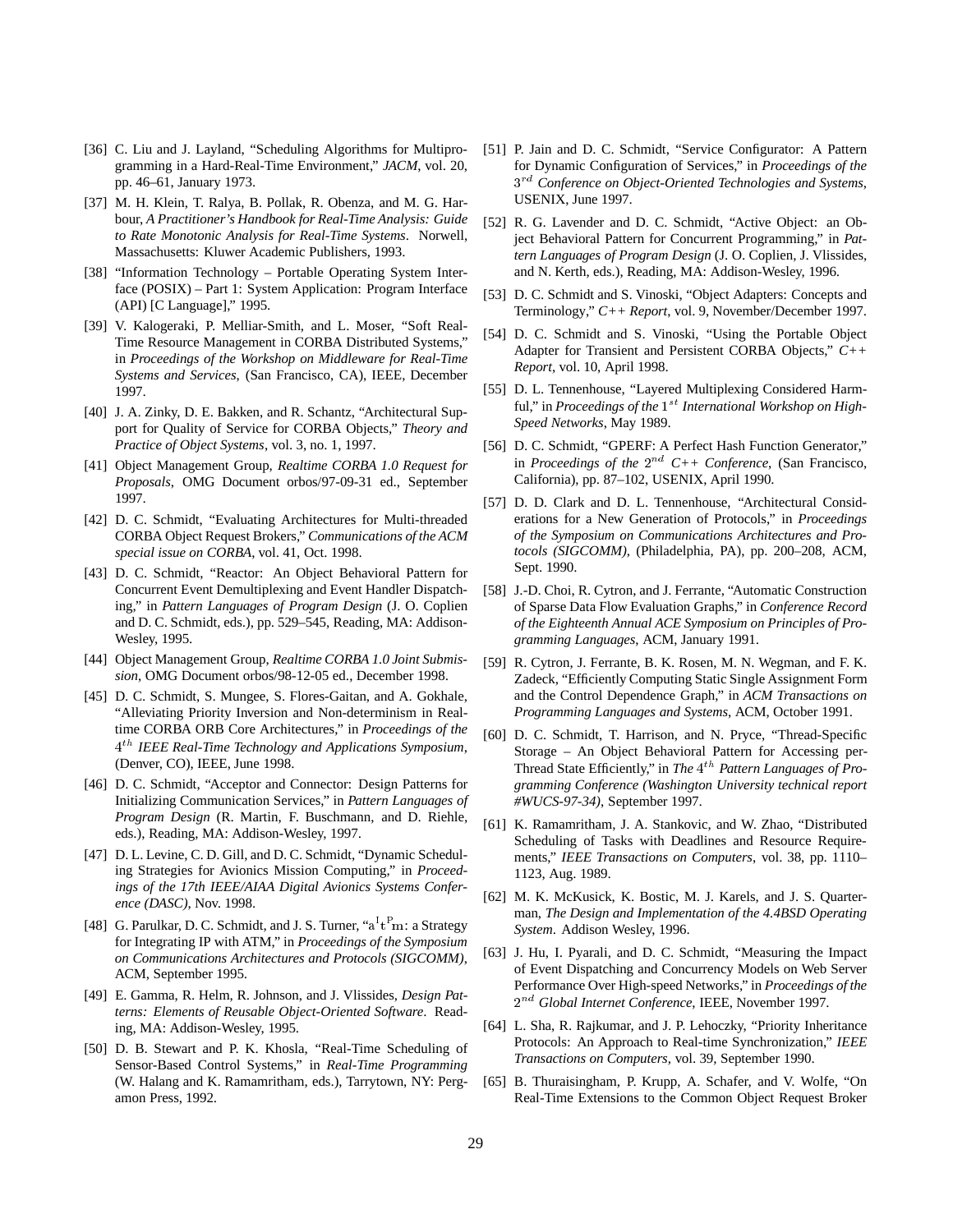Architecture," in *Proceedings of the Object Oriented Programming, Systems, Languages, and Applications (OOPSLA) Workshop on Experiences with CORBA*, ACM, Oct. 1994.

- [66] "Statement of Work for the Extend Sentry Program, CPFF Project, ECSP Replacement Phase II," Feb. 1997. Submitted to OMG in response to RFI ORBOS/96-09-02.
- [67] G. Cooper, L. C. DiPippo, L. Esibov, R. Ginis, R. Johnston, P. Kortman, P. Krupp, J. Mauer, M. Squadrito, B. Thuraisingham, S. Wohlever, and V. F. Wolfe, "Real-Time CORBA Development at MITRE, NRaD, Tri-Pacific and URI," in *Proceedings of the Workshop on Middleware for Real-Time Systems and Services*, (San Francisco, CA), IEEE, December 1997.
- [68] V. F. Wolfe, L. C. DiPippo, R. Ginis, M. Squadrito, S. Wohlever, I. Zykh, and R. Johnston, "Real-Time CORBA," in *Proceedings of the Third IEEE Real-Time Technology and Applications Symposium*, (Montréal, Canada), June 1997.
- [69] G. Kiczales, "Aspect-Oriented Programming," in *Proceedings of the 11th European Conference on Object-Oriented Programming*, June 1997.
- [70] W. Feng, U. Syyid, and J.-S. Liu, "Providing for an Open, Real-Time CORBA," in *Proceedings of the Workshop on Middleware for Real-Time Systems and Services*, (San Francisco, CA), IEEE, December 1997.
- [71] A. Mehra, A. Indiresan, and K. G. Shin, "Structuring Communication Software for Quality-of-Service Guarantees," *IEEE Transactions on Software Engineering*, vol. 23, pp. 616–634, Oct. 1997.
- [72] T. Abdelzaher, S. Dawson, W.-C.Feng, F.Jahanian, S. Johnson, A. Mehra, T. Mitton, A. Shaikh, K. Shin, Z. Wang, and H. Zou, "ARMADA Middleware Suite," in *Proceedings of the Workshop on Middleware for Real-Time Systems and Services*, (San Francisco, CA), IEEE, December 1997.
- [73] R. Rajkumar, M. Gagliardi, and L. Sha, "The Real-Time Publisher/Subscriber Inter-Process Communication Model for Distributed Real-Time Systems: Design and Implementation," in *First IEEE Real-Time Technology and Applications Symposium*, May 1995.
- [74] D. B. Stewart, D. E. Schmitz, and P. K. Khosla, "Implementing Real-Time Robotic Systems using CHIMERA II," in *Proceedings of 1990 IEEE International Conference on Robotics and Automation*, (Cincinnatti, OH), 1992.
- [75] A. Gokhale and D. C. Schmidt, "Techniques for Optimizing CORBA Middleware for Distributed Embedded Systems," in *Proceedings of INFOCOM '99*, Mar. 1999.
- [76] A. Gokhale, I. Pyarali, C. O'Ryan, D. C. Schmidt, V. Kachroo, A. Arulanthu, and N. Wang, "Design Considerations and Performance Optimizations for Real-time ORBs," in *Proceedings of the* <sup>5</sup> th *Conference on Object-Oriented Technologies and Systems*, (San Diego, CA), USENIX, May 1999.
- [77] C. D. Gill, D. L. Levine, and D. C. Schmidt, "Evaluating Strategies for Real-Time CORBA Dynamic Scheduling," *The International Journal of Time-Critical Computing Systems, special issue on Real-Time Middleware*, 1999, to appear.
- [78] D. C. Schmidt and T. Suda, "An Object-Oriented Framework for Dynamically Configuring Extensible Distributed Communication Systems," *IEE/BCS Distributed Systems Engineering Journal (Special Issue on Configurable Distributed Systems)*, vol. 2, pp. 280–293, December 1994.
- [79] S. Rago, *UNIX System V Network Programming*. Reading, MA: Addison-Wesley, 1993.
- [80] K. Ramamritham, C. Shen, O. Gonzáles, S. Sen, and S. Shirgurkar, "Using Windows NT for Real-time Applications: Experimental Observations and Recommendations," in *Proceedings of the Fourth IEEE Real-Time Technology and Applications Symposium*, (Denver, CO), IEEE, June 1998.

# **A Adapting Scheduling Strategies to Support TAO**

TAO's real-time Scheduling Service uses a strategized scheduler, which can implement any of several scheduling strategies including *Rate Monotonic Scheduling* (RMS) [36, 37], *Earliest Deadline First* (EDF) [36], *Minimum Laxity First* (MLF), and *Maximum Urgency First* (MUF) [50]. Each of these strategies carries certain benefits and limitations, which the body of this section addresses.

#### **A.1 Rate Monotonic Analysis and Scheduling**

In RMS, higher priorities are assigned statically to threads with faster rates. These priorities are fixed (*i.e.*, they are not modified by the operating system) and static (*i.e.*, they are not changed by the application). The operating system must support preemption, such that the highest priority, runnable thread(s) are always running on available processor(s).

Rate monotonic analysis (RMA), is used to validate RMS schedules. A great deal of research on RMA has been done at the Software Engineering Institute of Carnegie Mellon University. RMA consists of analytical methods and algorithms for evaluating timing behavior. Note that systems need not be scheduled with RMS to be analyzed using RMA; therefore, by selecting RMA TAO is not limited to RMS.

RMA provides a test of whether *schedulability* can or cannot be guaranteed for a system. In the context of deterministic real-time systems, schedulability is the ability of all operations in the system to meet their deadlines. We selected RMS as the first policy for TAO's Scheduling Service because it provides an optimum schedule, is straightforward to apply, and is relatively simple to analyze.

The TAO instantiation of RMA starts with the most strict rules and progressively relaxes restrictions until it reaches a form that can be used. The following restrictions allow the application of RMA [36, 37]:

*All operations are independent*;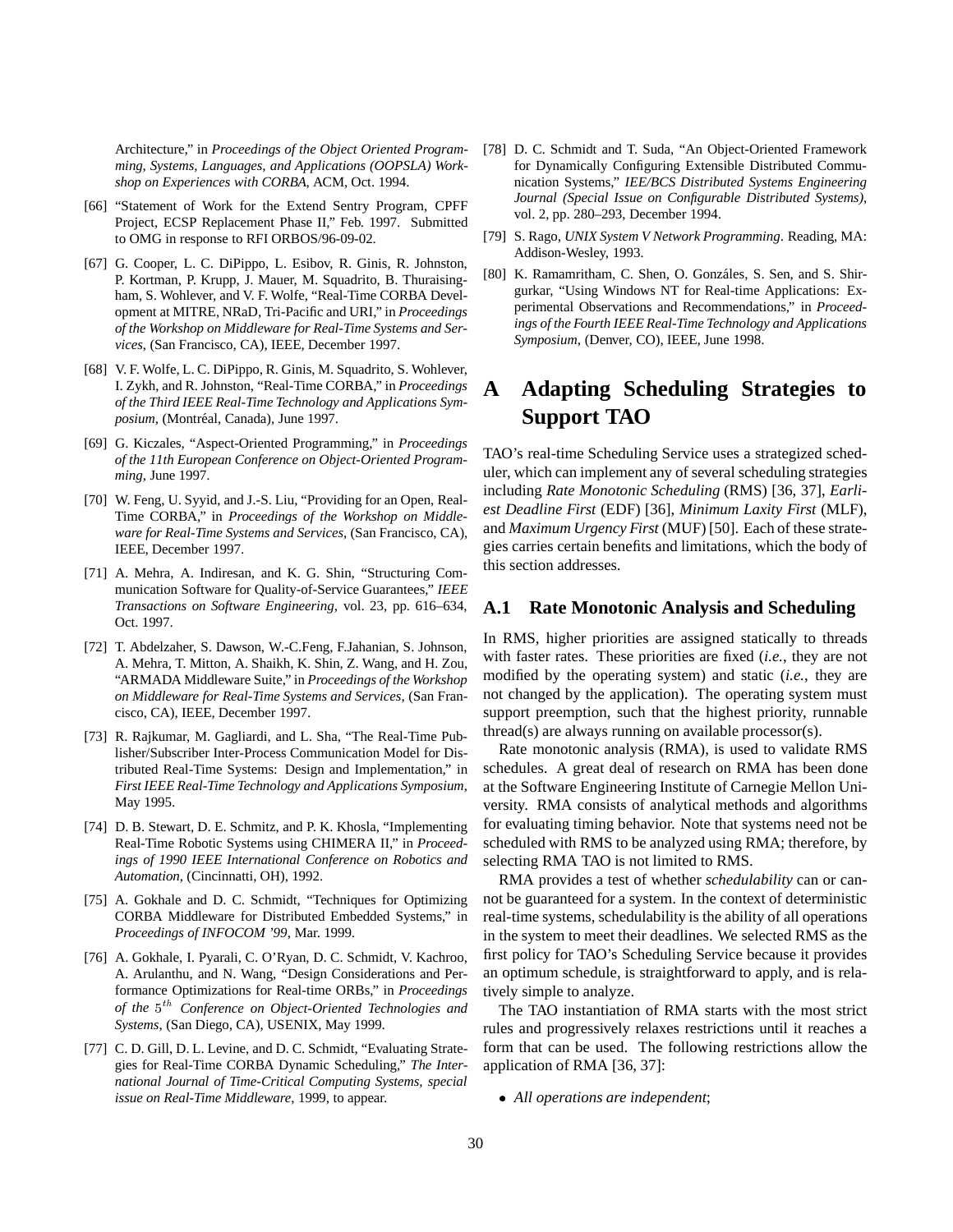- *All operations are periodic*;
- *There are no interrupts*;
- *Context switching time is negligible*;
- *There is a single operation priority level*;
- *There is a single CPU*;
- *Operation periods are related harmonically*; and
- *All operation deadlines are at the ends of periods*.

Given the above restrictions, and knowledge of the computation time,  $C_t$ , and period,  $P_t$ , of each operation t, then the *schedulability test* is simply a comparison of the sum of the utilizations,  $\sum_{t=1}^{n} \frac{C_t}{P_t}$ , over each of the *n* operations in the program with 1. If the sum of the utilizations is less than or equal to 1, the operation set is schedulable; otherwise, it is not.

Many of these restrictions can be relaxed for TAO in deterministic real-time environments, as follows:

**Interdependent operations:** When operations are not independent, scheduling analysis must (conservatively) consider the time that a thread may be blocked by one of lower priority due to synchronization. With sufficient analysis of system participants and their behaviors, this blocking can be eliminated by explicit specification of dependencies and resultant execution ordering. In practice, however, such explicit dependency specification only may be feasible for deterministic real-time systems that can be analyzed statically. In such systems, thread activity can effectively be determined prior to run-time. Our RT Info IDL struct supports this type of off-line analysis.

In statistical real-time systems that have dynamically changing resource requirements, operation interdependencies are harder to analyze. For instance, there is a potential for *priority inversion* if threads of different priorities can synchronize. To achieve optimum resource utilization, it is best to prevent these situations. However, if they can occur, the analysis must (conservatively) consider the time that a thread may be blocked by a lower priority due to synchronization.

**Aperiodic operations:** Aperiodic operations can be modeled as periodic operations, assuming the worst (fastest) possible rate that the operations can execute.

**Interrupts:** Interrupts can be handled in the analysis given their execution times and maximum possible rate. The usual drawback, however, is that the analysis is conservative. It assumes that the interrupts will occur at that maximum possible rate; while necessary, this assumed rate is usually not realized in practice. The result is reduced effective CPU utilization because the CPU must be "reserved" for interrupts that may not always occur.

**Context switching:** Context switching time can be accounted by charging each switch to the execution time of the thread that is swapped out.

**Multiple operation priority levels:** TAO's real-time Scheduling Service generates operation priorities as its output. It assigns an OS-specific priority to each thread in the application, *e.g.*, using RMS. Each operation in the thread is then assigned the priority of that thread. For operations in more than one thread, the highest priority is assigned. RMA can be applied when there are multiple priority levels if there is preemption, which is supported by TAO's Object Adapter. If preemption is not immediate, then it must be accounted for in the analysis; an example is the analysis of RTUs [28].

**Multiple CPUs:** Currently, our RMA analysis assumes TAO's Object Adapter dispatches client requests on a single CPU. Therefore, all work can be scheduled on that CPU in isolation. The first step towards scheduling on multiple CPUs will be to allocate threads manually to the separate CPUs and to schedule each CPU separately, considering interprocessor communication as interrupts. Further refinement of the analysis will take the actual priority of interprocessor events into account.

**Operation periods are related harmonically:** If operation periods are not related harmonically, then the *utilization bound* (*i.e.*, the maximum utilization below which the operation set is guaranteed to be schedulable) is  $n \times (2^{1/n} - 1)$ , where n is the number of operations in the set. This function approaches  $0.693$  as n grows large. However, if all of the operation periods are related harmonically (*e.g.*, 30 Hz, 15 Hz, 5 Hz, etc.), the utilization bound is 1. Intuitively, this is because the operation periods "fit" into the largest operation period. For applications that can have harmonically related operation periods, it is clearly advantageous to use these harmonic relations to maximize CPU utilization.

**All operation deadlines are at the ends of periods:** Preperiod operation deadlines can be modeled by adjusting the utilization bound.

#### **A.1.1 Purely Dynamic Scheduling Strategies**

This section reviews two well known purely dynamic scheduling strategies, Earliest Deadline First (EDF) [36, 37], and Minimum Laxity First (MLF) [50]. These strategies are illustrated in Figure 19 and discussed below. In addition, Figure 19 depicts the hybrid static/dynamic Maximum Urgency First (MUF) [50] scheduling strategy discussed in Section A.1.2.

**Earliest Deadline First (EDF):** EDF [36, 37] is a dynamic scheduling strategy that orders dispatches<sup>8</sup> of operations based on time-to-deadline, as shown in Figure 19. Operation executions with closer deadlines are dispatched before those with

<sup>8</sup>A *dispatch* is a particular execution of an *operation*.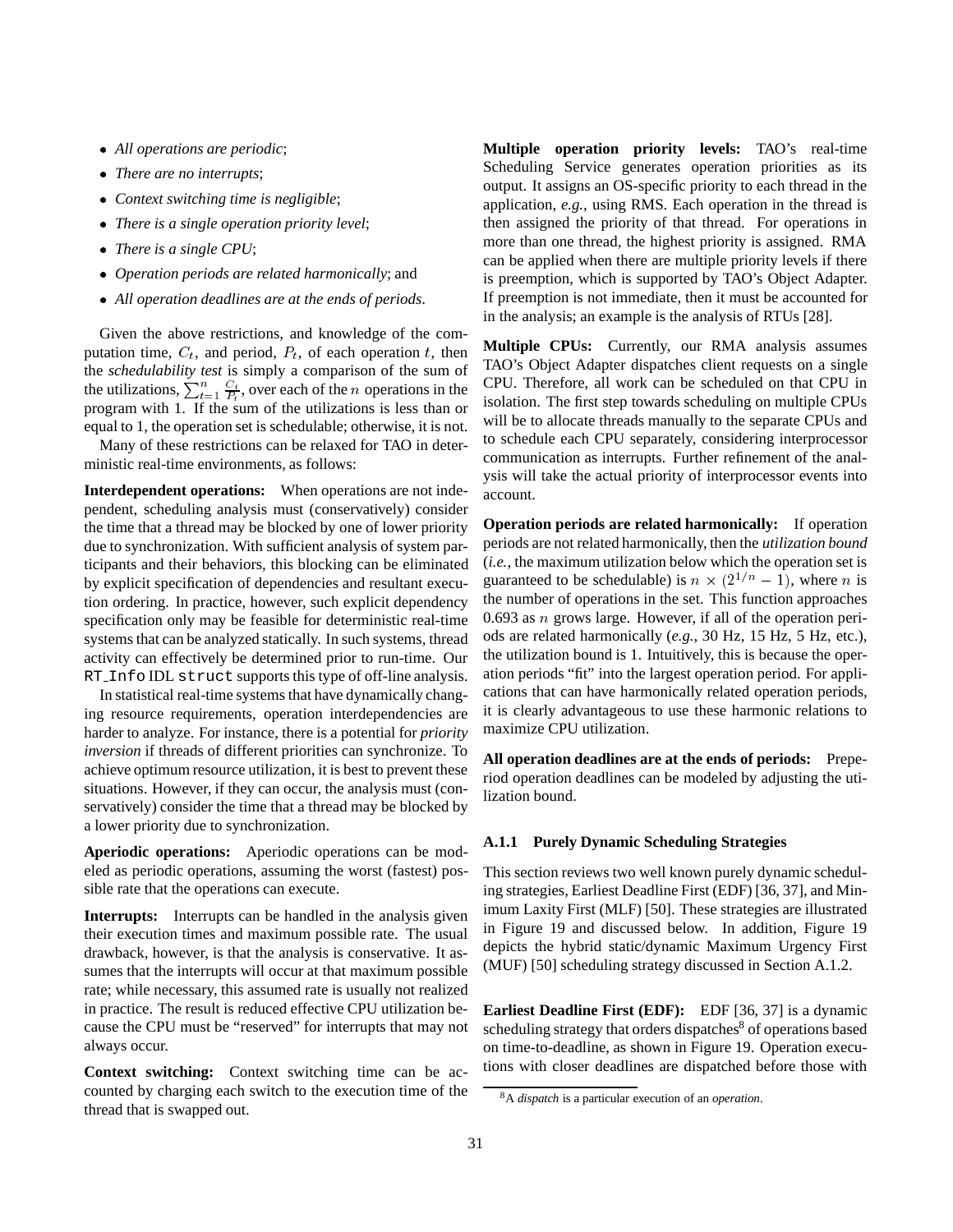

Figure 19: Dynamic Scheduling Strategies

more distant deadlines. The EDF scheduling strategy is invoked whenever a dispatch of an operation is requested. The new dispatch may or may not preempt the currently executing operation, depending on the mapping of priority components into thread priorities discussed in Section B.5.5.

A key limitation of EDF is that an operation with the earliest deadline is dispatched whether or not there is sufficient time remaining to complete its execution prior to the deadline. Therefore, the fact that an operation cannot meet its deadline will not be detected until *after* the deadline has passed.

If the operation is dispatched even though it cannot complete its execution prior to the deadline, the operation consumes CPU time that could otherwise be allocated to other operations. If the result of the operation is only useful to the application prior to the deadline, then the entire time consumed by the operation is essentially wasted.

**Minimum Laxity First (MLF):** MLF [50] refines the EDF strategy by taking into account operation execution time. It dispatches the operation whose *laxity* is least, as shown in Figure 19. Laxity is defined as the time-to-deadline minus the remaining execution time.

Using MLF, it is possible to detect that an operation will not meet its deadline *prior* to the deadline itself. If this occurs, a scheduler can reevaluate the operation before allocating the CPU for the remaining computation time. For example, one strategy is to simply drop the operation whose laxity is not sufficient to meet its deadline. This strategy may decrease the chance that subsequent operations will miss their deadlines, especially if the system is overloaded transiently.

#### **Evaluation of EDF and MLF:**

• **Advantages:** From a scheduling perspective, the main advantage of EDF and MLF is that they overcome the utilization limitations of RMS. In particular, the utilization phasing penalty described in Section **??** that can occur in RMS is not a factor since EDF and MLF prioritize operations according to their dynamic run-time characteristics.

EDF and MLF also handle harmonic and non-harmonic periods comparably. Moreover, they respond flexibly to invocation-to-invocation variations in resource requirements, allowing CPU time unused by one operation to be reallocated to other operations. Thus, they can produce schedules that are optimal in terms of CPU utilization [36]. In addition, both EDF and MLF can dispatch operations within a single static priority level and need not prioritize operations by rate [36, 50].

 **Disadvantages:** From a performance perspective, one disadvantage to purely dynamic scheduling approaches like MLF and EDF is that their scheduling strategies require higher overhead to evaluate at run-time. In addition, these purely dynamic scheduling strategies offer no control over *which* operations will miss their deadlines if the schedulable bound is exceeded. As operations are added to the schedule to achieve higher utilization, the margin of safety for *all* operations decreases. Therefore, the risk of missing a deadline increases for every operation as the system become overloaded.

#### **A.1.2 Maximum Urgency First**

The Maximum Urgency First (MUF) [50] scheduling strategy supports both the deterministic rigor of the static RMS scheduling approach and the flexibility of dynamic scheduling approaches such as EDF and MLF. MUF is the default scheduler for the Chimera real-time operating system (RTOS) [74]. TAO supports a variant of MUF in its strategized CORBA scheduling service framework, which is discussed in Section B.

MUF can assign both static *and* dynamic priority components. In contrast, RMS assigns all priority components statically and EDF/MLF assign all priority components dynamically. The hybrid priority assignment in MUF overcomes the drawbacks of the individual scheduling strategies by combining techniques from each, as described below:

**Criticality:** In MUF, operations with higher *criticality* are assigned to higher static priority levels. Assigning static priorities according to criticality prevents operations critical to the application from being preempted by non-critical operations.

Ordering operations by application-defined criticality reflects a subtle and fundamental shift in the notion of priority assignment. In particular, RMS, EDF, and MLF exhibit a rigid mapping from empirical operation characteristics to a single priority value. Moreover, they offer little or no control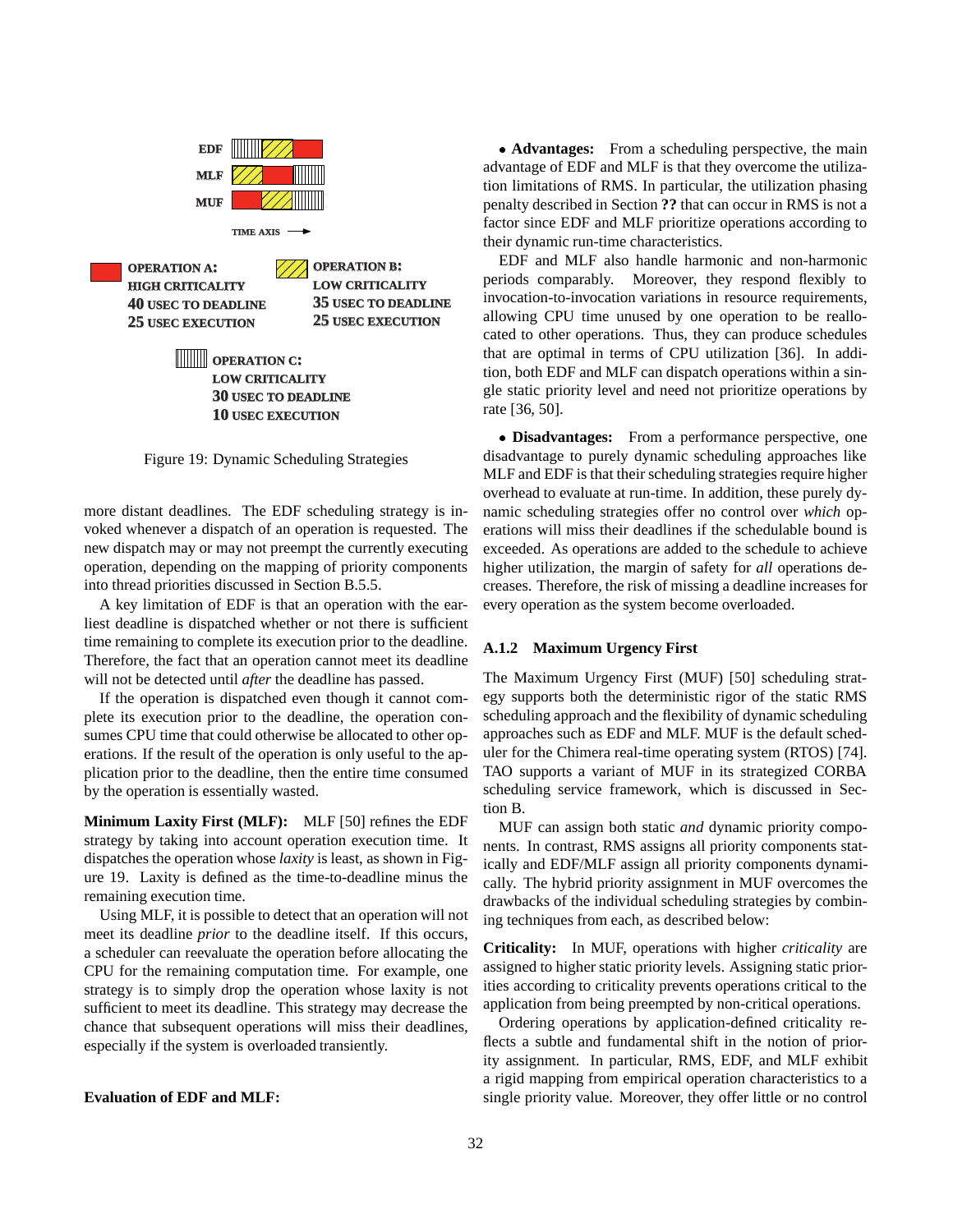over which operations will miss their deadlines under overload conditions.

In contrast, MUF gives applications the ability to distinguish operations arbitrarily. MUF allows control over *which* operations will miss their deadlines. Therefore, it can protect a critical *subset* of the entire set of operations. This fundamental shift in the notion of priority assignment leads to the generalization of scheduling and analysis techniques discussed in Section B and Appendix **??**.

**Dynamic Subpriority:** An operation's dynamic subpriority is evaluated whenever it must be compared to another operation's dynamic subpriority. For example, an operation's dynamic subpriority is evaluated whenever it is enqueued in or dequeued from a dynamically ordered dispatching queue. At the instant of evaluation, dynamic subpriority in MUF is a function of the the laxity of an operation.

An example of such a simple dynamic subpriority function is the inverse of the operation's laxity. $9$  Operations with the smallest positive laxities have the highest dynamic subpriorities, followed by operations with higher positive laxities, followed by operations with the most negative laxities, followed by operations with negative laxities closer to zero. Assigning dynamic subpriority in this way provides a consistent ordering of operations as they move through the *pending* and *late* dispatching queues, as described below.

By assigning dynamic subpriorities according to laxity, MUF offers higher utilization of the CPU than the statically scheduled strategies. MUF also allows deadline failures to be detected *before* they actually occur, except when an operation that would otherwise meet its deadline is preempted by a higher criticality operation. Moreover, MUF can apply various types of error handling policies when deadlines are missed [50]. For example, if an operation has negative laxity prior to being dispatched, it can be demoted in the priority queue, allowing operations that can still meet their deadlines to be dispatched instead.

**Static Subpriority:** In MUF, *static subpriority* is a static, application-specific, optional priority. It is used to order the dispatches of operations that have the same criticality and the same dynamic subpriority. Thus, static subpriority has lower precedence than either criticality or dynamic subpriority.

Assigning a unique static subpriority to operation that have the same criticality ensures a total dispatching ordering of operations at run-time, for any operation laxity values having the same criticality. A total dispatching ordering ensures that for a given arrival pattern of operation requests, the dispatching order will always be the same. This, in turn, helps improve the reliability and testability of the system.

The variant of MUF used in TAO's strategized scheduling service enforces a complete dispatching ordering by providing an importance field in the TAO RT Info CORBA operation QoS descriptor [23], which is shown in Section **??**. TAO's scheduling service uses importance, as well as a topological ordering of operations, to assign a unique static subpriority for each operation within a given criticality level.

Incidentally, the original definition of MUF in [50] uses the terms *dynamic priority* and *user priority*, whereas we use the term *dynamic subpriority* and *static subpriority* for TAO's scheduling service. We selected different terminology to indicate the subordination to static priority. These terms are interchangeable when referring to MUF, however.

It is not strictly necessary to know all operations in advance in order to schedule them using the canonical definitions of EDF or MLF. However, the real-time applications we have worked with do exhibit this useful property. If all operations are known in advance, off-line analysis of schedule feasibility is possible for RMS, EDF, MLF, and MUF.

The output of each of the scheduling strategies in TAO is a *schedule*. This schedule defines a set of operation dispatching priorities, dispatching subpriorities, and a minimum critical dispatching priority. Our goal in this appendix is to present a feasibility analysis technique for these schedules, that is independent of the specific strategy used to produce a particular schedule. Such an analysis technique must establish invariants that hold across all urgency and dispatching priority mappings. By doing this, the off-line schedule feasibility analysis (1) decouples the application from the details of a particular scheduling strategy, and (2) allows alternative strategies to be compared for a given application .

The remainder of this appendix is organized as follows. Section A.2 discusses the notion of a schedule's *frame size*. Section A.3 describes how we measure a schedule's CPU utilization. Finally, Section A.4 describes the generalized schedule feasibility analysis technique, which is based on a schedule's utilization, frame size, and the respective priorities of the operations.

### **A.2 Frame Size**

The frame size for a schedule is the minimum time that can contain all possible phasing relationships between all operations. The frame size provides an invariant for the largest time within which all operation executions will fit. This assumes, of course, that the scheduling parameters, such as rates and worst-case execution times, specified by applications are not exceeded by operations at run-time.

<sup>9</sup>To avoid division-by-zero errors, any operation whose laxity is in the range  $\pm \epsilon$  can be assigned (negative) dynamic subpriority  $-1/\epsilon$  where  $\epsilon$  is the smallest positive floating point number that is distinguishable from zero. Thus, when the laxity of an operation reaches  $\epsilon$ , it is considered to have missed its deadline.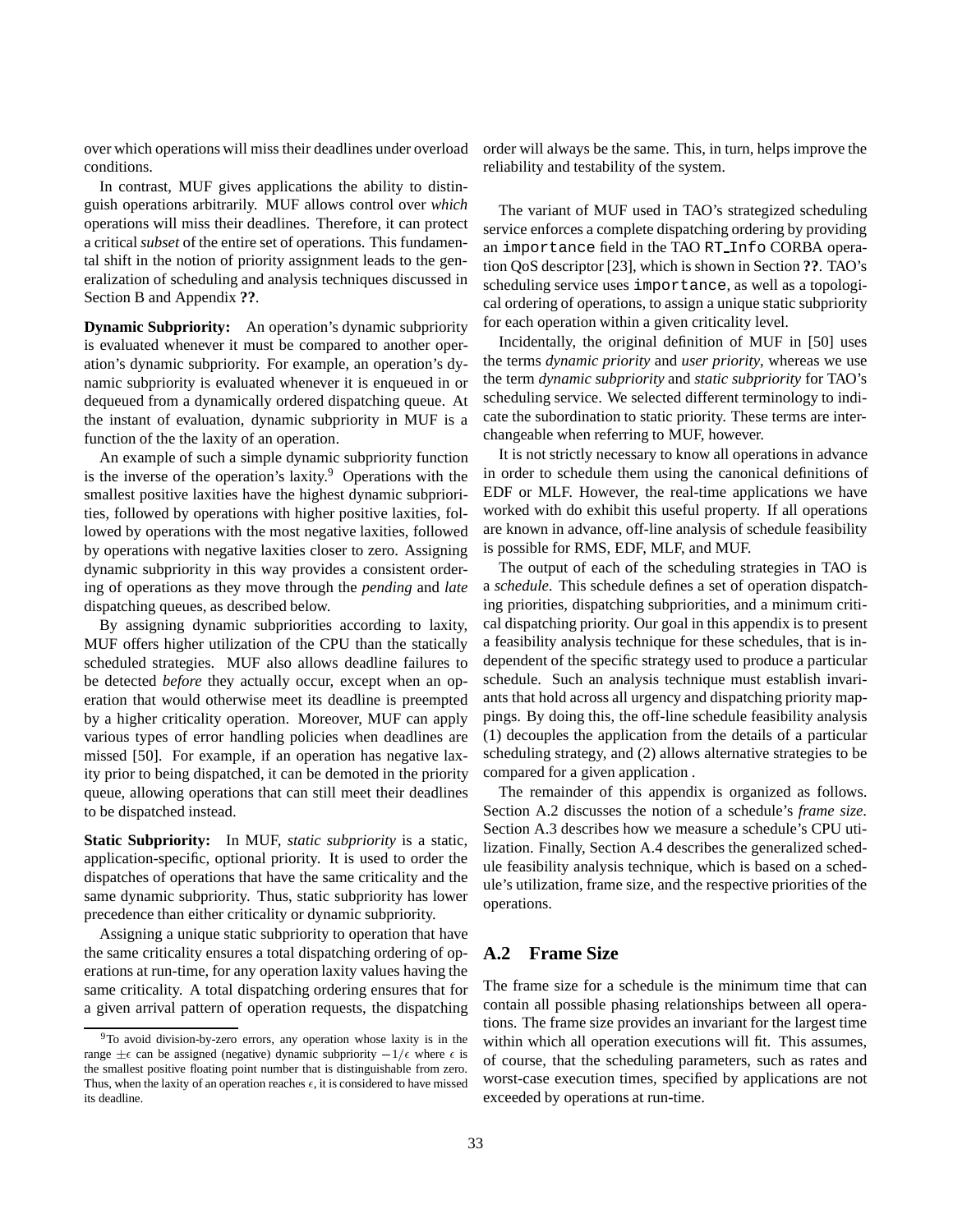When the periods of all operations are integral multiples of one another, *e.g.*, 20 Hz, 10 Hz, 5 Hz, and 1 Hz, the operations are said to be *harmonically related*. Harmonically related operations have completely nested phasing relationships. Thus, the arrival pattern of each subsequently shorter period fits exactly within the next longer period. For harmonically related operations, the frame size is simply the longest operation period.

Operations that are not harmonically related come into and out of phase with one another. Therefore, they do not exhibit the nesting property. Instead, the pattern of arrivals only repeats after all periods come back into the same phasing relationships they had at the beginning.

This observation leads to the invariant that covers both the harmonic and non-harmonic cases. The frame size in both cases is the product of all non-duplicated factors of all operation periods. For non-harmonic cases, we calculate this value by starting with a frame size of one time unit and iterating through the set of unique operation periods. For each unique period, we (possibly) expand the frame size by multiplying the previous frame size by the greatest common divisor of the previous frame size and the operation period. For harmonic cases, all operation periods are factors of the longest operation period. Therefore, the longest operation period is the frame size.

Figure 20 depicts the relationships between operation periods and frame size for both the harmonic and non-harmonic cases. For harmonically related operation rates, all of the





**Frame size = 7000 ms**

Figure 20: Frame Size Examples for Harmonic and Non-Harmonic Cases

smaller periods fit evenly into the largest period. Therefore, the largest operation period *is* the frame size. For nonharmonically related rates, the frame size is larger than the largest operation period, because it is a multiple of all of the operation periods.

### **A.3 Utilization**

Total CPU utilization is the sum of the actual execution times used by all operation dispatches over the schedule frame size, divided by the frame size itself. TAO's strategized scheduling service calculates the maximum total utilization for a given schedule by summing, over all operations, the fraction of each operation's period that is consumed by its worst-case execution time, according to the following formula:

$$
\mathcal{U} = \sum_{\forall k} C_k / T_k
$$

where, for each operation  $k$ ,  $C_k$  is its worst case execution time, and  $T_k$  is its period.

In addition to total utilization, TAO's scheduling service calculates the CPU utilization by the set of critical operations. This indicates the percentage of time the CPU is allocated to operations whose completion prior to deadline is to be enforced. Operations whose assigned dispatching priority is greater than or equal to the minimum critical priority bound are considered to be in the critical set. In the RMS, EDF, and MLF scheduling strategies, the entire schedule is considered critical, so the critical set utilization is the same as total utilization.

If the total utilization exceeds the *schedulable bound*, TAO's scheduling service also stores the priority level previous to the one that exceeded the schedulable bound. This previous priority level is called the *minimum guaranteed priority level*. Operations having dispatching priority greater than or equal to the minimum guaranteed priority level are assured of meeting their deadlines. In contrast, operations having dispatching priority immediately below the minimum guaranteed priority level may execute prior to their deadlines, but are not assured of doing so. If the total utilization does not exceed the schedulable bound, the lowest priority level in the system is the minimum guaranteed priority level, and all operations are assured of meeting their deadlines.

#### **A.4 Schedule Feasibility**

It may or may not be possible to achieve a *feasible* schedule that utilizes 100% of the CPU. Achieving 100% utilization depends on the phasing relationships between operations in the schedule, and the scheduling strategy itself. The maximum percentage of the CPU that can be utilized is called the *schedulable bound*.

The schedulable bound is a function of the scheduling strategy and in some cases of the schedule itself. A schedule is *feasible* if and only if all operations in the critical set are assured of meeting their deadlines. The critical set is identified by the minimum critical priority. All operations having dispatching priority greater than or equal to the minimum critical priority are in the critical set.

The schedulability of each operation in the critical set depends on the worst-case operation arrival pattern, which is called the *critical instant*. The critical instant for an operation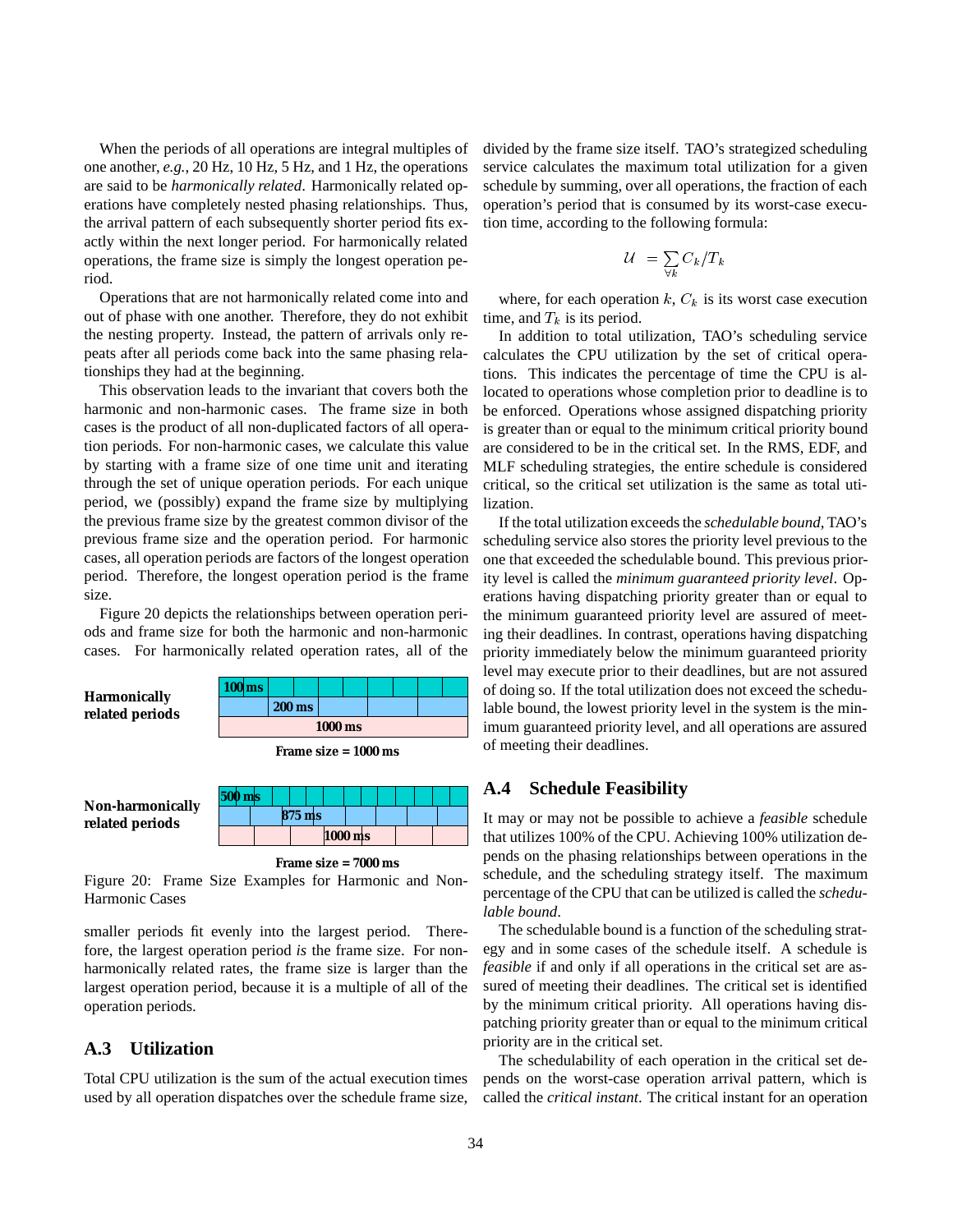occurs when the delay between its arrival and its completion is maximal [36]. For the preemptive-by-urgency dispatching model described in Section B.5.6, the critical instant for an operation occurs when it arrives simultaneously with all other operations.

For other dispatching models, the critical instant for a given operation differs slightly. It occurs only when the operation arrives immediately after another operation that will cause it the greatest *additional* preemption delay was dispatched. Further, it only occurs when the operation arrives simultaneously with all operations other than the one causing it additional preemption delay. If an operation is schedulable at its critical instant, it is assured of schedulability under any other arrival pattern of the same operations.

A key research challenge in assessing schedule feasibility is determining whether each operation has sufficient time to complete its execution prior to deadline. The deadline for an operation at its critical instant falls exactly at the critical instant plus its period. Not only must a given operation be able to complete execution in that period, it must do so in the time that is not used by preferentially dispatched operations. All operations that have higher dispatching priority than the current operation will be dispatched preferentially. All operations that have the same dispatching priority, but have deadlines at or prior to the deadline of the current operation, must also be considered to be dispatched preferentially.

The goal of assessing schedule feasibility off-line in a way that (1) is independent of a particular strategy, and (2) correctly determines whether each operation will meet its deadline, motivates the following analysis. TAO's strategized scheduling service performs this analysis for each operation off-line. We call the operation upon which the analysis is being performed the *current operation*. The number of arrivals, during the period of the current operation, of an operation having higher dispatching priority than the current operation is given by  $[T_c/T_h]$ , where  $T_c$  and  $T_h$  are the respective periods of the current operation and the higher priority operation. The time consumed by the higher priority operation during the period of the current operation is given by  $\lfloor T_c/T_h\rfloor C_h + \min (T_c - \lfloor T_c/T_h\rfloor T_h, C_h),$  where the min function returns the minimum of the values, and  $C_h$  is the computation time used for each dispatch of the higher priority operation.

Similarly, the number of deadlines of another operation having the same dispatching priority as the current operation is given by  $T_c/T_s$ , where  $T_s$  is the period of the other operation having the same dispatching priority as the current operation. The time consumed by the other same priority operation over the period of the current operation is given by  $T_c/T_s/C_s$ , where  $C_s$  is the computation time used by the other same priority operation [36]. Figure 21 illustrates the various possible relationships between the periods of operations in two priority

levels.



Figure 21: Schedulability of the Current Operation

Choosing the fourth operation, with period  $T_4$ , as the current operation, the number of arrivals of each of the higher priority operations is as expected:  $[T_4/T_1] = [9/2] = [4.5] =$ 5 and  $[T_4/T_2] = [9/15] = [0.6] = 1$ . The number of deadlines of operations having the same priority level is also as expected:  $[T_4/T_3] = [9/7] = [1.3] = 1$  and  $[T_4/T_4] =$  $|9/9| = |1.0| = 1$  and  $|T_4/T_5| = |9/10| = |0.9| = 0$ .

Having established the time consumed by an operation having higher dispatching priority than the current operation as  $\lfloor T_c/T_h\rfloor C_h + \min\left(T_c - \lfloor T_c/T_h\rfloor T_h, C_h\right)$ , and the time consumed by an operation having the same dispatching priority as the current operation as  $T_c/T_s/C_s$ , it is now possible to state the invariant that must hold for all operations having dispatching priority  $\lambda$  to be schedulable:

$$
\forall \{j, k \in S \mid (p(j) = \lambda) \land (p(k) > = \lambda)\}
$$

$$
\left( \begin{bmatrix} C_{wcpd(j)} & + \sum_{p(k) > = \lambda} [T_j/T_k] C_k & + \\ \sum_{p(k) > \lambda} \min \left( T_j - \lfloor T_j/T_k \rfloor T_k \right), C_k \right) & < = T_j \end{bmatrix} < = T_j
$$

 $S$  is the set of all operations in the schedule. The function  $p(j)$  simply returns the priority assigned to operation j.  $C_{wcpd(j)}$  is the worst-case preemption delay for operation j. Operation  $j$  suffers a preemption delay if and only if it arrives while an operation in the same dispatching priority level that does not have a deadline within operation  $j$ 's period is executing. Operations that have deadlines within operation  $j$ 's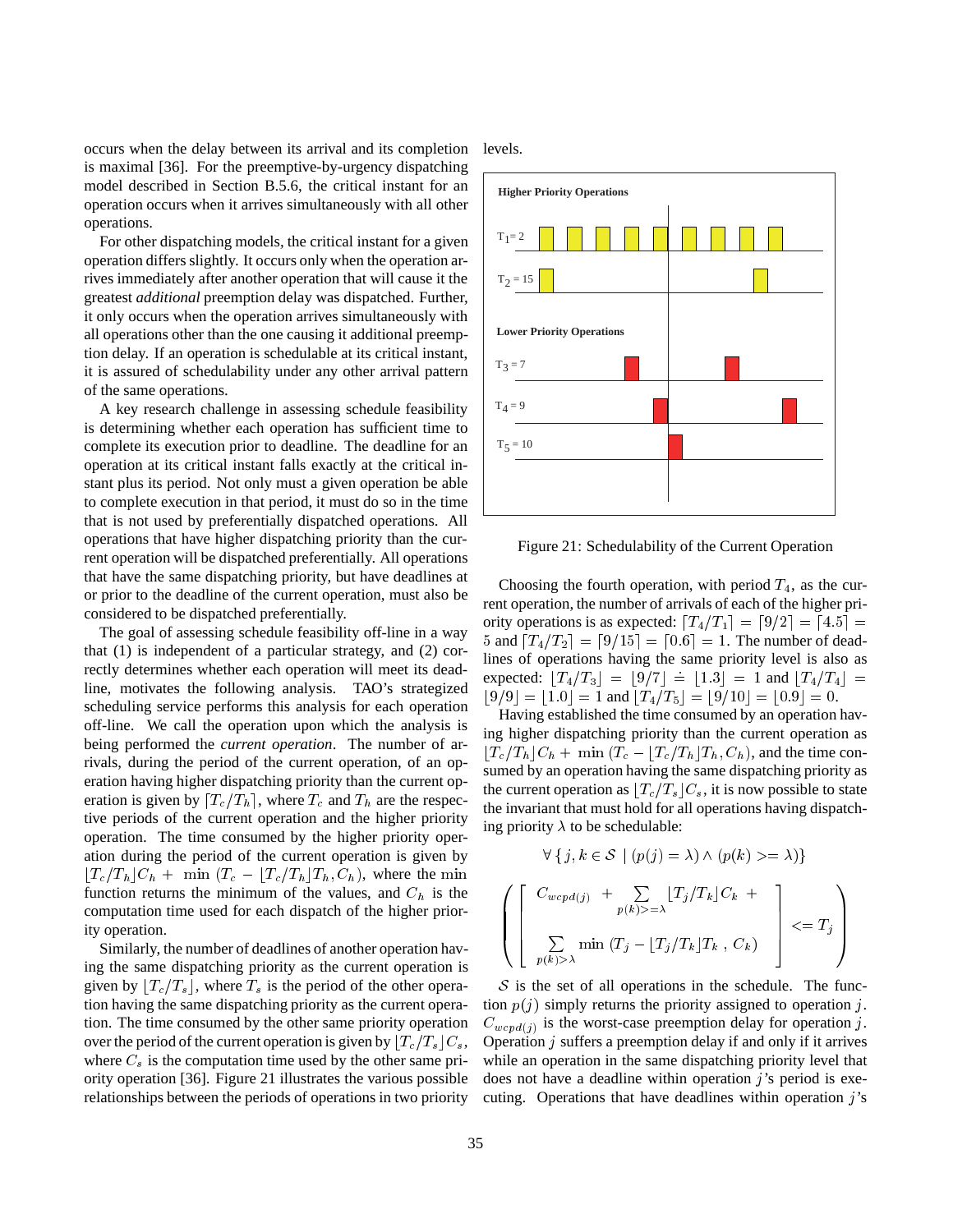period must be counted anyway, and thus do not impose any *additional* delay, should operation *j* arrive while they are executing. The worst-case preemption delay for operation  $j$  is the longest execution time of any operation that has a longer period: if there are no such operations,  $C_{wcpd(i)}$  is zero.

For each current operation having dispatching priority  $\lambda$  to be schedulable, the following must hold. All deadlines of operations having the same dispatching priority or higher, including the deadline of the current operation itself, plus  $C_{wcpd(j)}$ , plus any time scheduled for higher priority operations that arrive within but do not have a deadline within the period of the current operations, must be schedulable within the period of the current operation. This invariant is evaluated for each decreasing dispatching priority level of a schedule, from the highest to the lowest. The lowest dispatching priority level for which the invariant holds is thus identified as the minimum priority for which schedulability of all operations can be guaranteed, known as the *minimum guaranteed priority*.

In summary, the schedule feasibility analysis technique presented in this appendix establishes and uses invariants that hold across all urgency and dispatching priority mappings. This gives applications the ability to examine different scheduling strategies off-line, and discard those that do not produce feasible schedules for their particular operation characteristics. Further, it decouples applications from the details of any particular scheduling strategy, so that changes in strategies to not require changes in their operation characteristics.

# **B The Design of TAO's Strategized Scheduling Service**

TAO's scheduling service provides real-time CORBA applications with the flexibility to specify and use different scheduling strategies, according to their specific QoS requirements and available OS features. This flexibility allows CORBA applications to extend the set of available scheduling strategies *without* impacting strategies used by other applications. Moreover, it shields application developers from unnecessary details of their scheduling strategies. In addition, TAO's scheduling service provides a common framework to compare existing scheduling strategies and to empirically evaluate new strategies.

This section outlines the design goals and architecture of TAO's strategized scheduling service framework. After briefly describing TAO in Section B.1, Section B.2 discusses the design goals of TAO's strategized scheduling service. Section B.3 offers an overview of its architecture and operation. Section B.4 describes the design forces that motivate TAO's flexible Scheduling Service architecture. Finally, Section B.5 discusses the resulting architecture in detail.

### **B.1 Overview of TAO**

TAO is a high-performance, real-time ORB endsystem targeted for applications with deterministic and statistical QoS requirements, as well as "best-effort" requirements. The TAO ORB endsystem contains the network interface, OS, communication protocol, and CORBA-compliant middleware components and features shown in Figure 22. TAO supports the



Figure 22: Components in the TAO Real-time ORB Endsystem

standard OMG CORBA reference model [1], with the following enhancements designed to overcome the shortcomings of conventional ORBs [45] for high-performance and real-time applications:

**Real-time IDL Stubs and Skeletons:** TAO's IDL stubs and skeletons efficiently marshal and demarshal operation parameters, respectively [75]. In addition, TAO's Real-time IDL (RIDL) stubs and skeletons extend the OMG IDL specifications to ensure that application timing requirements are specified and enforced end-to-end [68].

**Real-time Object Adapter:** An Object Adapter associates servants with the ORB and demultiplexes incoming requests to servants. TAO's real-time Object Adapter [76] uses perfect hashing [56] and active demultiplexing [20] optimizations to dispatch servant operations in constant  $O(1)$  time, regardless of the number of active connections, servants, and operations defined in IDL interfaces.

**ORB Run-time Scheduler:** A real-time scheduler [44] maps application QoS requirements, such as include bounding end-to-end latency and meeting periodic scheduling deadlines, to ORB endsystem/network resources, such as ORB endsystem/network resources include CPU, memory, network connections, and storage devices. TAO's run-time scheduler sup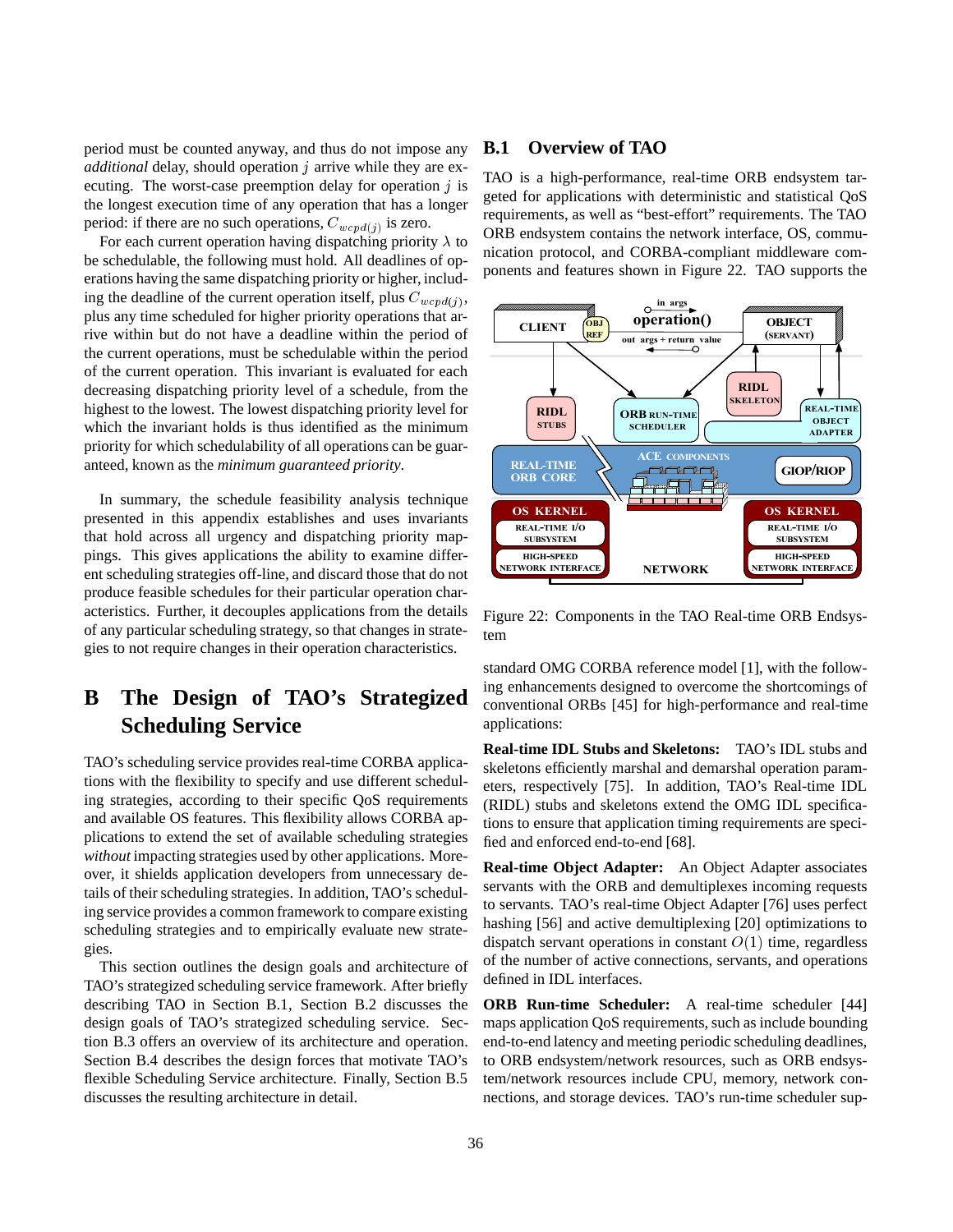ports both static [23] and dynamic [77] real-time scheduling strategies.

**Real-time ORB Core:** An ORB Core delivers client requests to the Object Adapter and returns responses (if any) to clients. TAO's real-time ORB Core [45] uses a multi-threaded, preemptive, priority-based connection and concurrency architecture [75] to provide an efficient and predictable CORBA IIOP protocol engine.

**Real-time I/O subsystem:** TAO's real-time I/O subsystem [17] extends support for CORBA into the OS. TAO's I/O subsystem assigns priorities to real-time I/O threads so that the schedulability of application components and ORB endsystem resources can be enforced. TAO also runs efficiently and relatively predictably on conventional I/O subsystems that lack advanced QoS features.

**High-speed network interface:** At the core of TAO's I/O subsystem is a "daisy-chained" network interface consisting of one or more ATM Port Interconnect Controller (APIC) chips [29]. APIC is designed to sustain an aggregate bidirectional data rate of 2.4 Gbps. In addition, TAO runs on conventional real-time interconnects, such as VME backplanes, multi-processor shared memory environments, as well as Internet protocols like TCP/IP.

TAO is developed atop lower-level middleware called ACE [78], which implements core concurrency and distribution patterns [49] for communication software. ACE provides reusable C++ wrapper facades and framework components that support the QoS requirements of high-performance, real-time applications. ACE runs on a wide range of OS platforms, including Win32, most versions of UNIX, and real-time operating systems like Sun/Chorus ClassiX, LynxOS, and Vx-Works.

### **B.2 Design Goals of TAO's Scheduling Service**

To alleviate the limitations with existing scheduling strategies described in Section **??**, our research on CORBA real-time scheduling focuses on enabling applications to (1) *maximize total utilization*, (2) *preserve scheduling guarantees for critical operations* (when the set of critical operations can be identified), and (3) *adapt flexibly to different application and platform characteristics*. These three goals are illustrated in Figure 23 and summarized below:

**Goal 1. Higher utilization:** The upper pair of timelines in Figure 23 demonstrates our first research goal: *higher utilization*. This timeline shows a case where a critical operation execution did not, in fact, use its worst-case execution time. With dynamic scheduling, an additional non-critical operation could be dispatched, thereby achieving higher resource utilization.



Figure 23: Design Goals of TAO's Dynamic Scheduling Service

**Goal 2. Preserving scheduling guarantees:** The lower pair of timelines in Figure 23 demonstrates our second research goal: *preserving scheduling guarantees for critical operations*. This timeline depicts a statically scheduled timeline, in which the worst-case execution time of the critical operation must be scheduled. In the lower timeline, priority is based on traditional scheduling parameters, such as rate and laxity. In the upper timeline, criticality is also included. Both timelines depict schedule overrun. When criticality is considered, only non-critical operations miss their deadlines.

**Goal 3. Adaptive scheduling:** The sets of operation blocks at the bottom of Figure 23 demonstrate our third research goal: *providing applications with the flexibility to adapt to varying application requirements and platform features*. In this example, the first and second applications use the same five operations. However, the first application considers operations A and E critical, whereas the second application considers operations B and D critical. By allowing applications to select which operations are critical, it should be possible to provide scheduling behavior that is appropriate to each application's individual requirements.

These goals motivate the design of TAO's strategized scheduling service framework, described in Section B.3. For the real-time systems [10, 23, 17, 45] that TAO has been applied to, it has been possible to identify a core set of operations whose execution before deadlines is *critical* to the integrity of the system. Therefore, the TAO's scheduling service is designed to ensure that critical CORBA operations will meet their deadlines, even when the total utilization exceeds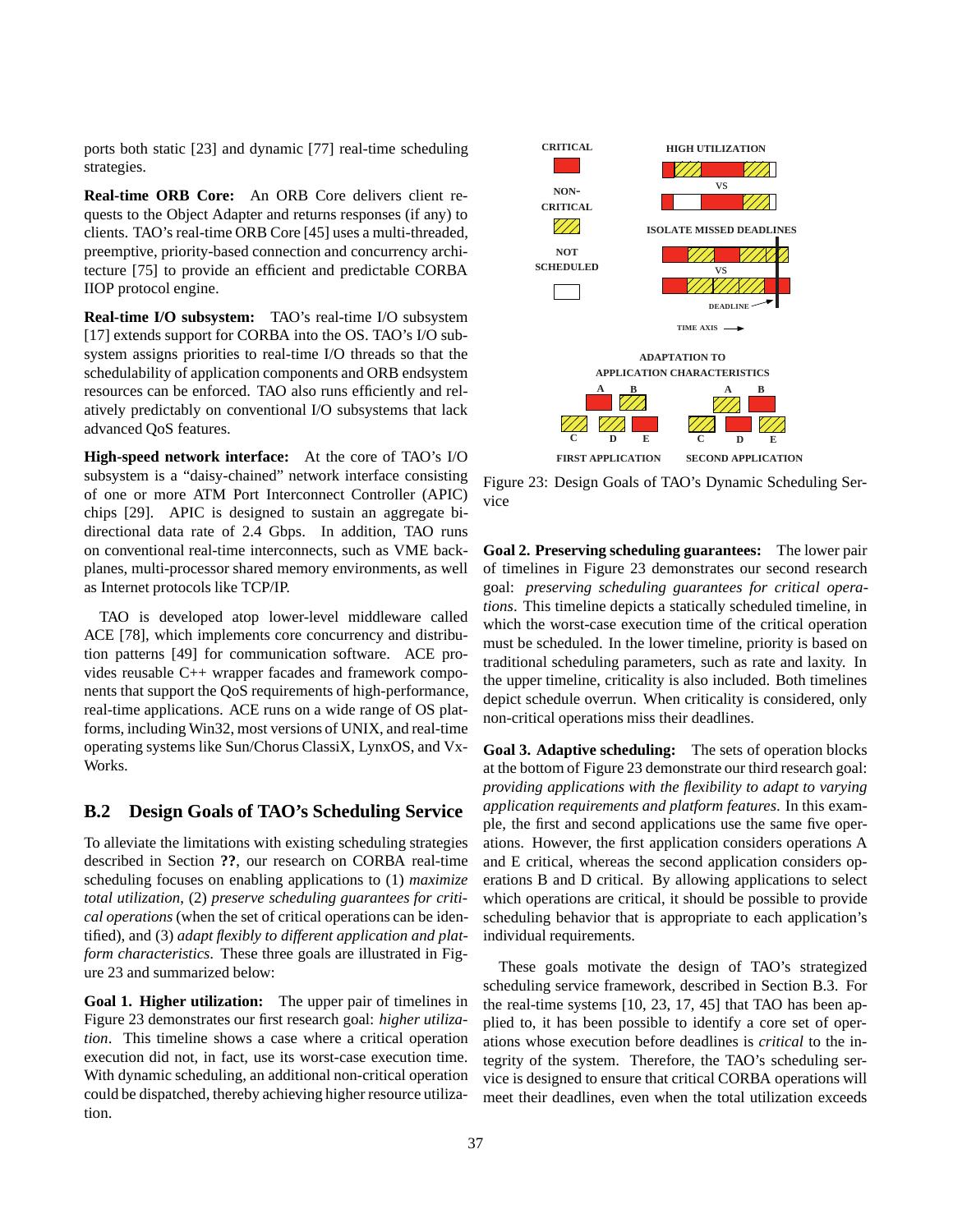the schedulable bound.

If it is possible to ensure deadlines will be met, then adding operations to the schedule to increase total CPU utilization will not increase the risk of missing deadlines. The risk will only increase for those operations whose execution prior to deadline is *not* critical to the integrity of the system. In this way, the risk to the whole system is minimized when it is loaded for higher utilization.

# **B.3 TAO's Strategized Scheduling Service Framework**

TAO's scheduling service framework is designed to support a variety of scheduling strategies, including RMS, EDF, MLF, and MUF. This flexibility is achieved in TAO via the *Strategy* design pattern [49]. This pattern encapsulates a family of scheduling algorithms within a fixed interface. Within TAO's strategized scheduling service, the scheduling strategies themselves are interchangeable and can be varied independently.

The architecture and behavior of TAO's strategized scheduling service is illustrated in Figure 24. This architecture evolved from our earlier work on a CORBA scheduling service [23] that supported purely static rate monotonic scheduling. The steps involved in configuring and processing requests are described below. Steps 1-6 typically occur off-line during the schedule configuration process, whereas steps 7-10 occur on-line, underscoring the hybrid nature of TAO's scheduling architecture.

**Step 1:** A CORBA application specifies QoS information and passes it to TAO's scheduling service, which is implemented as a CORBA object, *i.e.*, it implements an IDL interface. The application specifies a set of values (RT Infos) for the characteristics of each of its schedulable operations (RT Operations). In addition, the application specifies invocation dependencies between these operations.

**Step 2:** At configuration time, which can occur either offline or on-line, the application passes this QoS information into TAO's scheduling service via its *input interface*. TAO's scheduling service stores the QoS information in its repository of RT Info descriptors. TAO's scheduling service's input interface is described further in Section B.5.1.

TAO's scheduling service constructs operation dependency graphs based on information registered with it by the application. The scheduling service then identifies threads of execution by examining the terminal nodes of these dependency graphs. Nodes that have outgoing edges but no incoming edges in the dependency graph are called *consumers*. Consumers are dispatched after the nodes on which they depend. Nodes that have incoming edges but no outgoing edges are called *suppliers*. Suppliers correspond to distinct threads of

execution in the system. Nodes with incoming *and* outgoing edges can fulfill both roles.

**Step 3:** In this step, TAO's scheduling service assesses schedulability. A set of operations is considered *schedulable* if all operations in the critical set are guaranteed to meet their deadlines. Schedulability is assessed according to whether CPU utilization by operations in and above the minimum critical priority is less than or equal to the schedulable bound.

**Step 4:** Next, TAO's scheduling service assigns static priorities and subpriorities to operations. These values are assigned according to the specific strategy used to configure the scheduling service. For example, when the TAO scheduling service is configured with the MUF strategy, static priority is assigned according to operation criticality. Likewise, static subpriority is assigned according to operation importance and dependencies.

**Step 5:** Based on the specific strategy used to configure it, TAO's scheduling service divides the dispatching priority and dispatching subpriority components into statically and dynamically assigned portions. The static priority and static subpriority values are used to assign the static portions of the dispatching priority and dispatching subpriority of the operations. These dispatching priorities and subpriorities reside in TAO's RT Info repository.

**Step 6:** Based on the assigned dispatching priorities, and in accordance with the specific strategy used to configure the off-line scheduling service, the number and types of dispatching queues needed to dispatch the generated schedule are assigned. For example, when the scheduling service is configured with the MLF strategy, there is a single queue, which uses laxity-based prioritization. As before, this configuration information resides in the RT Info repository.

**Step 7:** At run-time start up, the configuration information in the RT Info repository is used by the scheduling service's run-time scheduler component, which is collocated within an ORB endsystem. The ORB uses the run-time scheduler to retrieve (1) the thread priority at which each queue dispatches operations and (2) the type of dispatching prioritization used by each queue. The scheduling service's run-time component provides this information to the ORB via its *output interface*, as described in Section B.5.2.

**Step 8:** In this step, the ORB configures its *dispatching modules*, *i.e.*, the I/O subsystem, the ORB Core, and/or the Event Service. The information from the scheduling service's output interface is used to create the correct number and types of queues, and associate them with the correct thread priorities that service the queues. This configuration process is described further in Section B.5.3.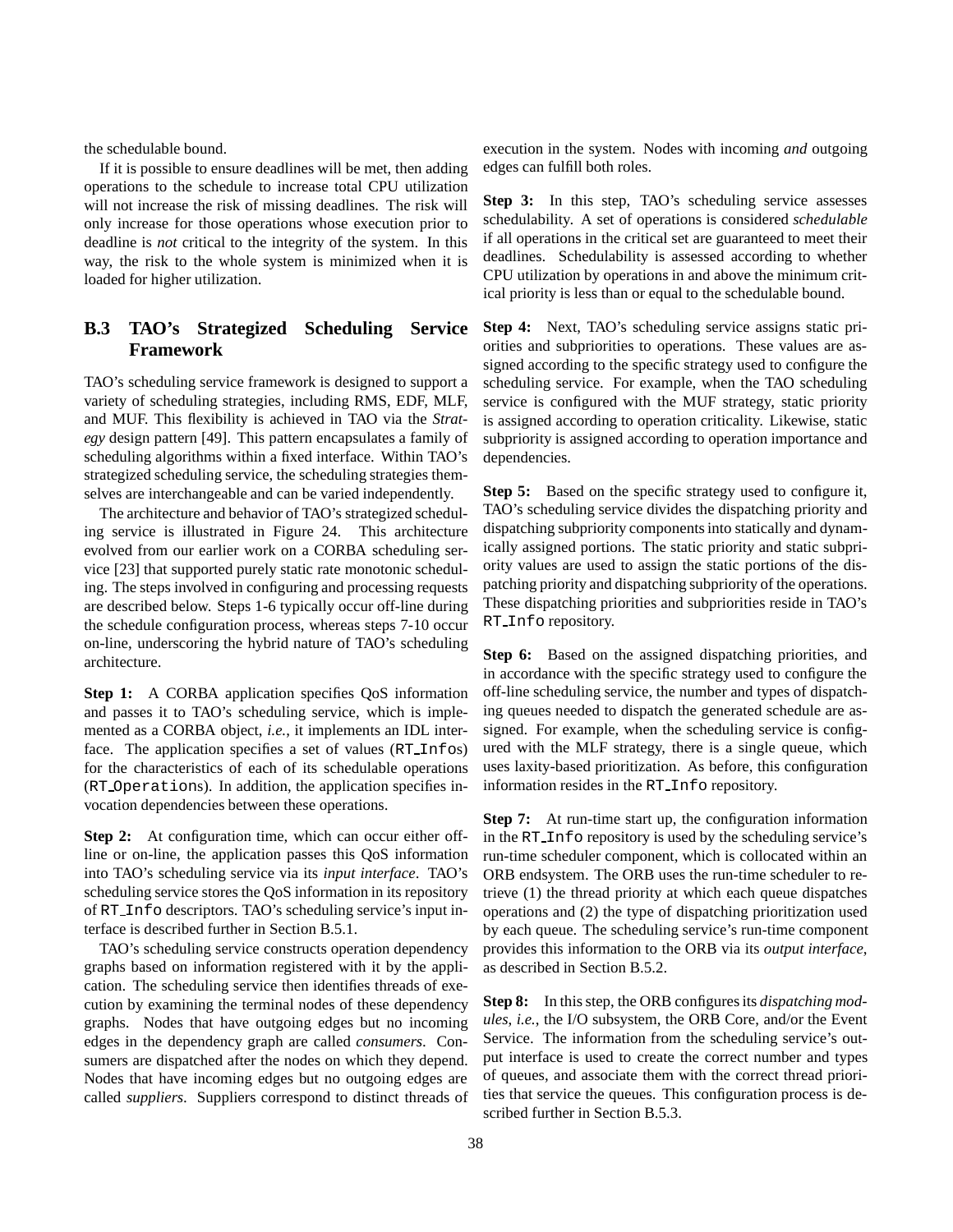

Figure 24: Processing Steps in TAO's Dynamic Scheduling Service Architecture

**Step 9:** When an operation request arrives from a client at run-time, the appropriate dispatching module must identify the dispatching queue to which the request belongs and initialize the request's dispatching subpriority. To accomplish this, the dispatching module queries TAO's scheduling service's output interface, as described in Section B.5.2. The run-time scheduler component of TAO's scheduling service first retrieves the static portions of the dispatching priority and dispatching subpriority from the RT Info repository. It then supplies the dispatching priority and dispatching subpriority to the dispatching module.

**Step 10:** If the dispatching queue where the operation request is placed was configured as a *dynamic queue* in step 8, the dynamic portions of the request's dispatching subpriority (and possibly its dispatching priority) are assigned. This queue first does this when it enqueues the request. This queue then updates these dynamic portions as necessary when other operations are enqueued or dequeued.

The remainder of this section describes TAO's strategized scheduling service framework in detail. Section B.4 motivates why TAO allows applications to vary their scheduling strategy and Section B.5 shows how TAO's framework design achieves this flexibility.

# **B.4 Motivation for TAO's Strategized Scheduling Architecture**

The flexibility of the architecture for TAO's strategized scheduling service is motivated by the following two goals:

1. *Shield application developers from unnecessary implementation details of alternative scheduling strategies* –

This improves the system's reliability and maintainability, as described below.

2. *Decouple the strategy for priority assignment from the dispatching model so the two can be varied independently* – This increases the system's flexibility to adapt to varying application requirements and platform features.

TAO's scheduling strategy framework is designed to minimize unnecessary constraints on the values application developers specify to the input interface described in Section B.5.1. For instance, one (non-recommended) way to implement the RMS, EDF, and MLF strategies in TAO's scheduling service framework would be to implement them as variants of the MUF strategy. This can be done by manipulating the values of the operation characteristics [50]. However, this approach would tightly couple applications to the MUF scheduling strategy and the strategy being emulated.

There is a significant drawback to tightly coupling the behavior of a scheduling service to the characteristics of application operations. In particular, if the value of one operation characteristic used by the application changes, developers must remember to manually modify other operation characteristics specified to the scheduling service in order to preserve the same mapping. In general, we prefer to shield application developers from such unnecessary details.

To achieve this encapsulation, TAO's scheduling service allows applications to specify the entire set of possible operation characteristics using its input interface. In the scheduling strategies implemented in TAO, mappings between the input and output interfaces are entirely encapsulated within the strategies. Therefore, they need not require any unnecessary manipulation of input values. This decouples them from operation characteristics they need not consider.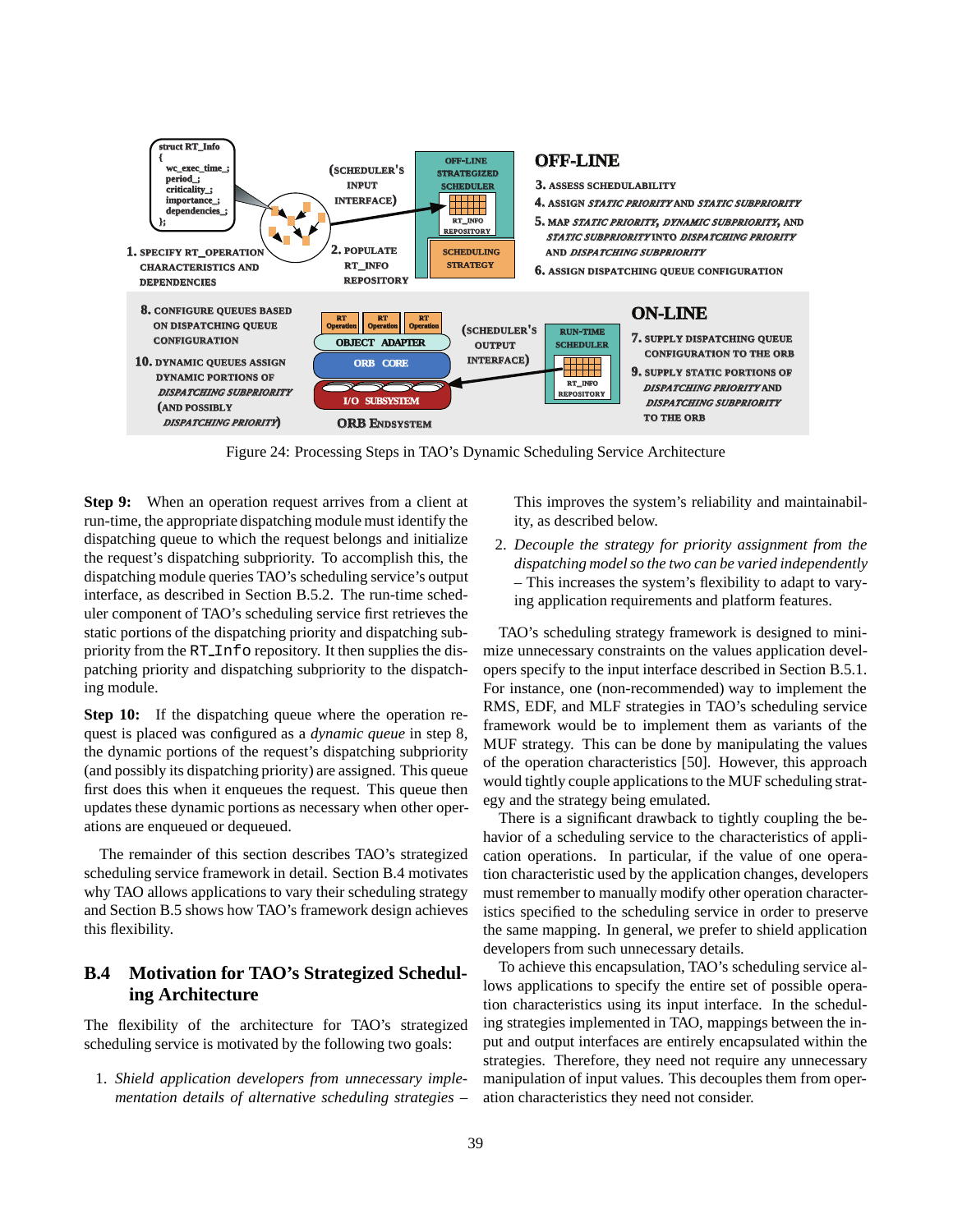Additional decoupling within the scheduling strategies themselves is also beneficial. Thus, each scheduling strategy in TAO specifies the following two distinct levels in its mapping from input interface to output interface:

**1. Urgency assignment:** The first level assigns *urgency* components, *i.e.*, static priority, dynamic subpriority, and static subpriority, based on (1) the operation characteristics specified to the input interface and (2) the selected scheduling strategy, *e.g.*, MUF, MLF, EDF, or RMS.

**2. Dispatching (sub)priority assignment:** The second level assigns dispatching priority and dispatching subpriority in the output interface based on the urgency components assigned in the first level.

By decoupling (1) the strategy for urgency assignment from (2) the assignment of urgency to dispatching priority and dispatching subpriority, TAO allows the scheduling strategy and the underlying dispatching model to vary independently. This decoupling allows a given scheduling strategy to be used on an OS that supports either preemptive or non-preemptive threading models, with only minor modification to the scheduling strategy. In addition, it facilitates comparison of scheduling strategies over a range of dispatching models, from fully preemptive-by-urgency, through preemptive-by-priority-band, to entirely non-preemptive. These models are discussed further in Section B.5.6.

# **B.5 Enhancing TAO's Scheduling Strategy Flexibility**

The QoS requirements of applications and the hardware/software features of platforms and networks on which they are hosted often vary significantly. For instance, a scheduling strategy that is ideal for telecommunication call processing may be poorly suited for avionics mission computing [10]. Therefore, TAO's scheduling service framework is designed to allow applications to vary their scheduling strategies. TAO supports this flexibility by decoupling the *fixed* portion of its scheduling framework from the *variable* portion, as follows:

**Fixed interfaces:** The fixed portion of TAO's strategized scheduling service framework is defined by the following two interfaces:

 **Input Interface:** As discussed in Section B.5.1, the input interface consists of the three operations shown in Figure 25. Application can use these operations to manipulate QoS characteristics expressed with TAO's RT Info descriptors [23] (steps 1 and 2 of Figure 24).

 **Output Interface:** As discussed in Section B.5.2, the output interface consists of the two operations shown in Figure 26. One operation returns the dispatching module configuration information (step 7 of Figure 24). The other returns the dispatching priority and dispatching subpriority components assigned to an operation (step 9 of Figure 24). Section B.5.3 describes how TAO's dispatching modules use information from TAO's scheduling service's output interface to configure and manage dispatching queues, as well as dispatch operations according to the generated schedule.

**Variable mappings:** The variable portion of TAO's scheduling service framework is implemented by the following two distinct mappings:

 **Input Mapping:** The input mapping assigns urgencies to operations according to the desired scheduling strategy. Section B.5.4 describes how each of the strategies implemented in TAO maps from the input interface to urgency values.

 **Output Mapping:** The output mapping assigns dispatching priority and dispatching subpriority according to the underlying dispatching model. Section B.5.5 describes how the output mapping translates the assigned urgency values into the appropriate dispatching priority and dispatching subpriority values for the output interface. Section B.5.6 describes alternatives to the output mapping used in TAO and discusses key design issues related to these alternatives.

The remainder of this section describes how TAO's scheduling service implements these fixed interfaces and variable mappings.

#### **B.5.1 TAO's Scheduling Service Input Interface**

As illustrated in steps 1 and 2 of Figure 24, applications use TAO's scheduling service input interface to convey QoS information that prioritizes operations. TAO's scheduling service input interface consists of the CORBA IDL interface operations shown in Figure 25 and outlined below.

**create():** This operation takes a string with the operation name as an input parameter. It creates a new RT Info descriptor for that operation name and returns a handle for that descriptor to the caller. If an RT Info descriptor for that operation name already exists, create raises the DUPLI-CATE NAME exception.

**add dependency():** This operation takes two RT Info descriptor handles as input parameters. It places a dependency on the second handle's operation in the first handle's RT Info descriptor. This dependency informs the scheduler that a flow of control passes from the second operation to the first. If either of the handles refers to an invalid RT Info descriptor, add dependency raises the UNKNOWN TASK exception.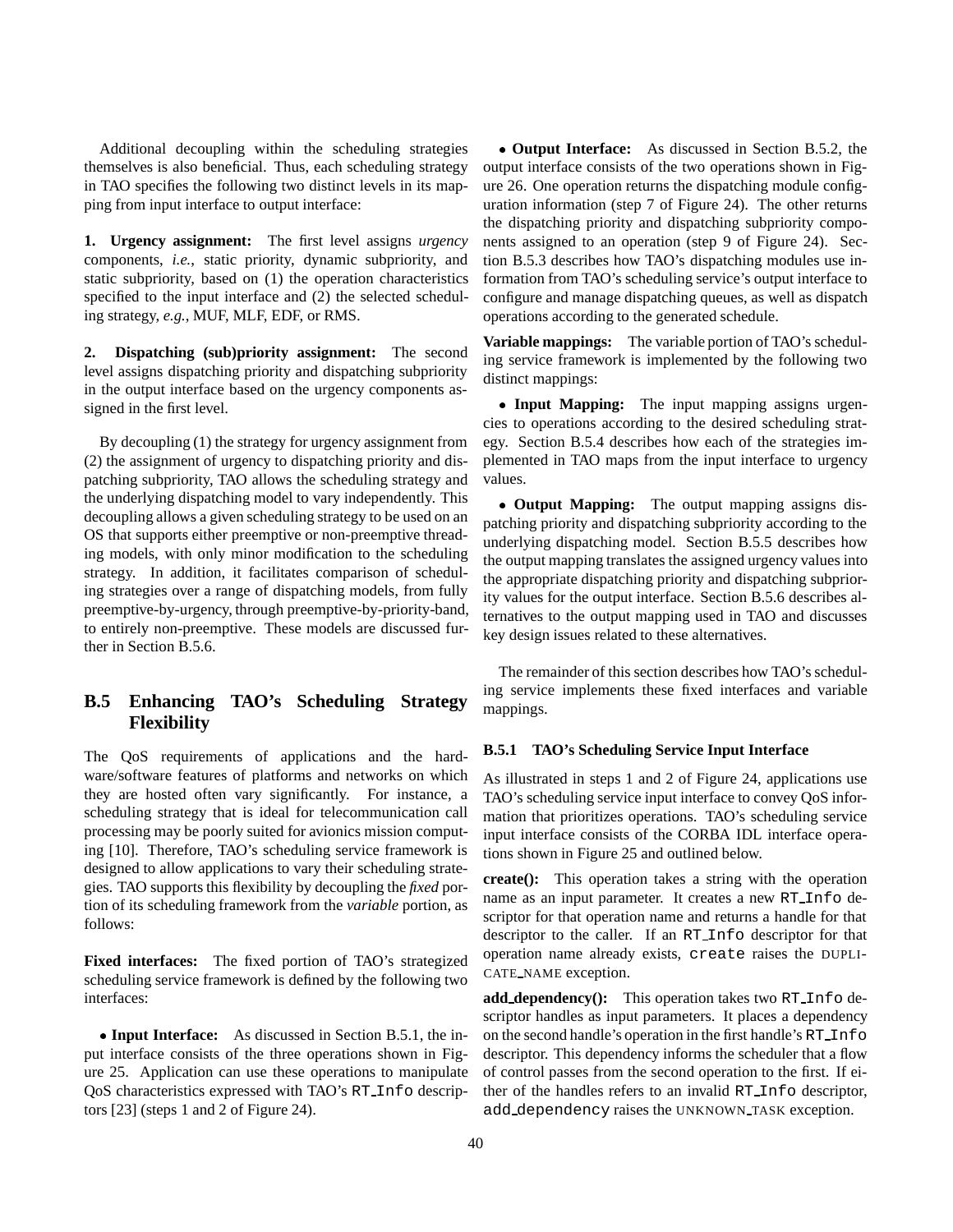```
interface Scheduler
```
**{**

```
 // . . .
     // Create a new RT_Info descriptor for entry_point
     handle_t create ( in string entry_point )
         raises ( DUPLICATE_NAME );
     // Add dependency to handle's RT_Info descriptor
     void add_dependency ( in handle_t handle,
                              in handle_t dependency )
         raises ( UNKNOWN_TASK );
      // Set values of operation characteristics
     // in handle's RT_Info descriptor
     void set ( in handle_t handle,
               in Criticality criticality,
               in Time worstcase_exec_time,
               in Period_period,
               in Importance importance )
         raises ( UNKNOWN_TASK );
     // . . .
}
```

```
Figure 25: TAO Scheduling Service Input IDL Interface
```
**set():** This operation takes an RT Info descriptor handle and values for several operation characteristics as input parameters. The set operation assigns the values of operation characteristics in the handle's RT Info descriptor to the passed input values. If the passed handle refers to an invalid RT Info descriptor, set raises the UNKNOWN TASK exception.

#### **B.5.2 TAO's Scheduling Service Output Interface**

The output interface for TAO's scheduling service consists of the CORBA IDL interface operations shown in Figure 26.

The first operation, dispatch configuration, provides configuration information for queues in the dispatching modules used by the ORB endsystem (step 7 of Figure 24). It takes a dispatching priority value as an input parameter. It returns the OS thread priority and dispatching type corresponding to that dispatching priority level. The run-time scheduler component of TAO's scheduling service retrieves these values from the RT Info repository, where they were stored by TAO's off-line scheduling component (step 6 of Figure 24).

The UNKNOWN DISPATCH PRIORITY exception will be raised if the dispatch configuration operation is passed a dispatching priority that is not in the schedule. Likewise, if a schedule has not been generated, the dispatch configuration operation raises the NOT SCHEDULED exception.

The second operation, priority, provides dispatching priority and dispatching subpriority information for an operation request (step 9 of Figure 24). It takes an RT Info de**interface Scheduler**

```
 // . . .
```
**{**

 **// Get configuration information for the queue that will dispatch all // RT\_Operations that are assigned dispatching priority d\_priority void dispatch\_configuration ( in Dispatching\_Priority d\_priority, out OS\_Priority os\_priority, out Dispatching\_Type d\_type ) raises ( UNKNOWN\_DISPATCH\_PRIORITY, NOT\_SCHEDULED );**

```
 // Get static dispatching subpriority and dispatching
 // priority assigned to the handle's RT_Operation
 void priority ( in handle_t handle,
               out Dispatching_Subpriority d_subpriority,
               out Dispatching_Priority d_priority)
    raises ( UNKNOWN_TASK,
           NOT_SCHEDULED );
```
 **// . . . }**

Figure 26: TAO Scheduling Service Output IDL Interface

scriptor handle as an input parameter and returns the assigned dispatching subpriority and dispatching priority as output parameters.

The run-time component of TAO's scheduling service retrieves the dispatching priority and dispatching subpriority values stored in the RT Info repository by its off-line component (step 5 of Figure 24). If the passed handle does not refer to a valid RT Info descriptor, priority raises the UNKNOWN TASK exception. If a schedule has not been generated, priority raises the NOT SCHEDULED exception.

#### **B.5.3 Integrating the TAO's Scheduling Service with Its Dispatching Modules**

As noted in Section **??**, a key research challenge is to implement dispatching modules that can enforce end-to-end QoS requirements. This section (1) shows these dispatching modules fit within TAO's overall architecture, (2) describes the internal queueing mechanism of TAO's dispatching modules, and (3) discusses the issue of run-time control over dispatching priority within these dispatching modules.

**Architectural placement:** The output interface of TAO's scheduling service is designed to work with dispatching modules in any layer of the TAO architecture. For example, TAO's real-time extensions to the CORBA Event Service [10] uses the scheduler output interface, as does its I/O subsystem [17]. Figure 27(A) illustrates dispatching in TAO's real-time Event Service [10]. The client application pushes an event to TAO's Event Service. The Event Service's dispatching module enqueues events and dispatches them according to dispatching priority and then dispatching subpriority. Each dispatched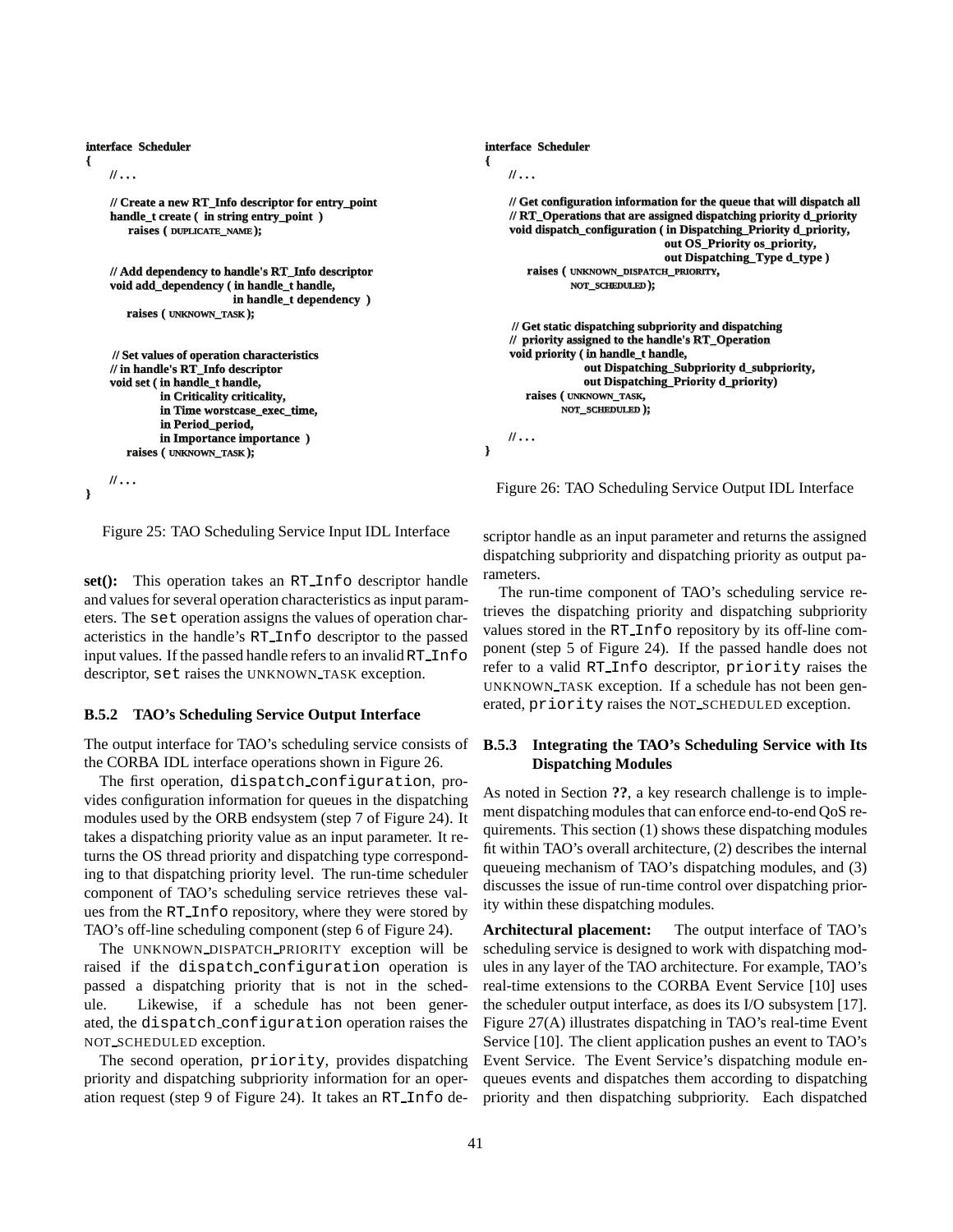

Figure 27: Alternative Placement of Dispatching Modules

event results in a flow of control down through the ORB layers on the client and back up through the ORB layers on the server, where the operation is dispatched.

Figure 27(B) illustrates dispatching in TAO's I/O subsystem [17]. The client application makes direct operation calls to the ORB, which passes requests down through the ORB layers on the client and back up to the I/O subsystem layer on the server. The I/O subsystem's dispatching module enqueues operation requests and dispatches them according to their dispatching priority and dispatching subpriority, respectively. Each dispatched operation request results in a flow of control up through the higher ORB layers on the server, where the operation is dispatched.

**Internal architecture:** Figure 28 illustrates the general queueing mechanism used by the dispatching modules in TAO's ORB endsystem. In addition, this figure shows how the output information provided by TAO's scheduling service is used to configure and operate a dispatching module.

During system initialization, each dispatching module obtains the thread priority and dispatching type for each of its queues from the scheduling service's output interface, as described in Section B.5.2. Next, each queue is assigned a unique dispatching priority number, a unique thread priority, and an enumerated dispatching type. Finally, each dispatching module has an ordered queue of pending dispatches per dispatching priority.

To preserve QoS guarantees, operations are inserted into the appropriate dispatching queue according to their assigned dispatching priority. Operations within a dispatching queue are ordered by their assigned dispatching subpriority. To mini-



Figure 28: Example Queueing Mechanism in a TAO Dispatching Module

mize priority inversions, operations are dispatched from the queue with the highest thread priority, preempting any operation executing in a lower priority thread [10]. To minimize preemption overhead, there is no preemption within a given priority queue.

The following three values are defined for the dispatching type:

**STATIC\_DISPATCHING:** This type specifies a queue that only considers the static portion of an operation's dispatching subpriority.

**DEADLINE\_DISPATCHING:** This type specifies a queue that considers the dynamic and static portions of an operation's dispatching subpriority, and updates the dynamic portion according to the time remaining until the operation's deadline.

**LAXITY DISPATCHING:** This type specifies a queue that considers the dynamic and static portions of an operation's dispatching subpriority, and updates the dynamic portion according to the operation's laxity.

The deadline- and laxity-based queues update operation dispatching subpriorities whenever an operation is enqueued or dequeued.

**Run-time dispatching priority:** Run-time control over dispatching priority can be used to achieve the preemptive-byurgency dispatching model discussed in Section B.5.6. However, this model incurs greater complexity in the dispatching module implementation, which increases run-time overhead. Therefore, once an operation is enqueued in TAO's dispatching modules, none of the queues specified by the above dispatching types exerts control over an operation's dispatching priority at run-time.

As noted in Section B.5.5, all the strategies implemented in TAO map static priority directly into dispatching priority.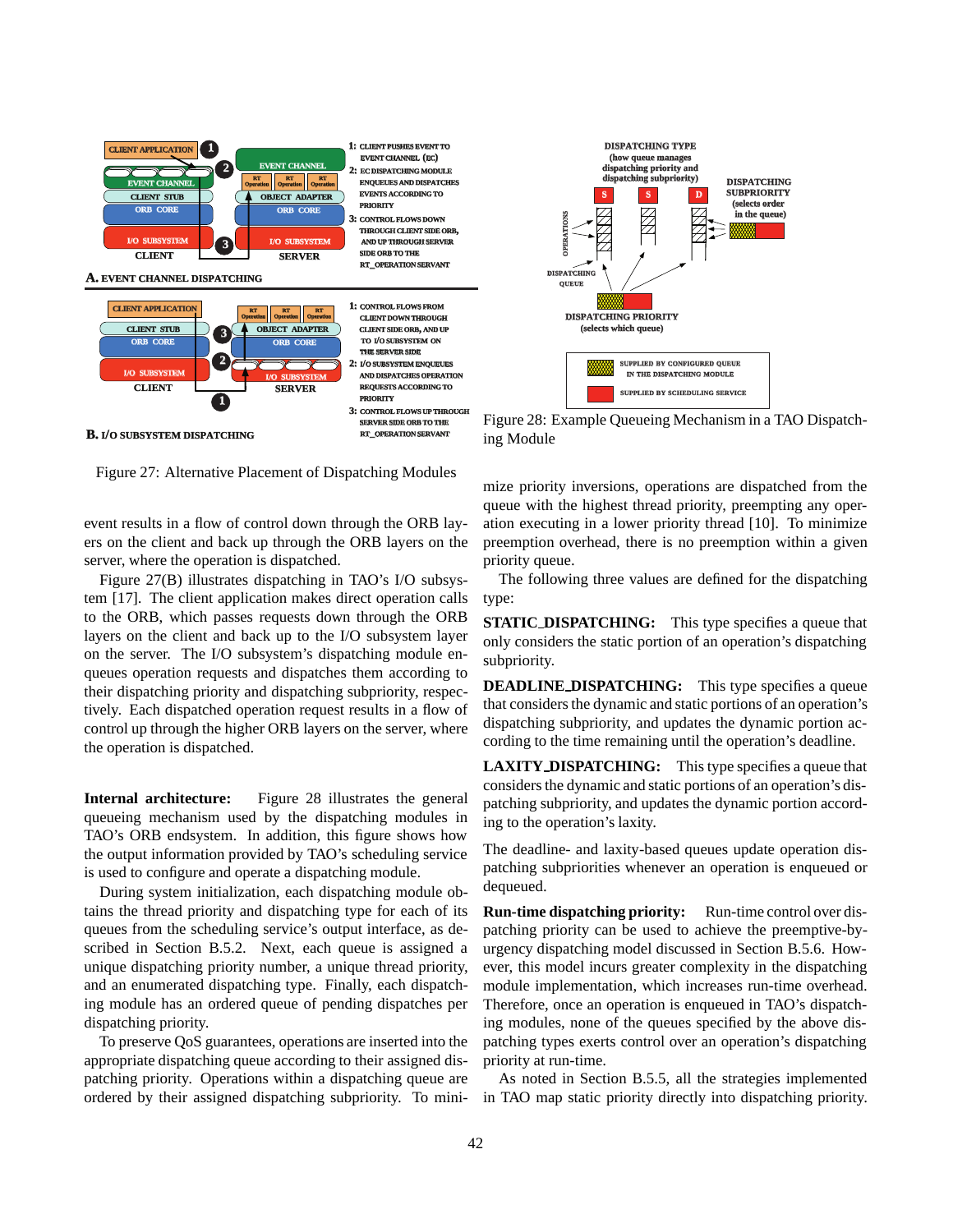Compared with strategies that modify an operation's dispatching priority dynamically, this mapping simplifies the dispatching module implementation since queues need not maintain references to one another or perform locking to move messages between queues. In addition, TAO's strategy implementations also minimize run-time overhead since none of the queues specified by its dispatching types update any dynamic portion of an operation's dispatching priority. These characteristics meet the requirements of real-time avionics systems to which TAO has been applied [47, 10, 23, 45].

It is possible, however, for an application to define strategies that *do* modify an operation's dispatching priority dynamically. A potential implementation of this is to add a new constant to the enumerated dispatching types. In addition, an appropriate kind of queue must be implemented and used to configure the dispatching module according to the new dispatching type. Supporting this extension is simplified by the flexible design of TAO's scheduling service framework.

#### **B.5.4 Input Mappings Implemented in TAO's Scheduling Service**

In each of TAO's scheduling strategies, an input mapping assigns urgency to an operation according to a specific scheduling strategy. Input mappings for MUF, MLF, EDF, and RMS have been implemented in TAO's strategized scheduling service. Below, we outline each mapping.

In each mapping, static subpriority is assigned first using importance and second using a topological ordering based on dependencies. The canonical definitions of MLF, EDF, and RMS do not include a minimal static ordering. Adding it to TAO's strategy implementations for these strategies has no adverse effect, however. This is because MLF, EDF, and RMS require that *all* operations are guaranteed to meet their deadlines for the schedule to be feasible, under *any* ordering of operations with otherwise identical priorities. Moreover, static ordering has the benefit of ensuring determinism for each possible assignment of urgency values.

**MUF mapping:** The mapping from operation characteristics onto urgency for MUF is shown in Figure 29. Static priority is assigned according to criticality in this mapping. There are only two static priorities since we use only two criticality levels in TAO's MUF implementation. The critical set in this version of MUF is the set of operations that were assigned the *high* criticality value.

When MUF is implemented with only two criticality levels, the minimum critical priority is the static priority corresponding to the high criticality value. In the more general version of MUF [50], in which multiple criticality levels are possible, the critical set may span multiple criticality levels.

Dynamic subpriority is assigned in the MUF input mapping



Figure 29: MUF Input Mapping

according to *laxity*. Laxity is a function of the operation's period, execution time, arrival time, and the time of evaluation.

**MLF mapping:** The MLF mapping shown in Figure 30 assigns a constant (zero) value to the static priority of each operation. This results in a single static priority. The minimum



Figure 30: MLF Input Mapping

critical priority is this lone static priority. The MLF strategy assigns the dynamic subpriority of each operation according to its laxity.

**EDF mapping:** The EDF mapping shown in Figure 31 also assigns a constant (zero) value to the static priority of each operation. Moreover, the EDF strategy assigns the dynamic subpriority of each operation according to its *time-to-deadline*, which is a function of its period, its arrival time, and the time of evaluation.

**RMS mapping:** The RMS mapping shown in Figure 32 assigns the static priority of each operation according to its *period*, with higher static priority for each shorter period. The period for aperiodic execution must be assumed to be the worst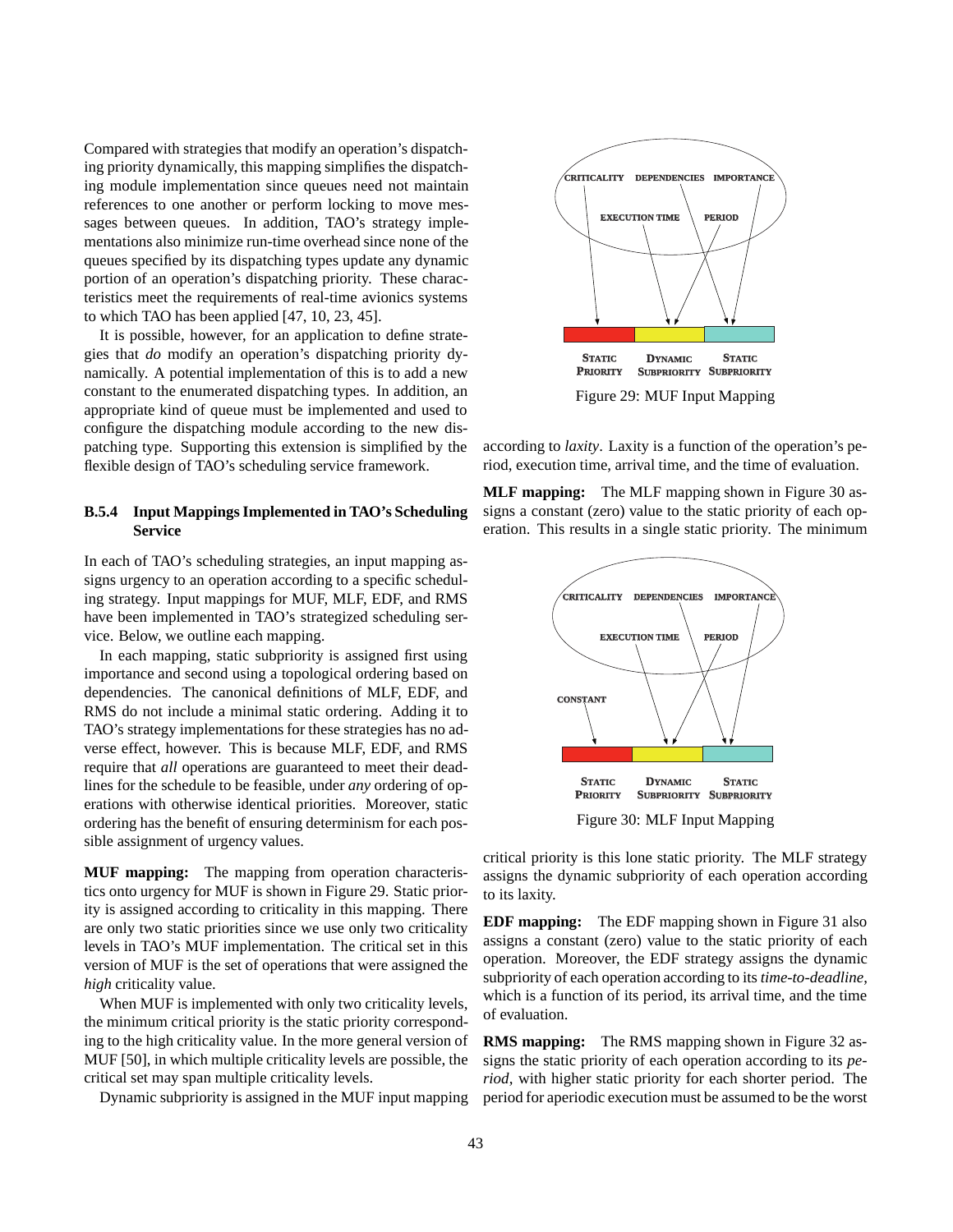

Figure 31: EDF Input Mapping



Figure 32: RMS Input Mapping

case. In RMS, all operations are critical, so the minimum critical priority is the minimum static priority in the system. The RMS strategy assigns a constant (zero) value to the dynamic subpriority of each operation.

This section explored the well known RMS, EDF, MLF, and MUF priority mappings. These mappings reflect opposing design forces of commonality and difference. TAO's strategized scheduling service leverages the commonality among these mappings to make its implementation more uniform. The differences between these mappings provide hot spots for adaptation to the requirements of specific applications.

#### **B.5.5 Output Mapping Implemented in TAO's Scheduling Service**

The need to correctly specify enforcable end-to-end QoS requirements for different operations motivates both the input and output mappings in TAO's strategized scheduling service. The input mappings described in Section B.5.4 specify priorities and subpriorities for operations. However, there is no mechanism to enforce these priorities, independent of the specific OS platform dispatching models. In each of TAO's scheduling strategies, an output mapping transforms these priority and subpriority values into dispatching priority and subpriority requirements that can be enforced by the specific dispatching models in real systems.

As described in Section B.5.3, operations are distributed to priority dispatching queues in the ORB according to their assigned dispatching priority. Operations are ordered within priority dispatching queues according to their designated dispatching subpriority. The scheduling strategy's output mapping assigns dispatching priority and dispatching subpriority to operations as a function of the urgency values specified by the scheduling strategy's input mapping.

Figure 33 illustrates the output mapping used by the scheduling strategies implemented in TAO. Each mapping is



Figure 33: Output Mapping Implemented in TAO

described below.

**Dispatching Priority:** In this mapping, static priority maps directly to dispatching priority. This mapping corresponds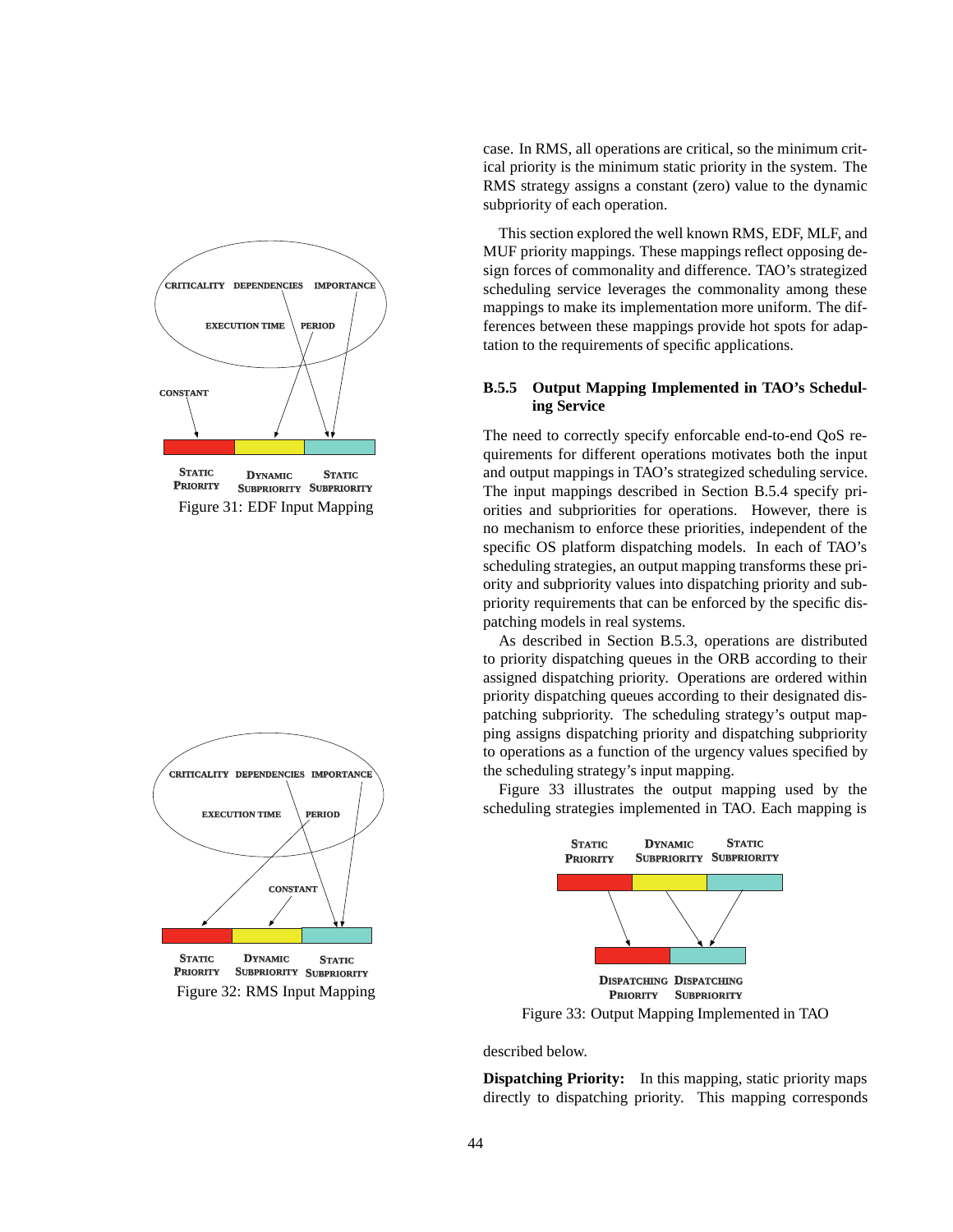to the priority band dispatching model described in Section B.5.2. Each unique static priority assigned by the input mapping results in a distinct thread priority in TAO's ORB request dispatching module.

**Dispatching Subpriority:** Dynamic subpriority and static subpriority map to dispatching subpriority. TAO's strategized scheduling service performs this mapping efficiently at runtime by transforming both dynamic and static subpriorities into a flat binary representation. A binary integer format of length <sup>k</sup> bits is used to store the dispatching subpriority value.

Because the range of dynamic subpriority values and the number of static subpriorities are known prior to run-time, a fixed number of bits can be reserved for each. Dynamic subpriority is stored in the m highest order bits, where  $m =$  $\lceil \lg(ds) \rceil$ , and ds is the number of possible dynamic subpriorities. Static subpriority is stored in the next  $n$  lower order bits, where  $n = \lfloor \lg(ss) \rfloor$ , and ss is the number of static subpriorities.

TAO's preemption subpriority mapping scheme preserves the ordering of operation dispatches according to their assigned *urgency* values. Static subpriorities correspond to thread priorities. Thus, an operation with higher static priority will always preempt one with lower static subpriority. Operations with the same static priority are ordered first by dynamic subpriority and second by static subpriority.

#### **B.5.6 Alternative Output Mappings**

It is useful to consider the consequences of the specific output mapping described in Section B.5.5 and to evaluate the uses and implications of alternative output mappings. The scheduling strategies implemented in TAO strike a balance between preemption granularity and run-time overhead. This design is appropriate for the hard real-time avionics applications we have developed.

However, TAO's strategized scheduling architecture is designed to adapt to the needs of a range of applications, not just hard real-time avionics systems. Different types of applications and platforms may require different resolutions of key design forces.

For example, an application may run on a platform that *does not* support preemptive multi-threading. Likewise, other platforms do not support thread preemption and multiple thread priority levels. In such cases, TAO's scheduling service framework assigns all operations the same constant dispatching priority and maps the entire urgency tuple directly into the dispatching subpriority [50]. This mapping correctly assigns dispatching priorities and dispatching subpriorities for a nonpreemptive dispatching model. On a platform without preemptive multi-threading, the application could thus dispatch all operations in a single thread of execution, from a single priority queue.

Another application might run on a platform that *does* support preemptive multi-threading and a large number of distinct thread priorities. Where thread preemption and a very large number of thread priorities are supported, one alternative is a dispatching model that is preemptive by *urgency*. This design may incur higher run-time overhead, but can allow finer preemption granularity. The application in this second example might accept the additional time and space overhead needed to preemptively dispatch operations by urgency, in exchange for reducing the amount of priority inversion incurred by the dispatching module.

Depending on (1) whether the OS supports thread preemption, (2) the number of distinct thread priorities supported, and (3) the preemption granularity desired by the application, several dispatching models can be supported by the output interface of TAO's scheduling service. Below, we examine three canonical variations supported by TAO, which are illustrated in Figure 34.



Figure 34: Dispatching Models supported by TAO

**Preemptive-by-urgency:** One consequence of the input and output mappings implemented in TAO is that the purely dynamic EDF and MLF strategies are non-preemptive. Thus, a newly arrived operation will not be dispatched until the operation currently executing has run to completion, even if the new operation has greater urgency. By assigning dispatching priority according to urgency, all scheduling strategies can be made fully preemptive.

This dispatching model maintains the invariant that the highest urgency operation that is able to execute is executing at any given instant, modulo the OS dispatch latency overhead [14]. This model can be implemented only on platforms that (1) support fully preemptive multitasking and (2) provide at least as many distinct real-time thread priorities as the number of distinct operation urgencies possible in the application.

The preemptive-by-urgency dispatching model can achieve very fine-grained control over priority inversions incurred by